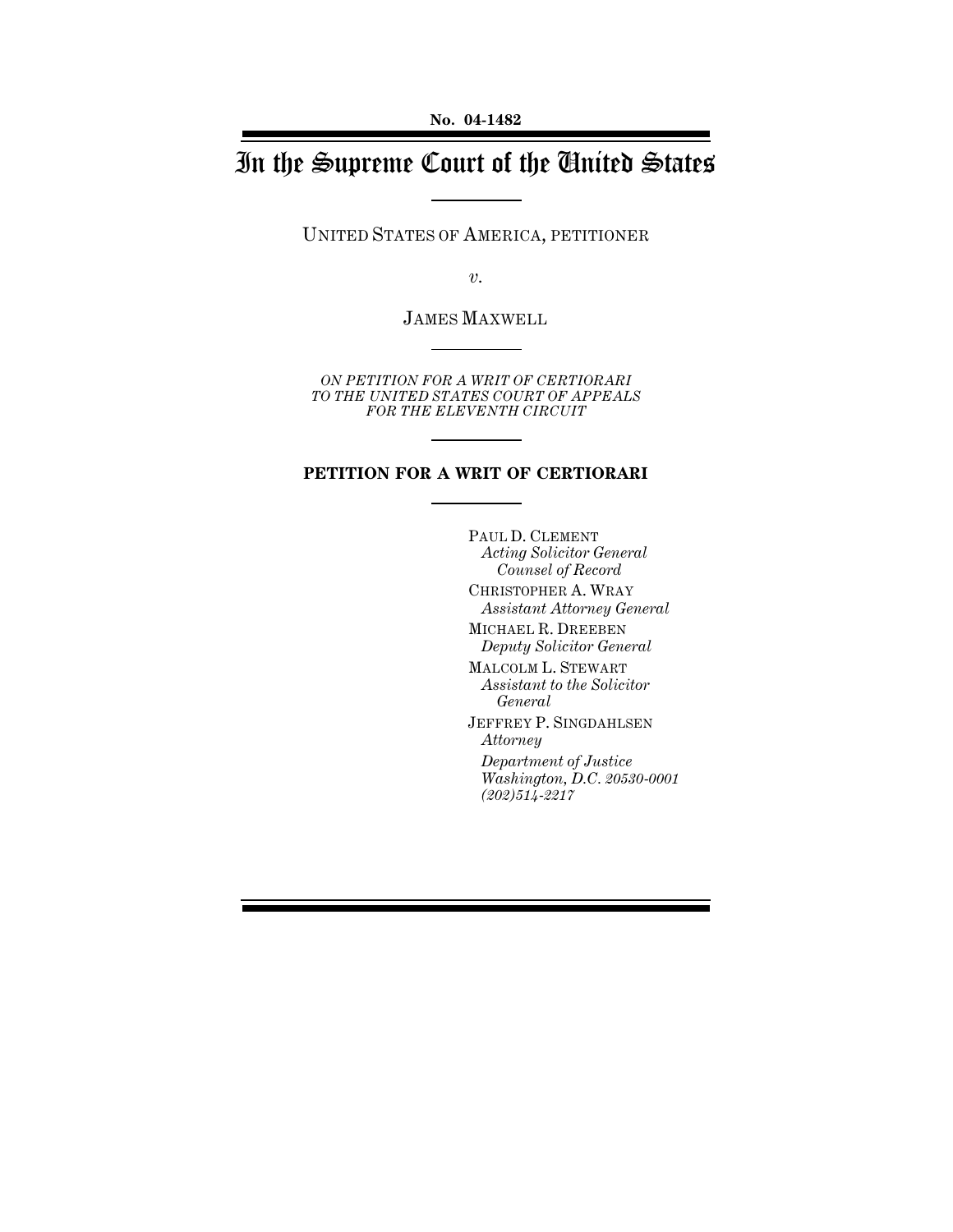#### **QUESTION PRESENTED**

Whether 18 U.S.C.  $2252A(a)(5)(B)$ , which prohibits the knowing possession of child pornography "that was produced using materials that have been mailed, or shipped or transported in interstate or foreign commerce," is unconstitutional, as exceeding Congress's Commerce Clause authority, as applied to respondent's intrastate possession of child pornography stored on computer disks that had traveled in interstate commerce.

(I)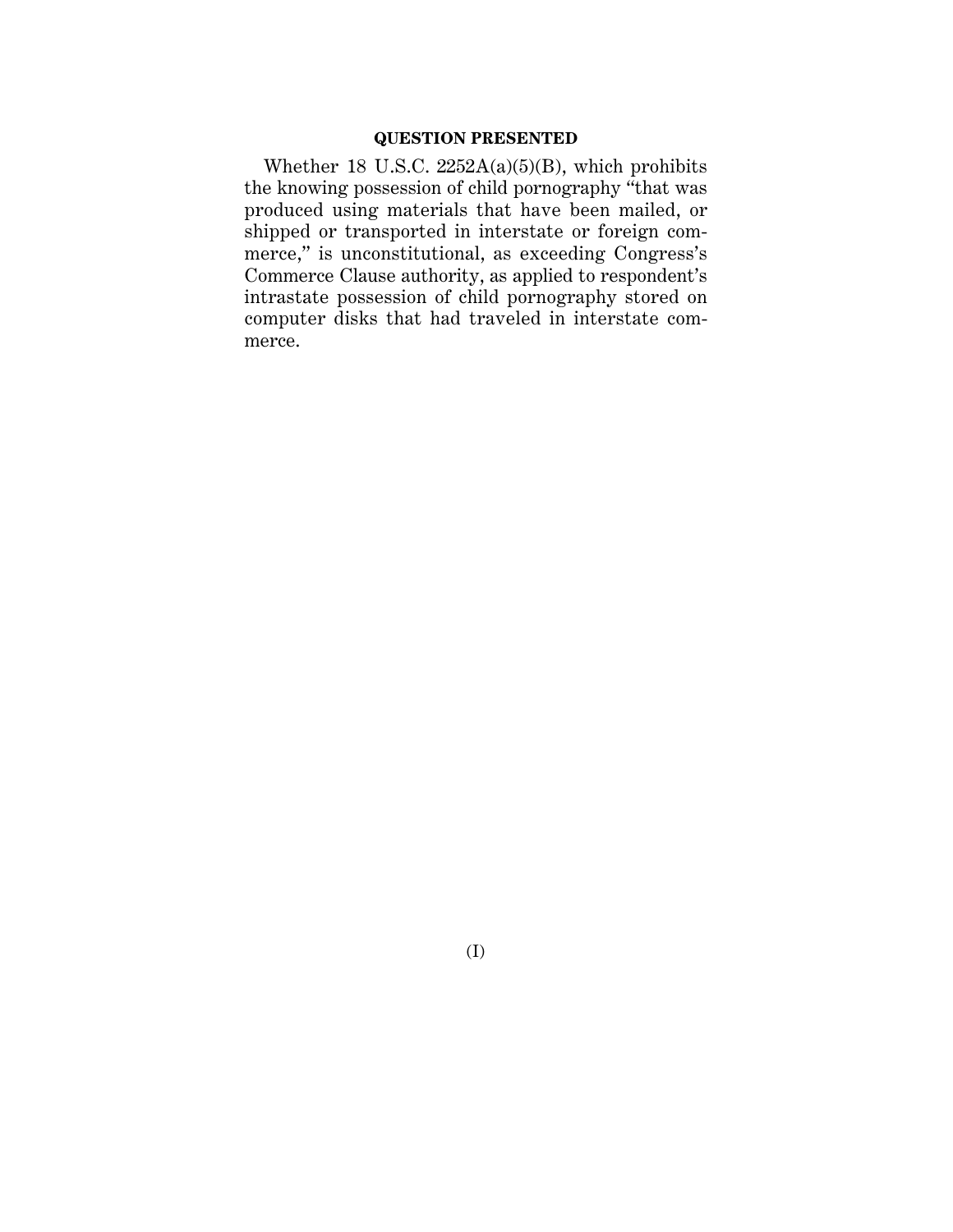#### TABLE OF CONTENTS

| 1             |
|---------------|
| $\mathbf{1}$  |
| $\mathcal{P}$ |
| $\mathcal{P}$ |
| 8             |
| 16            |
| 1a            |
| 57a           |

### TABLE OF AUTHORITIES

#### Cases:

| Ashcroft v. Raich, cert. granted, 124 S. Ct. 2909  |        |
|----------------------------------------------------|--------|
|                                                    | 14     |
|                                                    | 10     |
|                                                    | 10     |
| Raich v. Ashcroft, 352 F.3d 1222 (9th Cir. 2003),  |        |
|                                                    | 15     |
|                                                    | 11     |
| The Lottery Cases (Champion v. Ames), 188 U.S. 321 |        |
|                                                    | 11     |
| United States v. Angle, 234 F.3d 326 (7th Cir.     |        |
|                                                    | 8      |
| United States v. Corp, 236 F.3d 325 (6th Cir.      |        |
| 2001)                                              | 13, 14 |
| United States v. Harris, 358 F.3d 221 (2d Cir.     |        |
|                                                    | 8, 12  |
| United States v. Holston, 343 F.3d 83 (2d Cir.     |        |
|                                                    | 12     |
| United States v. Kallestad, 236 F.3d 225 (5th Cir. |        |
|                                                    | 8, 12  |
|                                                    | 10, 11 |
| United States v. $McCoy$ , 323 F.3d 1114 (9th Cir. |        |
|                                                    | 13, 14 |

(III)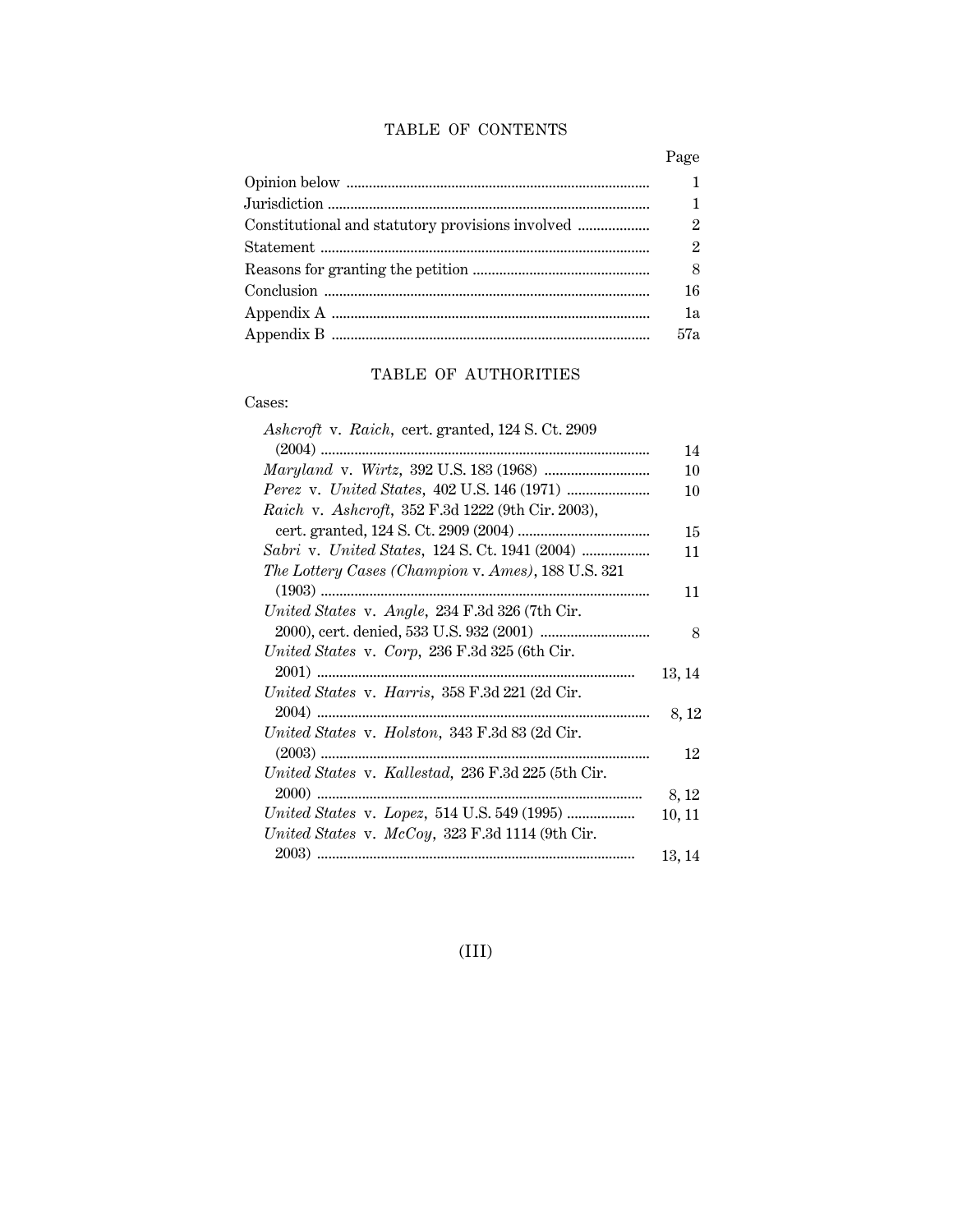| Cases—Continued:                                    | Page  |
|-----------------------------------------------------|-------|
| United States v. Robinson, 137 F.3d 652 (1st Cir.   | 5, 11 |
| United States v. Rodia, 194 F.3d 465 (3d Cir.       | 8     |
| United States v. Smith, No. 03-13639, 2000 WL       | 8, 12 |
|                                                     | 13    |
|                                                     | 6, 10 |
| Constitution and statutes:                          |       |
| U.S. Const. Art. I, § 8:                            |       |
|                                                     |       |
|                                                     | 11    |
| Controlled Substances Act, 21 U.S.C. 801 et seq.    | 9     |
| Gun-Free School Zones Act of 1990, 18 U.S.C. 922(q) | 10    |
|                                                     | 11    |
|                                                     | 9, 13 |
|                                                     | 9     |
|                                                     | 9     |

18 U.S.C. 2252(a)(4)(B) ........................................................... 9 18 U.S.C. 2252A(a)(4)(B) ........................................................ 9 18 U.S.C. 2252A(a)(5)(B) .................................................. *passim*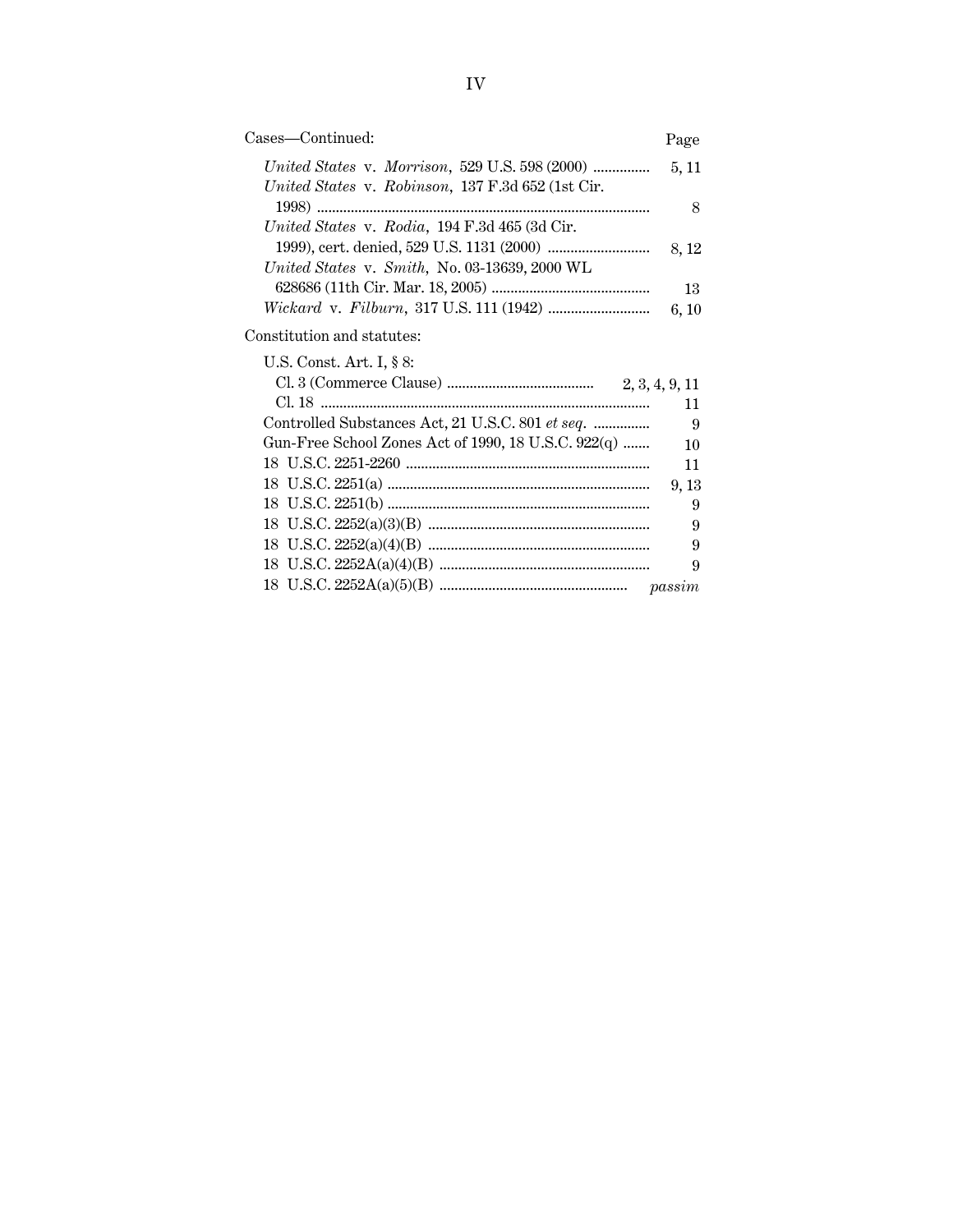## In the Supreme Court of the United States

No. 04-1482

UNITED STATES OF AMERICA, PETITIONER

*v.*

JAMES MAXWELL

*ON PETITION FOR A WRIT OF CERTIORARI TO THE UNITED STATES COURT OF APPEALS FOR THE ELEVENTH CIRCUIT*

#### **PETITION FOR A WRIT OF CERTIORARI**

The Acting Solicitor General, on behalf of the United States of America, respectfully petitions for a writ of certiorari to review the judgment of the United States Court of Appeals for the Eleventh Circuit in this case.

#### **OPINION BELOW**

The opinion of the court of appeals (App., *infra*, 1a-56a) is reported at 386 F.3d 1042.

#### **JURISDICTION**

The judgment of the court of appeals was entered on October 1, 2004. A petition for rehearing was denied on December 28, 2004 (App., *infra*, 57a-58a). On March 16, 2005, Justice Kennedy extended the time within which to file a petition for a writ of certiorari to and including April 27, 2005. The jurisdiction of this Court is invoked under 28 U.S.C. 1254(1).

(1)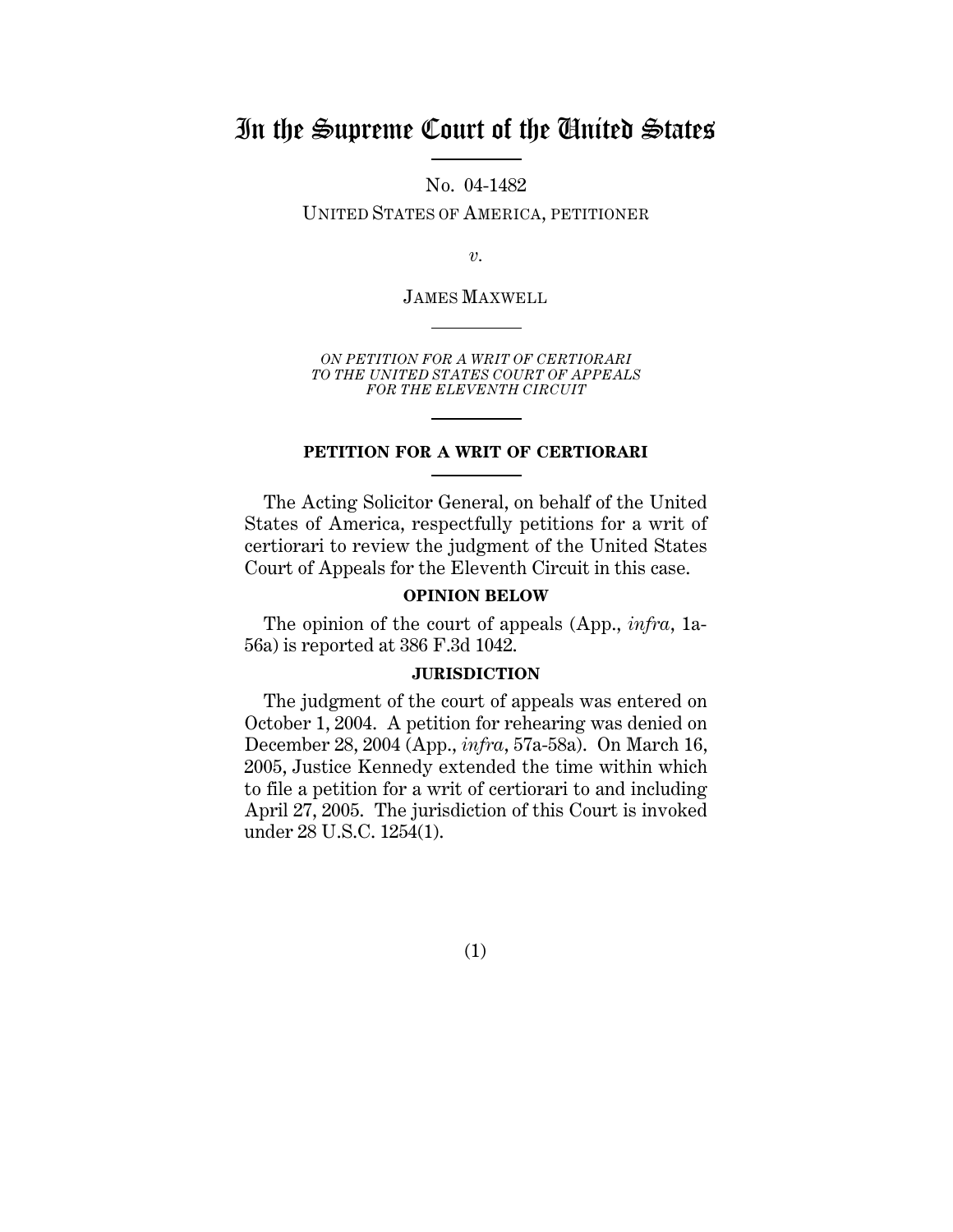#### **CONSTITUTIONAL AND STATUTORY PROVISIONS INVOLVED**

1. The Commerce Clause of the United States Constitution, Article I, Section 8, Clause 3, provides: "The Congress shall have Power \* \* \* To regulate Commerce with foreign Nations, and among the several States, and with the Indian Tribes."

2. Title 18 of the United States Code, Section  $2252A(a)(5)(B)$ , provides:

(a) Any person who—

\* \* \* \* \*

 $(5)$  \* \* \*

(B) knowingly possesses any book, magazine, periodical, film, videotape, computer disk, or any other material that contains an image of child pornography that has been mailed, or shipped or transported in interstate or foreign commerce by any means, including by computer, or that was produced using materials that have been mailed, or shipped or transported in interstate or foreign commerce by any means, including by computer

\* \* \* \* \*

shall be punished [by fine and imprisonment].

18 U.S.C. 2252A(a)(5)(B).

#### **STATEMENT**

Following a jury trial, respondent was convicted in the United States District Court for the Middle District of Florida of two counts of knowingly possessing child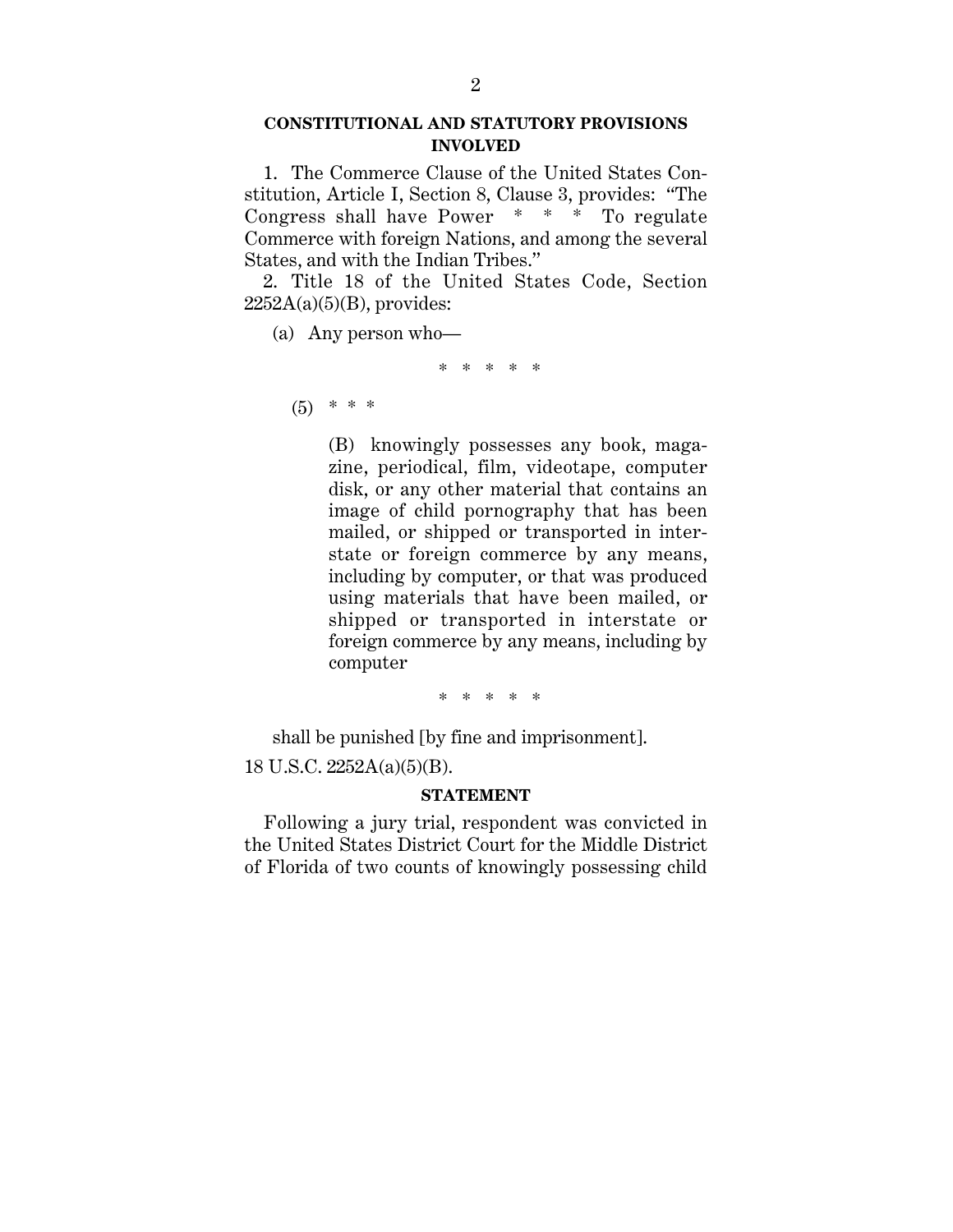pornography that was "produced using materials that have been mailed, or shipped or transported in interstate or foreign commerce," in violation of 18 U.S.C.  $2252A(a)(5)(B)$ . He was sentenced to 66 months of imprisonment. The court of appeals reversed respondent's convictions, holding that application of the statute to respondent's conduct exceeds Congress's authority under the Commerce Clause. App., *infra*, 1a-56a.

1. In May 2002, respondent James Maxwell rented a room in Alberta Wallace's apartment. During that time, respondent used Wallace's computer (with her permission) to access the Internet. In August 2002, respondent left the apartment to serve an unrelated state prison sentence. Before he left, he gave Wallace power of attorney to manage his affairs. He also gave Wallace access to his e-mail accounts. App., *infra*, 4a-6a.

After reviewing e-mails in respondent's account, Wallace became suspicious that respondent had accessed and possibly possessed child pornography, and she reported her suspicions to the police. Wallace subsequently authorized the Federal Bureau of Investigation (FBI) to search her apartment, including the laptop computer that respondent had used to access the Internet. Agents copied the contents of the computer's hard drive and seized a variety of storage media, including a zip disk. The zip disk, which was the basis for Count 1 of the indictment, contained more than 500 images of child pornography. App., *infra*, 4a, 6a-7a; Gov't C.A. Br. 4; Gov't Reh'g Pet. 2.

A few days after the search, Wallace discovered additional disks in a dresser drawer in respondent's bedroom and turned them over to the FBI. One of the disks (a floppy disk) contained approximately 15 images of child pornography. That disk became the basis for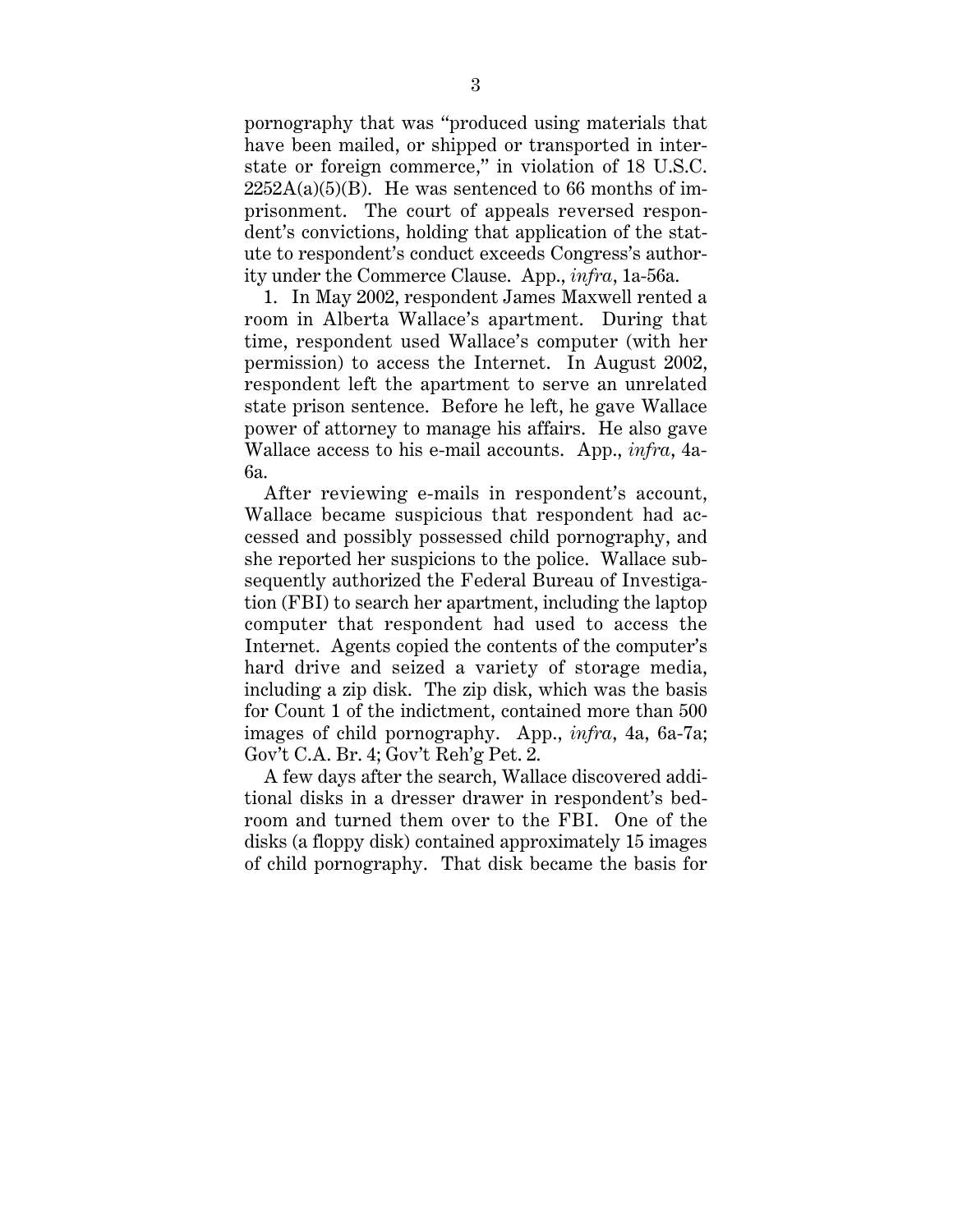Count 2 of the indictment. App., *infra*, 5a-6a; Gov't  $\text{Reh'g}$  Pet.  $2^1$ 

2. A federal grand jury in the Middle District of Florida returned an indictment charging respondent with two counts of knowingly possessing "child pornography \* \* \* that was produced using materials that have been mailed, or shipped or transported in interstate or foreign commerce," in violation of 18 U.S.C. 2252A(a)(5)(B). At trial, the government called two law enforcement officers to establish that the charged disks contained images of two actual, identifiable children. App., *infra*, 8a. The government also introduced a stipulation from respondent that the charged disks "were both manufactured outside the State of Florida and have been mailed, shipped or transported in interstate commerce." *Id*. at 11a. The jury found petitioner guilty on both counts of the indictment. *Id*. at 12a.

In a post-trial motion, respondent argued that Section  $2252A(a)(5)(B)$  was unconstitutional, facially and as applied to his own conduct, because the statute's ban on intrastate possession of child pornography exceeded Congress's authority under the Commerce Clause. The district court denied the motion, holding that the statute is constitutional its face and as applied in this case. See App., *infra*, 20a n.13; Gov't C.A. Br. 8-9.

3. The court of appeals reversed, holding that Congress lacks constitutional authority to prohibit the

<sup>&</sup>lt;sup>1</sup> In addition to the two disks charged in the indictment, government agents found a CD-Rom, two more zip disks, and 13 more floppy disks containing child pornography. Agents also found nine images of child pornography in temporary Internet folders on Wallace's computer. App., *infra*, 10a-11a.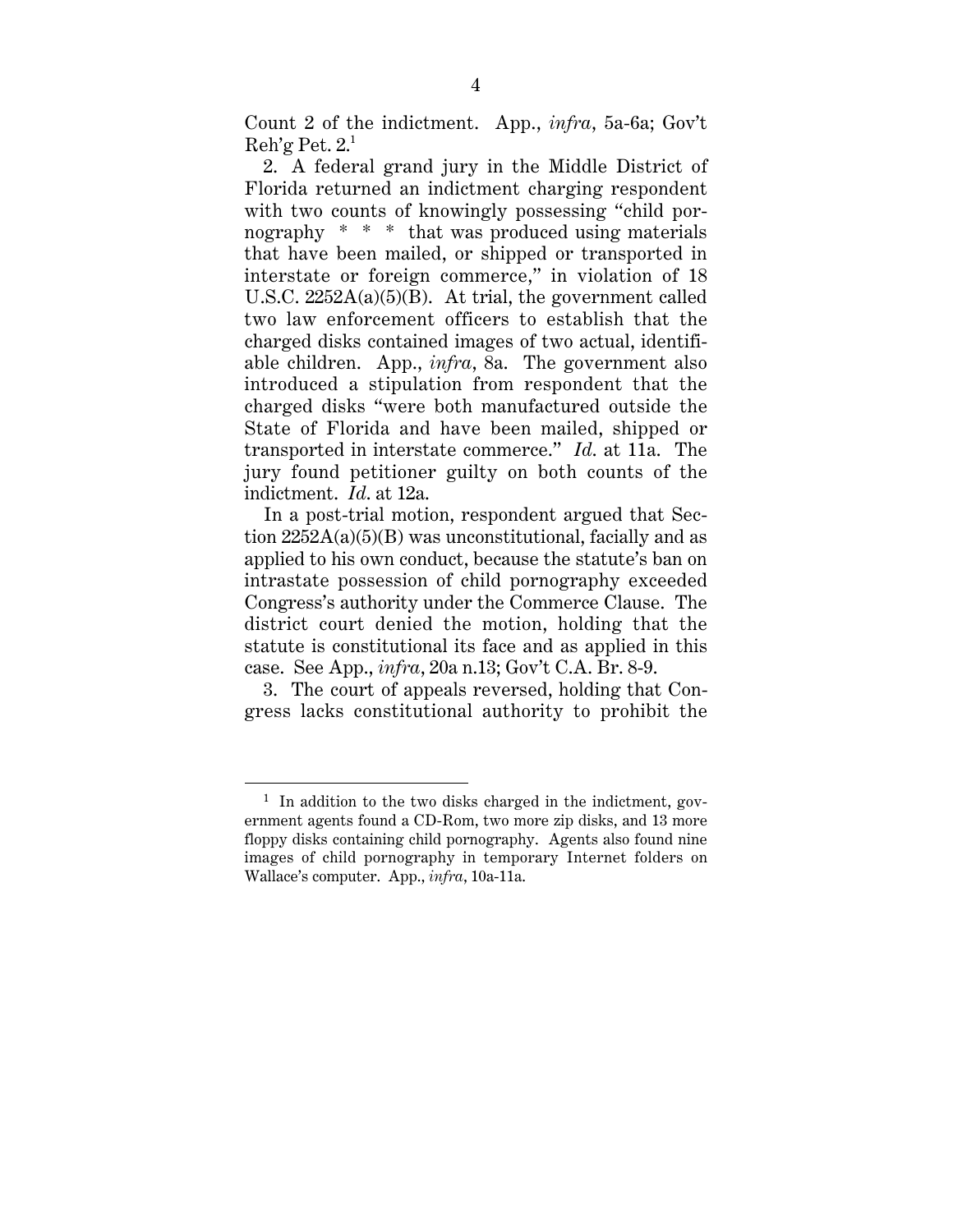conduct for which respondent was convicted. App.,  $\textit{infra}$ , 1a-56a.<sup>2</sup>

The court of appeals framed the question before it as whether possession of child pornography "substantially affects interstate commerce" when the only proven nexus between the defendant's conduct and interstate commerce is that the pornographic images are stored on disks manufactured outside the State of possession. App., *infra*, 25a-26a. To resolve the constitutional question, the court looked to the four considerations identified in *United States* v. *Morrison*, 529 U.S. 598, 609-613 (2000):

1) whether the statute in question regulates commerce or any sort of economic enterprise; 2) whether the statute contains any express jurisdictional element which might limit its reach to a discrete set of cases; 3) whether the statute or its legislative history contains express congressional findings that the regulated activity affects inter-

 <sup>2</sup> Before addressing respondent's constitutional arguments, the court of appeals held, *inter alia*, that respondent's conduct was covered by 18 U.S.C. 2252A(a)(5)(B). See App., *infra*, 15a-19a. Although respondent stipulated that the computer disks on which the pornographic images were stored had traveled in interstate commerce, he argued that Section  $2252A(a)(5)(B)$ 's jurisdictional element was not satisfied because the images had not been "produced" by the disks. *Id*. at 16a. Rather, respondent contended, "the materials that 'produce[]' pornography in satisfaction of the statute's jurisdictional element only include cameras, film, and similar devices." *Ibid*. The court of appeals rejected that argument, holding that, under the statute, "possessors of child pornography cannot legally use materials that traveled in interstate commerce to copy illicit images and thereby create independent contraband, even if the images were originally photographed in-state with cameras and film manufactured within the state's borders." *Id*. at 18a.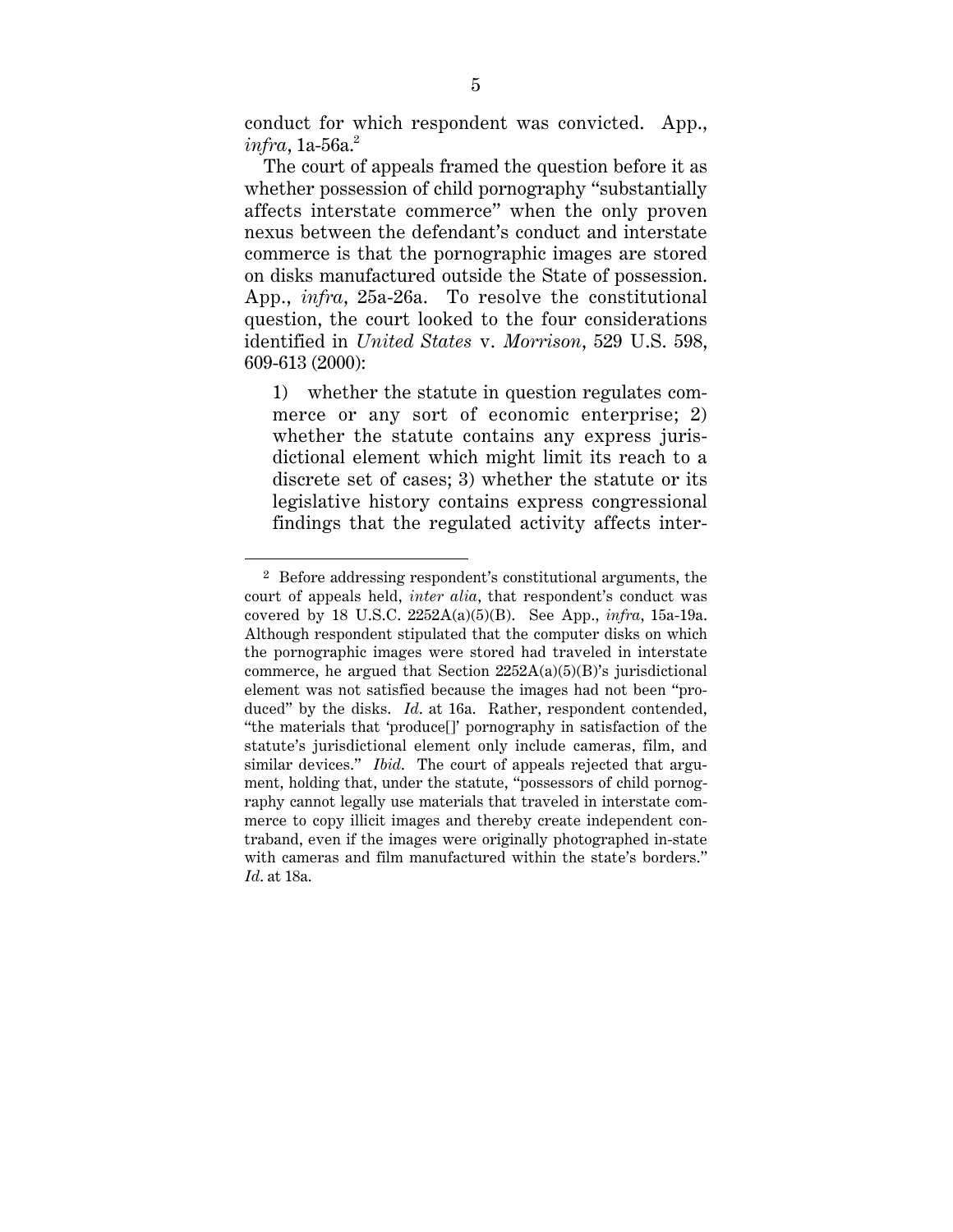state commerce; and 4) whether the link between the regulated activity and a substantial effect on interstate commerce is attenuated.

App., *infra*, 26a (internal quotation marks omitted). The court found that each of those considerations supported its determination that Section  $2252A(a)(5)(B)$  is unconstitutional as applied to respondent's conduct. See, *e.g.*, *id*. at 51a.

a. The court of appeals found that there is "nothing commercial or economic about the possession of child pornography, even if that pornography is saved on computer disks that were imported from out-of-state." App., *infra*, 27a. The court of appeals distinguished this Court's decision in *Wickard* v. *Filburn*, 317 U.S. 111 (1942), on the ground that the federal law at issue in *Wickard* "constituted a civil scheme directed at controlling the cost and flow of rival goods in the marketplace." App., *infra*, 28a; see *id*. at 27a-29a. By contrast, the court stated, Congress in enacting 18 U.S.C.  $2252A(a)(5)(B)$  was "clearly not concerned with the supply of child pornography for the purpose of avoiding surpluses and shortages or for the purpose of stimulating its trade at increased prices," but was instead "attempt[ing] to regulate primary conduct directly, even within state borders." App., *infra*, 29a; see *id*. at 30a (court of appeals states that "the noneconomic, criminal nature of [respondent's] conduct is central to [its] decision").

b. The court of appeals found that respondent's conduct had no more than an attenuated effect on interstate commerce. App., *infra*, 30a-38a. The court found "no record evidence that [respondent] was a potential child molester or that his conduct would likely increase the creation and distribution of child pornography elsewhere, much less to the extent that such creation and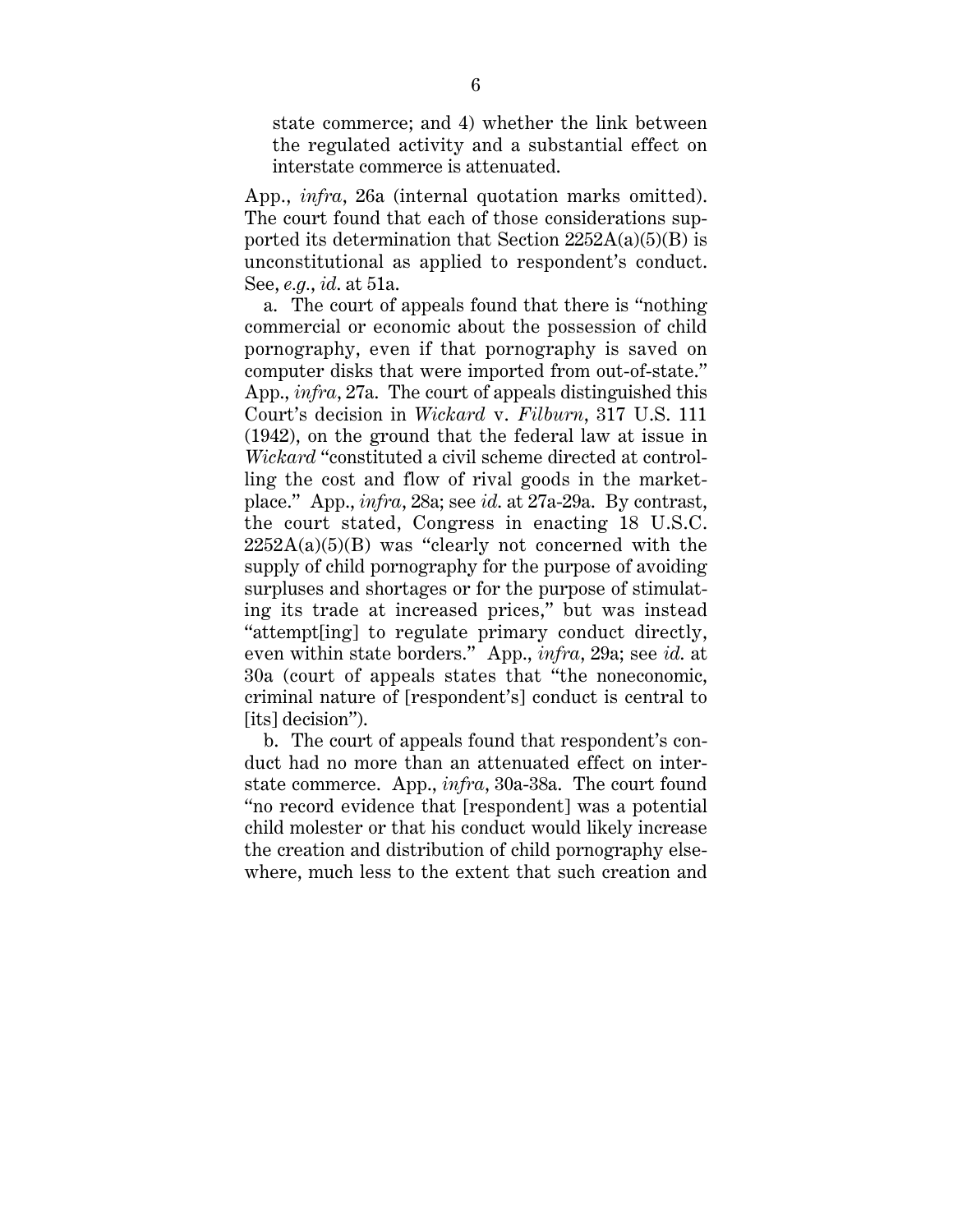distribution would have a substantial effect on interstate commerce." *Id*. at 32a-33a. The court also concluded that, in light of the noncommercial character of the conduct proscribed by Section  $2252A(a)(5)(B)$ , the constitutional analysis should focus on the impacts of respondent's own behavior, rather than on the aggregate effects of all intrastate possession of child pornography. *Id*. at 33a-38a.

c. The court of appeals found that the jurisdictional element on which the government relied—*i.e.*, that the child pornography "was produced using materials" that had traveled in interstate commerce, 18 U.S.C.  $2252A(a)(5)(B)$ —did not render the statute constitutional. App., *infra*, 38a-42a. To affect the Commerce Clause analysis, the court stated, "a statute's jurisdictional element [must be] sufficiently restrictive to cabin the statute's reach to permissible applications." *Id*. at 39a. The court of appeals concluded that the "produced using materials" jurisdictional element of Section  $2252A(a)(5)(B)$  "fails to limit the reach of the statute to any category or categories of cases that have a particular effect on interstate commerce" because that jurisdictional language "encompasses virtually *every* case imaginable." *Id*. at 40a (internal quotation marks omitted).

d. The court of appeals found that the relevant congressional findings and legislative history failed to establish a constitutionally sufficient nexus between the regulated conduct and interstate commerce. App., *infra*, 42a-50a. The court acknowledged the presence of legislative findings that an extensive interstate market in child pornography exists, that trafficking in such materials increases demand for the creation and distribution of additional child pornography, and that Congress viewed the ban on possession of child porno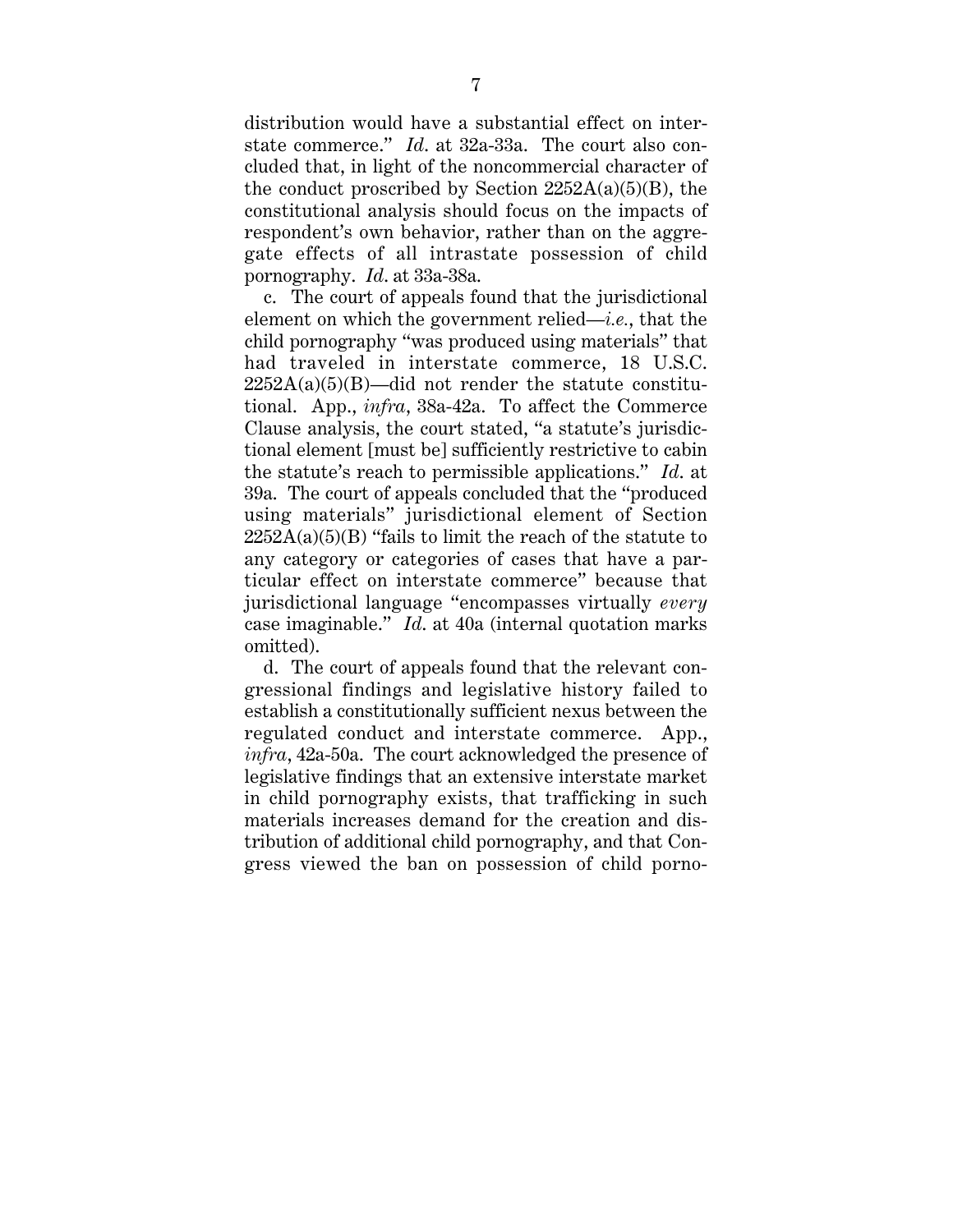graphy as a means to eliminate that market. See, *e.g.*, *id*. at 43a-46a n.22, 48a & n.24. The court concluded, however, that "little can be gleaned from these findings about the impact of child pornography on interstate commerce, and particularly the impact of possessing child pornography intrastate. Instead, the vast majority of the findings support the broader proposition that child pornography \* \* \* is bad and harmful to children." *Id*. at 46a.

#### **REASONS FOR GRANTING THE PETITION**

The court of appeals held that 18 U.S.C.  $2252A(a)(5)(B)$ , which prohibits the knowing possession of child pornography "that was produced using materials that have been mailed, or shipped or transported in interstate or foreign commerce," is unconstitutional as applied to respondent's intrastate possession of hundreds of images of child pornography stored on computer disks that previously traveled in interstate commerce. The court's decision is erroneous, and it seriously undermines Congress's comprehensive scheme to eliminate the interstate market in child pornography.

The Eleventh Circuit's decision also conflicts with decisions of other courts of appeals that have sustained the constitutionality of federal laws banning the possession of child pornography that was "produced using materials" that have traveled in interstate commerce. See, *e.g.*, *United States* v. *Robinson*, 137 F.3d 652, 656 (1st Cir. 1998); *United States* v. *Harris*, 358 F.3d 221, 222-223 (2d Cir. 2004); *United States* v. *Rodia*, 194 F.3d 465, 474-482 (3d Cir. 1999), cert. denied, 529 U.S. 1131 (2000); *United States* v. *Kallestad*, 236 F.3d 225, 228-231 (5th Cir. 2000); *United States* v. *Angle*, 234 F.3d 326,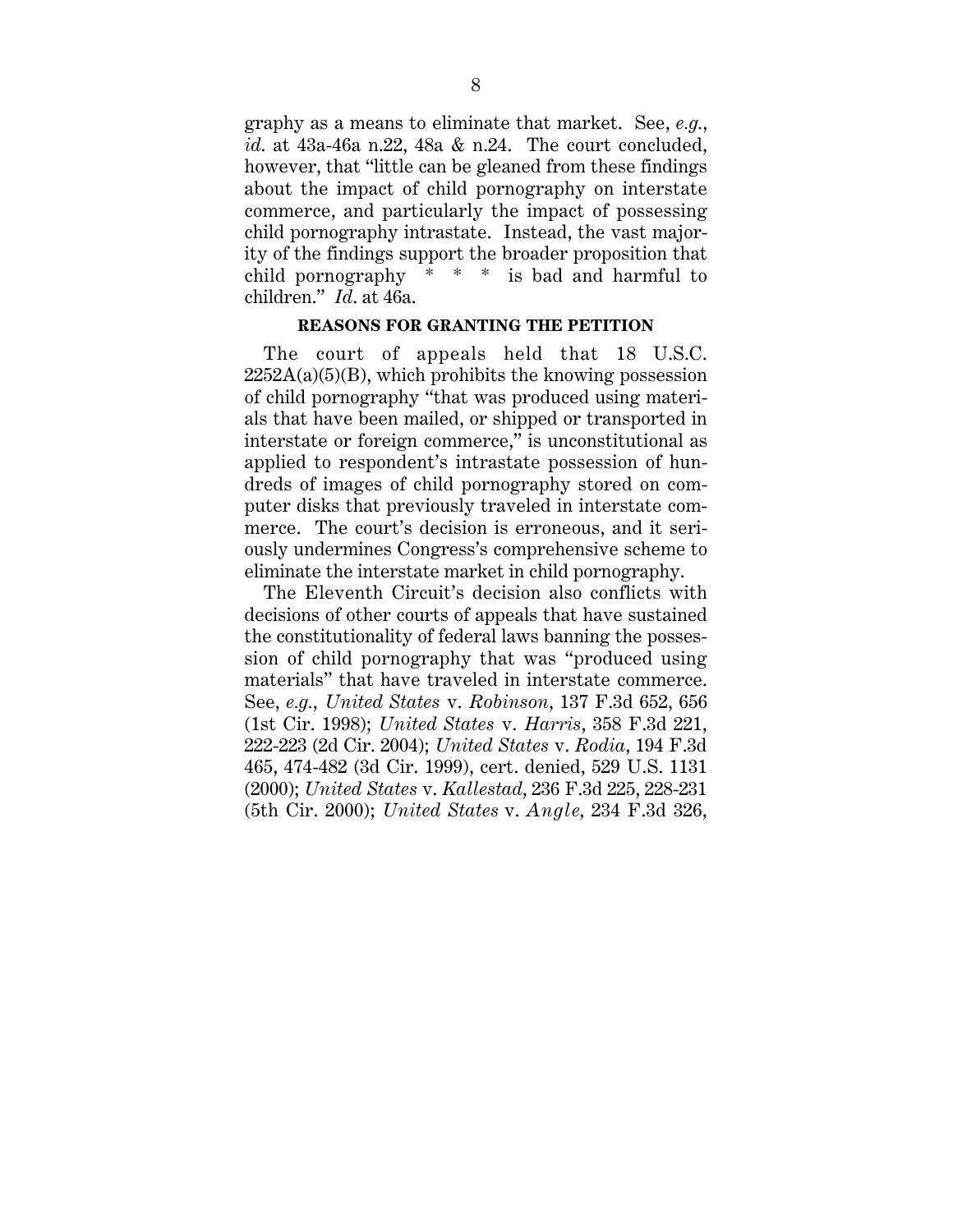337-338 (7th Cir. 2000), cert. denied, 533 U.S. 932  $(2001)^3$ 

The question whether Section  $2252A(a)(5)(B)$  is constitutional as applied to the intrastate possession of child pornography is an important one that may ultimately warrant plenary review by this Court. On November 29, 2004, however, the Court heard argument in *Ashcroft* v. *Raich*, No. 03-1454, which involves an analogous as-applied constitutional challenge to the Controlled Substances Act, 21 U.S.C. 801 *et seq*. This Court's decision in *Raich* may significantly influence the analysis of the issue in this case. Accordingly, the petition should be held pending this Court's decision in *Raich* and then disposed of as appropriate in light of that decision.

1. a. The Commerce Clause grants Congress the power to regulate an entire class of activities that substantially affects interstate commerce, even if the commercial effect of an individual instance within the class is slight. "[W]here *a general regulatory statute*

<sup>&</sup>lt;sup>3</sup> The majority of the cases cited in the text involved prosecutions under 18 U.S.C. 2252(a)(4)(B) rather than under Section  $2252A(a)(5)(B)$ . Sections  $2252(a)(4)(B)$  and  $2252A(a)(5)(B)$  use somewhat different language in defining the categories of visual depictions whose possession is prohibited. Both provisions, however, categorically bar possession of child pornography that was "produced using materials" that had previously traveled in interstate commerce. See App., *infra*, 19a n.11 ("Although [18 U.S.C.  $2252(a)(4)(B)$ ] contains different language in part, the terms of its jurisdictional requirement are identical to those of § 2252A, the statute under which [respondent] was convicted."). For purposes of the constitutional question presented in this case, the two provisions therefore stand or fall together. Similar jurisdictional language is found in other provisions of the child pornography statutes. See, *e.g.*, 18 U.S.C. 2251(a), 2251(b), 2252(a)(3)(B), 2252A(a)(4)(B); note 4, *infra*.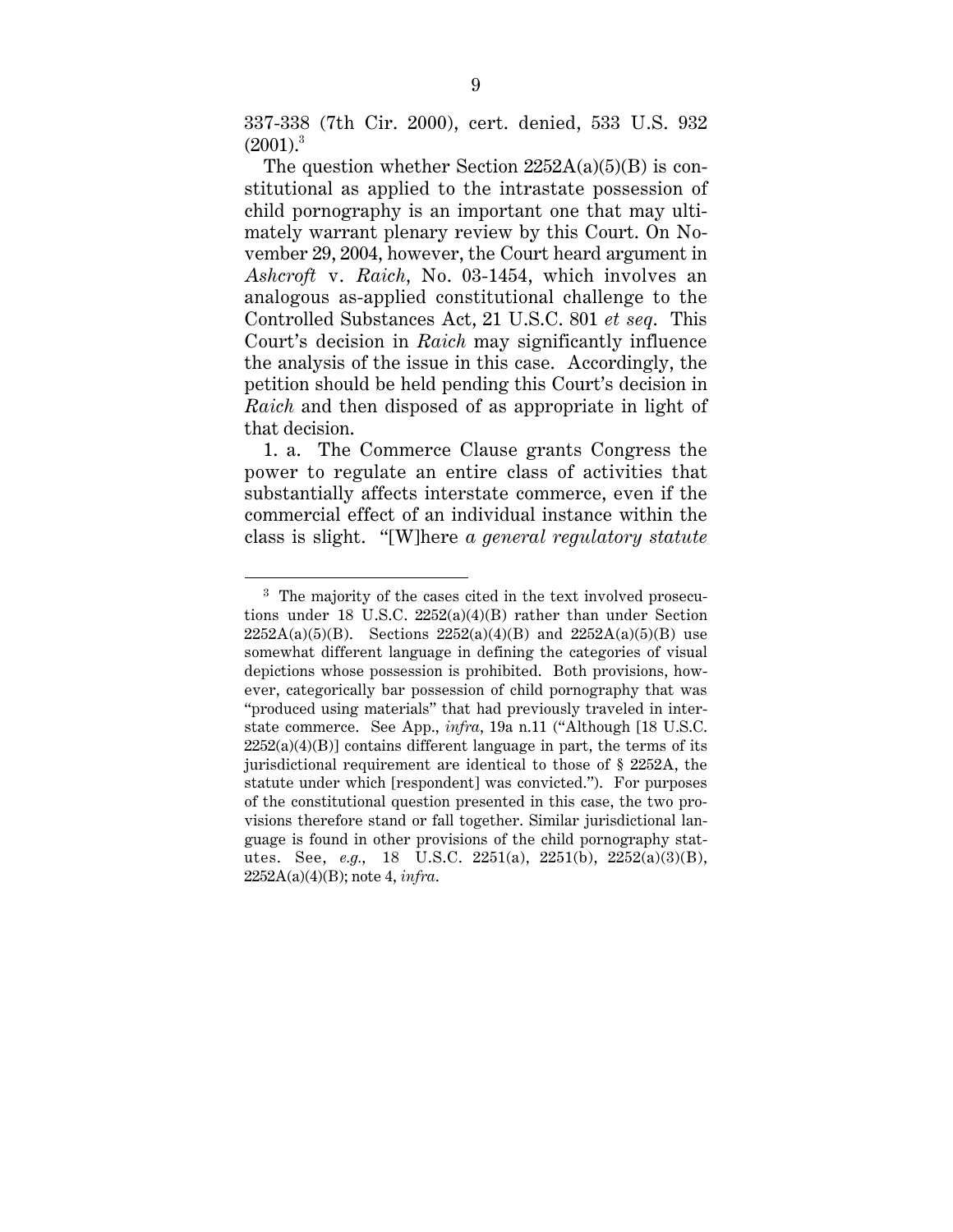*bears a substantial relation to commerce*, the *de minimis* character of individual instances arising under that statute is of no consequence." *United States* v. *Lopez*, 514 U.S. 549, 558 (1995) (quoting *Maryland* v. *Wirtz*, 392 U.S. 183, 197 n.27 (1968)); accord *Perez* v. *United States*, 402 U.S. 146, 154 (1971) ("Where the *class of activities* is regulated and that *class* is within the reach of federal power, the courts have no power to excise, as trivial, individual instances of the class.") (citations and internal quotation marks omitted).

That principle is illustrated by *Wickard* v. *Filburn*, 317 U.S. 111 (1942), in which the Court upheld federal regulation of wheat grown and consumed on a family farm in order to control the volume of wheat moving in interstate and foreign commerce. *Wickard* establishes that even non-commercial activity occurring within a regulated market is subject to Congress's commerce power. As this Court explained in *Lopez*, the wheat production that Congress regulated in *Wickard* was economic activity, even though it was produced for personal use and "may not be regarded as commerce." *Lopez*, 514 U.S. at 556 (quoting *Wickard*, 317 U.S. at 125).

*Wickard* thus establishes that intrastate activity is subject to Congress's commerce power, even though the activity itself may not be commercial, if regulation of that activity is reasonably necessary to achieve Congress's regulatory objectives with respect to an interstate market. In distinguishing the statute at issue in *Wickard* from the Gun-Free School Zones Act of 1990, 18 U.S.C. 922(q), the Court in *Lopez* explained that "*Wickard* \* \* \* involved economic activity in a way that the possession of a gun in a school zone does not." *Lopez*, 514 U.S. at 560. The Court further explained that Section 922(q) was not "an essential part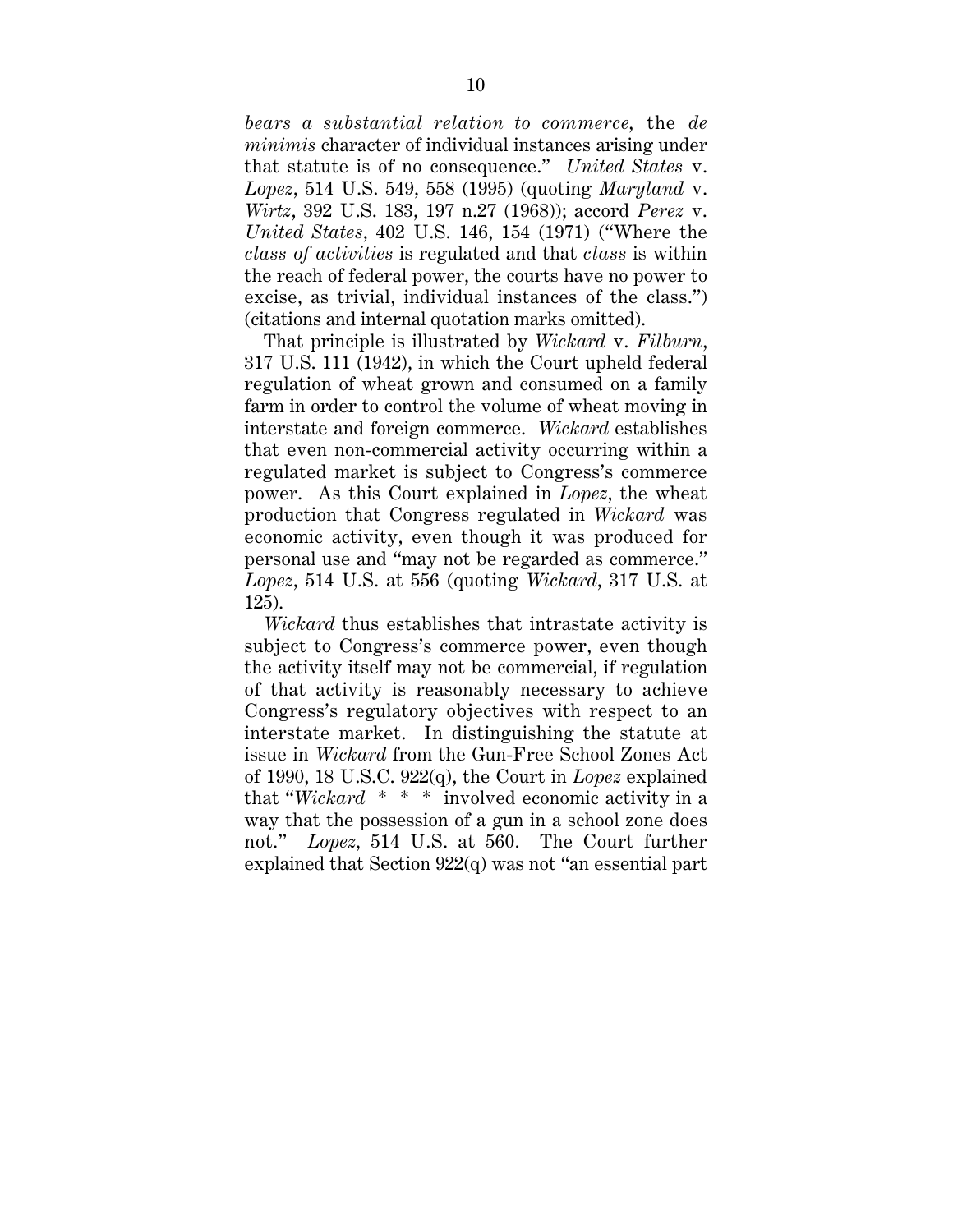of a larger regulation of economic activity, in which the regulatory scheme could be undercut unless the intrastate activity were regulated." *Id*. at 561; see *United States* v. *Morrison*, 529 U.S. 598, 610 (2000).

b. The Eleventh Circuit in this case held that *Wickard* has no application to the intrastate possession of child pornography for purported personal use because, in the court's view, that class of conduct neither involves economic activity nor substantially affects interstate commerce. See, *e.g.*, App., *infra*, 27a-35a. That conclusion is fundamentally flawed.

Section  $2252A(a)(5)(B)$ 's possession ban is an integral part of a comprehensive statutory scheme designed to eradicate the interstate market in child pornography. In 18 U.S.C. 2251-2260, Congress has broadly addressed the manufacture, distribution, and possession of child pornography. There exists a substantial, albeit illicit, market in child pornography, and it has been established at least since *The Lottery Cases* (*Champion* v. *Ames*), 188 U.S. 321 (1903), that the power to regulate commerce includes the power to attempt to eliminate an interstate market entirely. Congress could reasonably determine that regulation of the intrastate possession of child pornography is a necessary and proper measure to ensure the effectuation of its comprehensive regulation of the interstate market, a matter that falls squarely within its authority under the Commerce Clause. U.S. Const. Art. I, § 8, Cls. 3, 18; cf. *Sabri* v. *United States*, 124 S. Ct. 1941, 1946 (2004). As the Fifth Circuit has explained:

Congress determined that an interstate market in child pornography exists. No one questions Congress's authority to regulate that market directly. Unlike the rape at issue in *Morrison*, the possession of child pornography interacts with a national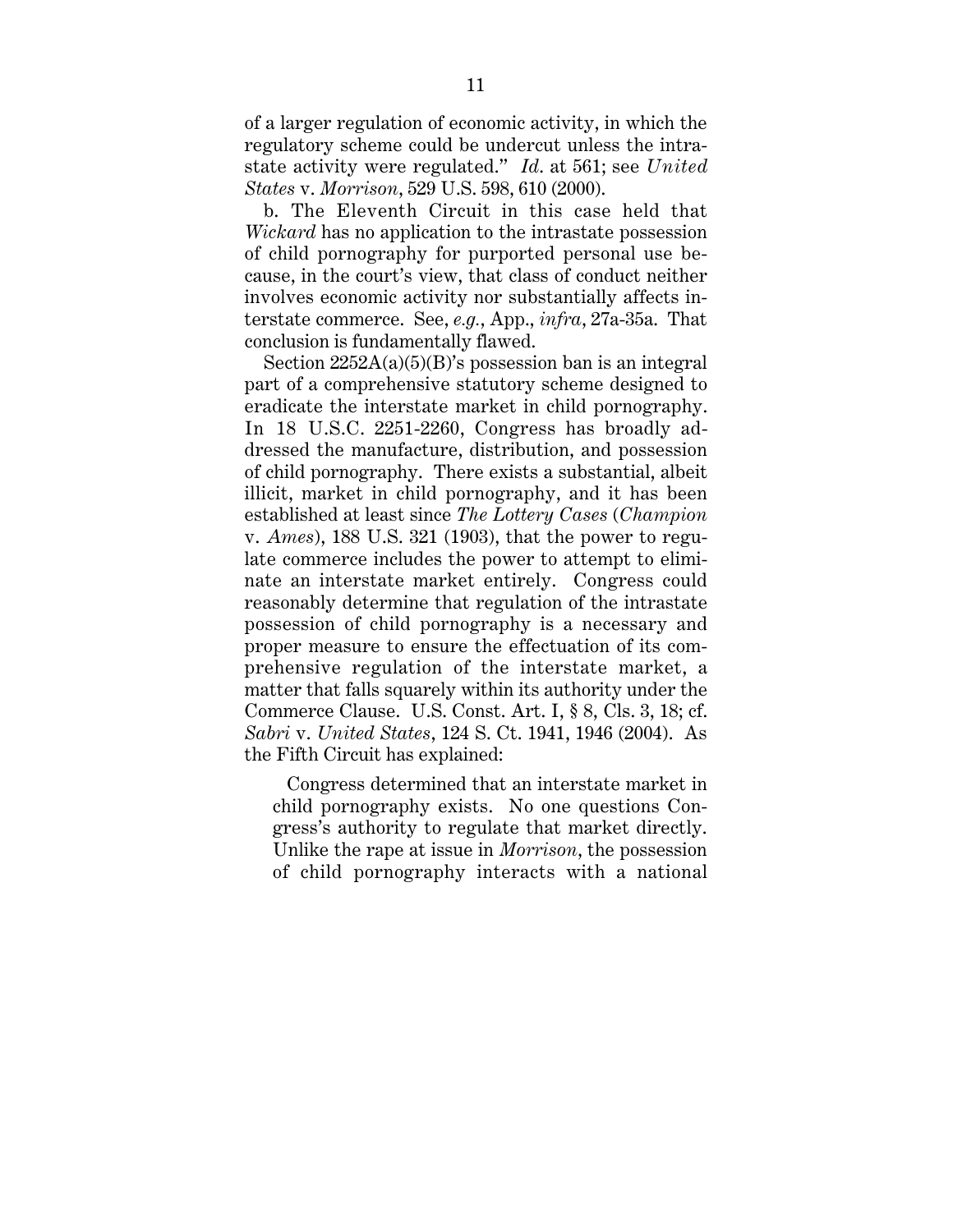market on both the supply and demand side. Applying the commerce power, read through the Necessary and Proper Clause, Congress can reach purely local possession if it rationally determines that doing so is necessary to effectively regulate the national market.

#### *Kallestad*, 236 F.3d at 230.

The court of appeals' attempt to minimize the link between intrastate possession and the nationwide market in child pornography ignores the fact that local acts of possession can increase the economic incentives for interstate supply of child pornography. The court of appeals' reasoning is especially misconceived in light of the potential difficulty of proving that a particular pornographic image has traveled across state lines. See, *e.g.*, *Kallestad*, 236 F.3d at 230 ("[B]ecause it may often be impossible to determine whether a specific piece of child pornography has moved in interstate commerce[,] \* \* \* Congress could rationally determine that banning purely local possession was a necessary adjunct to its effort to ban interstate traffic."); *Harris*, 358 F.3d at 222 (explaining that regulation of intrastate possession is supported by the fact that "much of the child pornography that concerned Congress is homegrown, untraceable, and enters the market surreptitiously") (quoting *United States* v. *Holston*, 343 F.3d 83, 90 (2d Cir. 2003)); *Rodia*, 194 F.3d at 479 (because "it may be difficult to ascertain whether pornography found in an individual's home was produced by that individual, acquired from a friend intrastate, or purchased in interstate commerce[,] \* \* \* child pornography cannot be effectively regulated without federal control over both the interstate and local versions of the activity."). In the instant case, for example, a government witness testified that one of the minors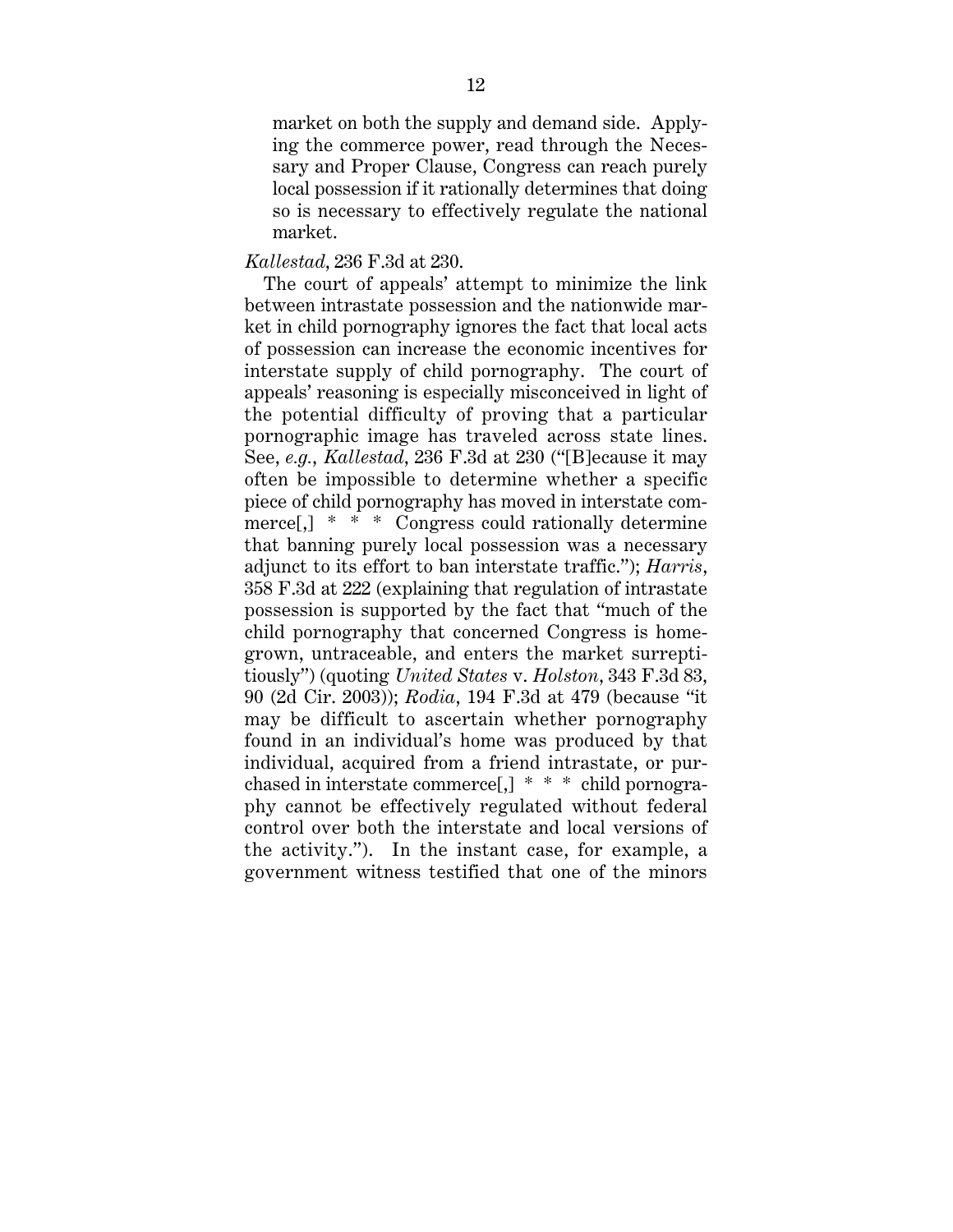depicted on the charged disks was from Texas —a fact suggesting that the pornographic image had moved interstate before respondent possessed it in Florida —but such prior interstate transport could not be established definitively because the witness was unable to identify the site where the photographs were taken. See App., *infra*, 8a. The government's inability to prove beyond a reasonable doubt that a particular visual depiction has previously moved in interstate commerce (or that it is possessed with the intent to sell or otherwise distribute it) does not mean that the depiction is in fact unconnected to the interstate market in child pornography.

2. The court of appeals' decision invalidates important applications of a statute that is vital to the government's efforts to suppress the production, dissemination, and possession of child pornography.<sup>4</sup> Unlike *United States* v. *McCoy*, 323 F.3d 1114 (9th Cir. 2003), and *United States* v. *Corp*, 236 F.3d 325 (6th Cir. 2001), the decision in this case is not limited to idiosyncratic factual settings; rather, this case involves the core conduct that Congress sought to prohibit in enacting

<sup>4</sup> The Eleventh Circuit recently extended its ruling in the instant case to the similar jurisdictional language of 18 U.S.C. 2251(a), which prohibits the use of minors in the production of child pornography that is "produced using materials" that have traveled in interstate commerce. See *United States* v. *Smith*, No. 03-13639, 2005 WL 628686 (11th Cir. Mar. 18, 2005). In reversing the defendant's conviction for producing child pornography, the court of appeals in *Smith* found "no constitutionally significant distinctions" between the possession and production offenses with respect to the validity of the "produced using materials" jurisdictional element, *id*. at \*13, and concluded that "*Maxwell*'s reasoning \* \* \* applies here and that Smith's conduct is beyond the power of Congress to proscribe," *id*. at \*16.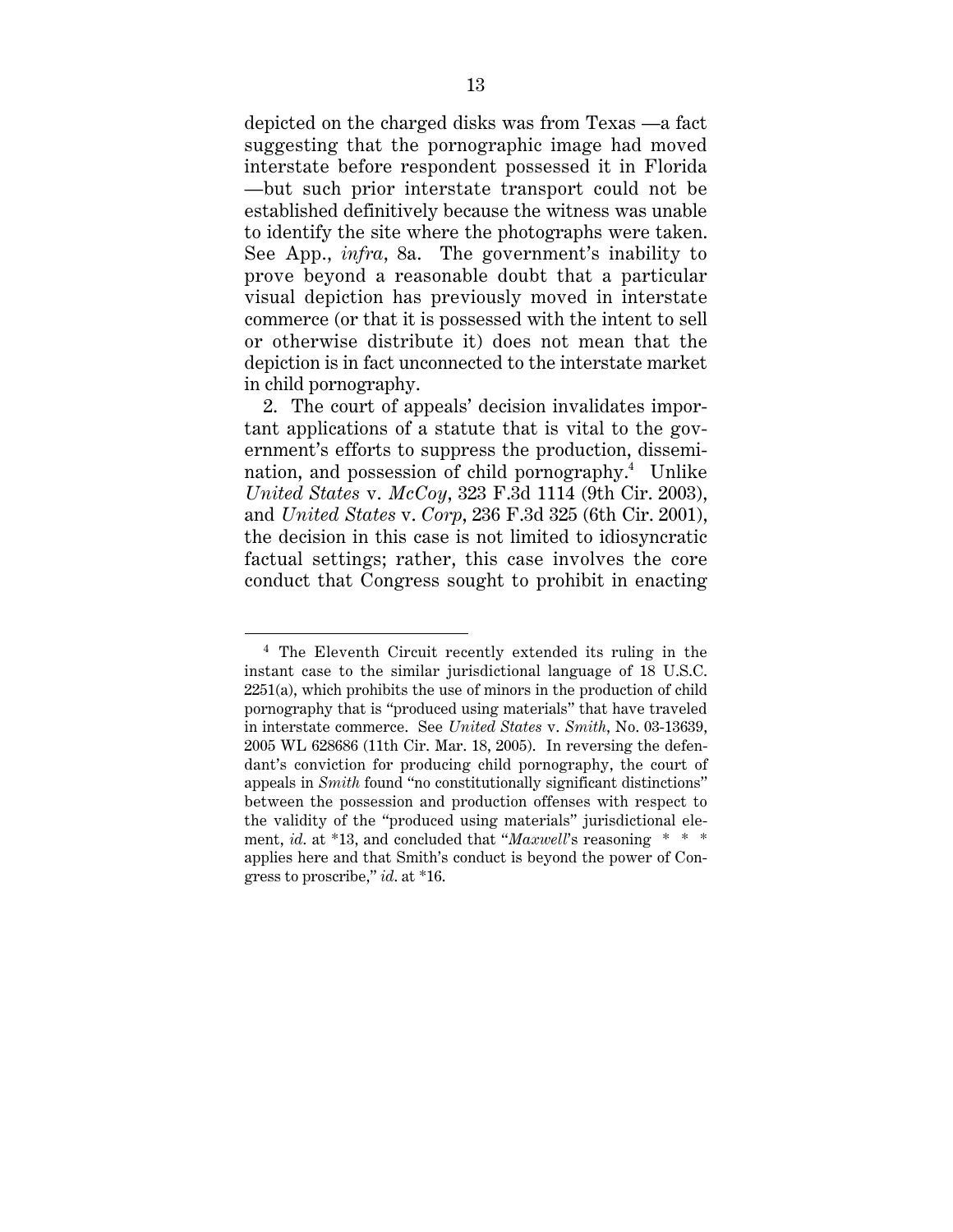Section  $2252A(a)(5)(B)$ .<sup>5</sup> Respondent possessed hundreds of pornographic images of minors to whom he had no evident personal connection.

The importance of the possession ban to the overall statutory scheme, and the square conflict between the Eleventh Circuit's constitutional ruling and those of other courts of appeals (see pp. 8-9, *supra*), would normally justify plenary review of the decision below. On June 28, 2004, however, this Court granted the government's petition for a writ of certiorari in *Ashcroft* v. *Raich*, 124 S. Ct. 2909 (No. 03-1454) (argued Nov. 29, 2004), to consider the following question:

Whether the Controlled Substances Act, 21 U.S.C. 801 *et seq*., exceeds Congress's power under the Commerce Clause as applied to the intrastate cultivation and possession of marijuana for purported personal "medicinal" use or to the distribution of marijuana without charge for such use.

03-1454 Pet. at (I).

*Raich* and the instant case have several features in common.6 Both cases involve illegal commodities that

 <sup>5</sup> The child pornography at issue in *McCoy* consisted of a single photograph of the defendant and her ten-year-old daughter, sideby-side with their genitals exposed. See 323 F.3d at 1115, 1122, 1132. The court of appeals limited its constitutional holding to "McCoy's circumstances and those of others similarly situated." *Id*. at 1131. The child pornography possessed by the 23-year-old defendant in *Corp*, see 236 F.3d at 326, consisted of depictions of his 17-year-old girlfriend, "who was merely months away from reaching majority," *id*. at 333.

<sup>6</sup> In holding the Controlled Substances Act unconstitutional as applied to the intrastate possession and uncompensated distribution of marijuana, the Ninth Circuit in *Raich* relied heavily on its prior decision in *McCoy* (see p. 13 & note 5, *supra*), which had sustained an as-applied constitutional challenge to the federal child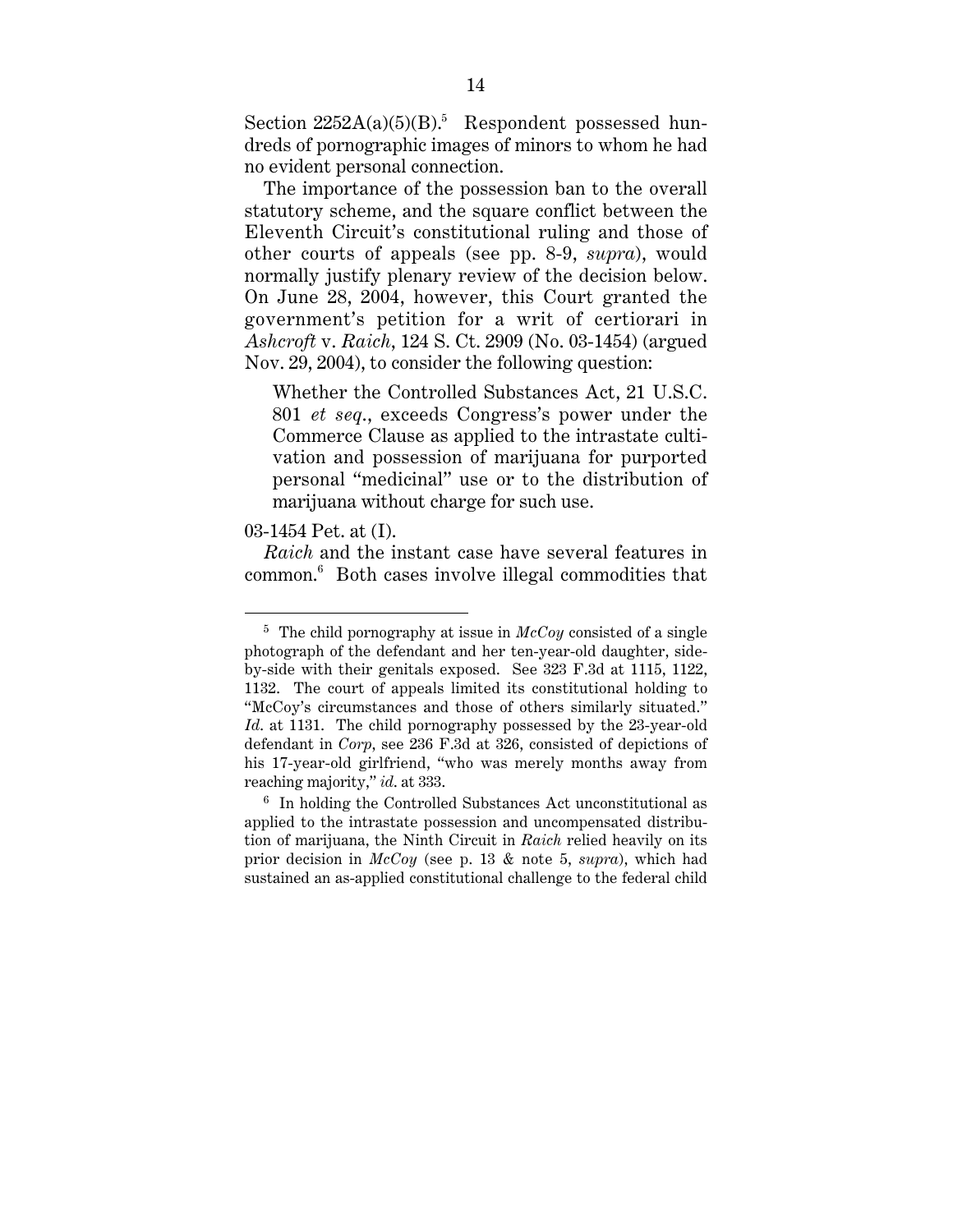are typically acquired through economic transactions. With respect to both commodities, it may be difficult to determine whether particular items of contraband have previously traveled in interstate commerce or are intended for future sale or other distribution. Compare pp. 12-13, *supra*, with 03-1454 Gov't Br. at 28-30. Congress has sought to eliminate the markets in both marijuana and child pornography by comprehensively addressing the production, distribution, and possession of those items. And in both *Raich* and the instant case, the court of appeals held that the statutory possession ban is unconstitutional as applied to a class of purportedly non-commercial possession. This Court's decision in *Raich* is therefore likely to shed significant light on the proper disposition of respondent's as-applied constitutional challenge to 18 U.S.C.  $2252A(a)(5)(B)$ .

pornography laws. See *Raich* v. *Ashcroft*, 352 F.3d 1222, 1228- 1233 (9th Cir. 2003), cert. granted, 124 S. Ct. 2909 (2004).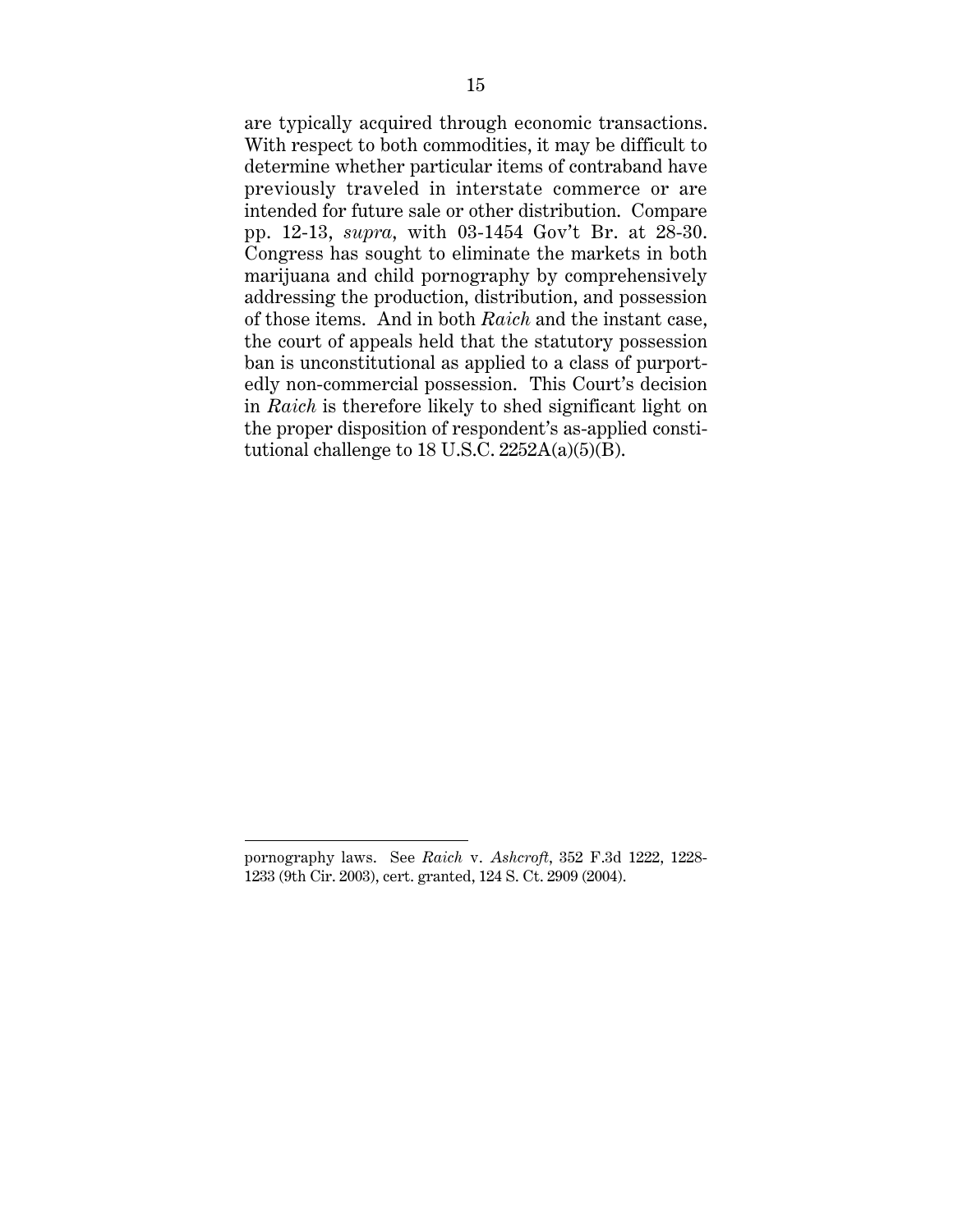#### **CONCLUSION**

The petition for a writ of certiorari should be held pending this Court's decision in *Ashcroft* v. *Raich*, No.  $03-1454$  (argued Nov. 29, 2004), and then disposed of as appropriate in light of that decision.

Respectfully submitted.

PAUL D. CLEMENT *Acting Solicitor General* CHRISTOPHER A. WRAY *Assistant Attorney General* MICHAEL R. DREEBEN *Deputy Solicitor General* MALCOLM L. STEWART *Assistant to the Solicitor General* JEFFREY P. SINGDAHLSEN *Attorney*

APRIL 2005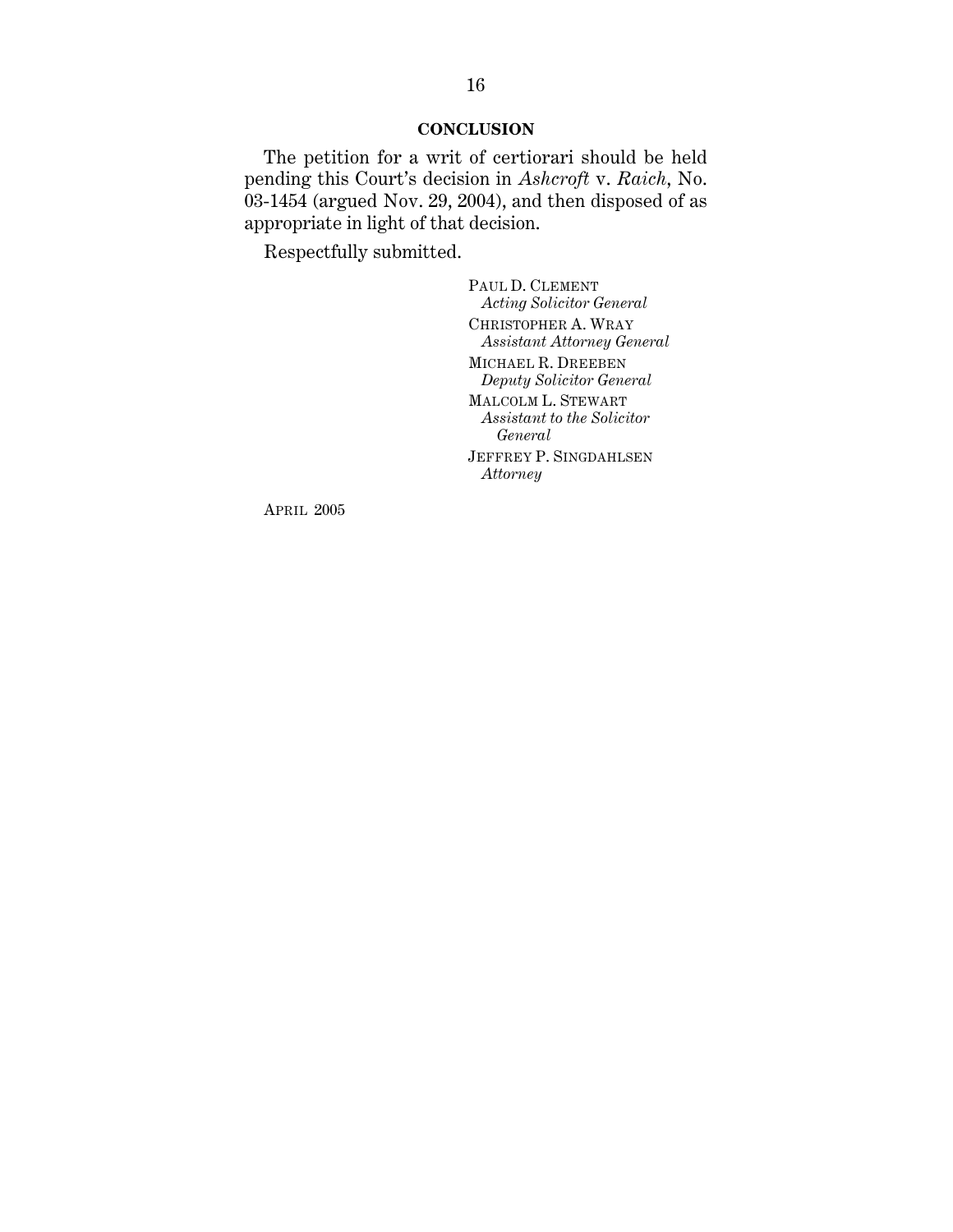#### **APPENDIX A**

#### UNITED STATES COURT OF APPEALS FOR THE ELEVENTH CIRCUIT

#### No. 03-14326

#### UNITED STATES OF AMERICA, PLAINTIFF-APPELLEE

*v.*

JAMES MAXWELL, DEFENDANT-APPELLANT

Filed: Oct. 1, 2004

Before: EDMONDSON, Chief Judge, and TJOFLAT and COX, Circuit Judges.

TJOFLAT, Circuit Judge:

 $\overline{a}$ 

A jury found James Maxwell guilty of two counts of knowingly possessing child pornography in violation of 18 U.S.C. §  $2252A(a)(5)(B)$ .<sup>1</sup> As a jurisdictional element

(1a)

<sup>&</sup>lt;sup>1</sup> That section of the statute provides,

Any person who . . . knowingly possesses any book, magazine, periodical, film, videotape, computer disk, or any other material that contains an image of child pornography that has been mailed, or shipped or transported in interstate or foreign commerce by any means, including by computer, or that was produced using materials that have been mailed, or shipped or transported in interstate or foreign commerce by any means, including by computer . . . shall be punished as provided in subsection (b).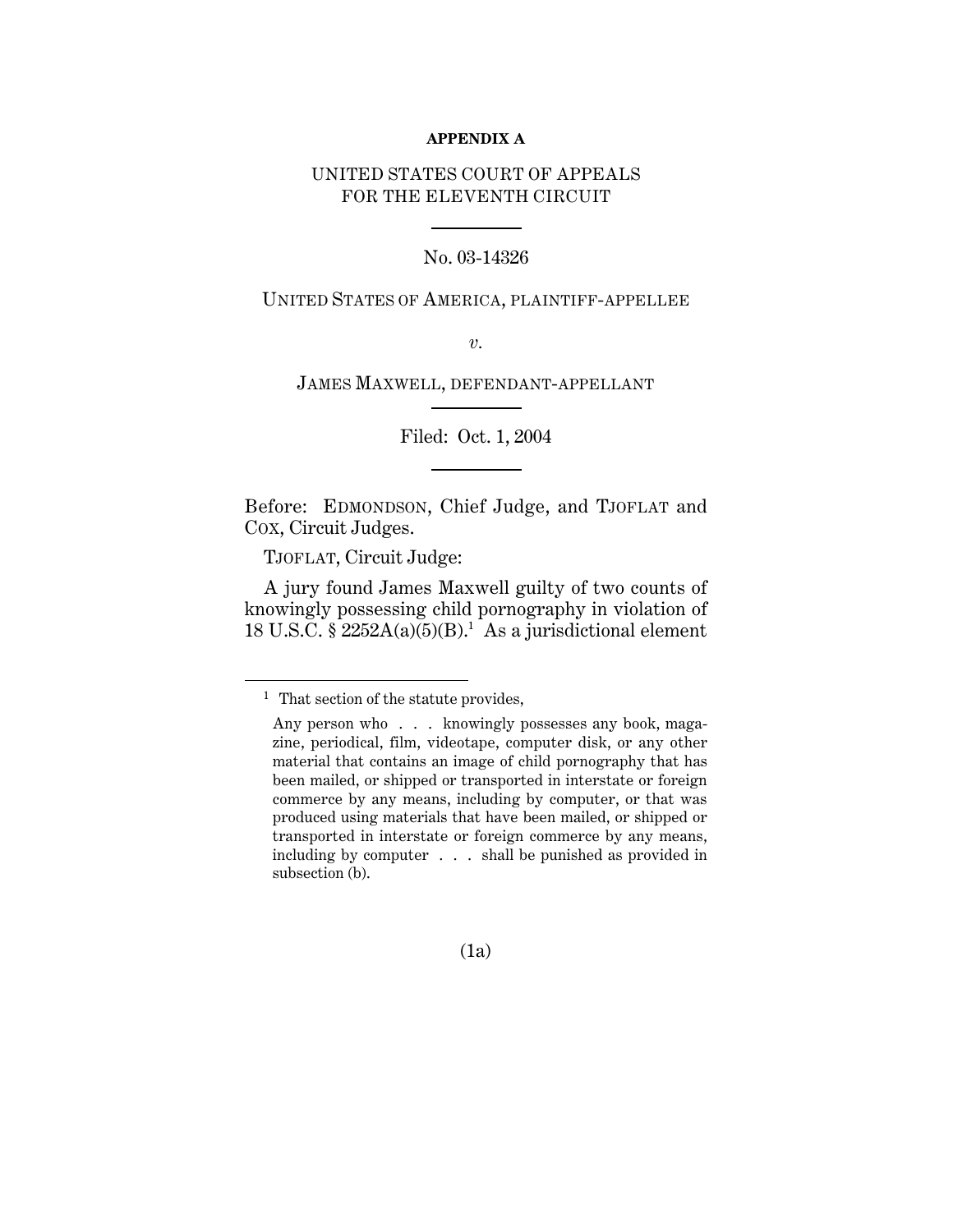§ 2256. Definitions for chapter

For the purposes of this chapter, the term—

(1) ''minor'' means any person under the age of eighteen years;

(2) ''sexually explicit conduct'' means actual or simulated—

(A) sexual intercourse, including genital-genital, oralgenital, anal-genital, or oral-anal, whether between persons of the same or opposite sex;

(B) bestiality;

 $\overline{a}$ 

- (C) masturbation;
- (D) sadistic or masochistic abuse; or

(E) lascivious exhibition of the genitals or pubic area of any person;

(3) "producing'' means producing, directing, manufacturing, issuing, publishing, or advertising;

(4) ''organization'' means a person other than an individual;

(5) ''visual depiction'' includes undeveloped film and videotape, and data stored on computer disk or by electronic means which is capable of conversion into a visual image;

(6) "computer'' has the meaning given that term in section 1030 of this title;

(7) ''custody or control'' includes temporary supervision over or responsibility for a minor whether legally or illegally obtained;

(8) ''child pornography'' means any visual depiction, including any photograph, film, video, picture, or computer or computer-generated image or picture, whether made or produced

Definitions of § 2252A's terms are contained in 18 U.S.C. § 2256. We reprint § 2256, as it read at the time of Maxwell's indictment, below. The section was amended just days before Maxwell's trial, *see* Pub.L. No. 108–21, tit. V, § 502(a) to (c), 117 Stat. 678, 679 (2003), but the amendments are of no moment in this case.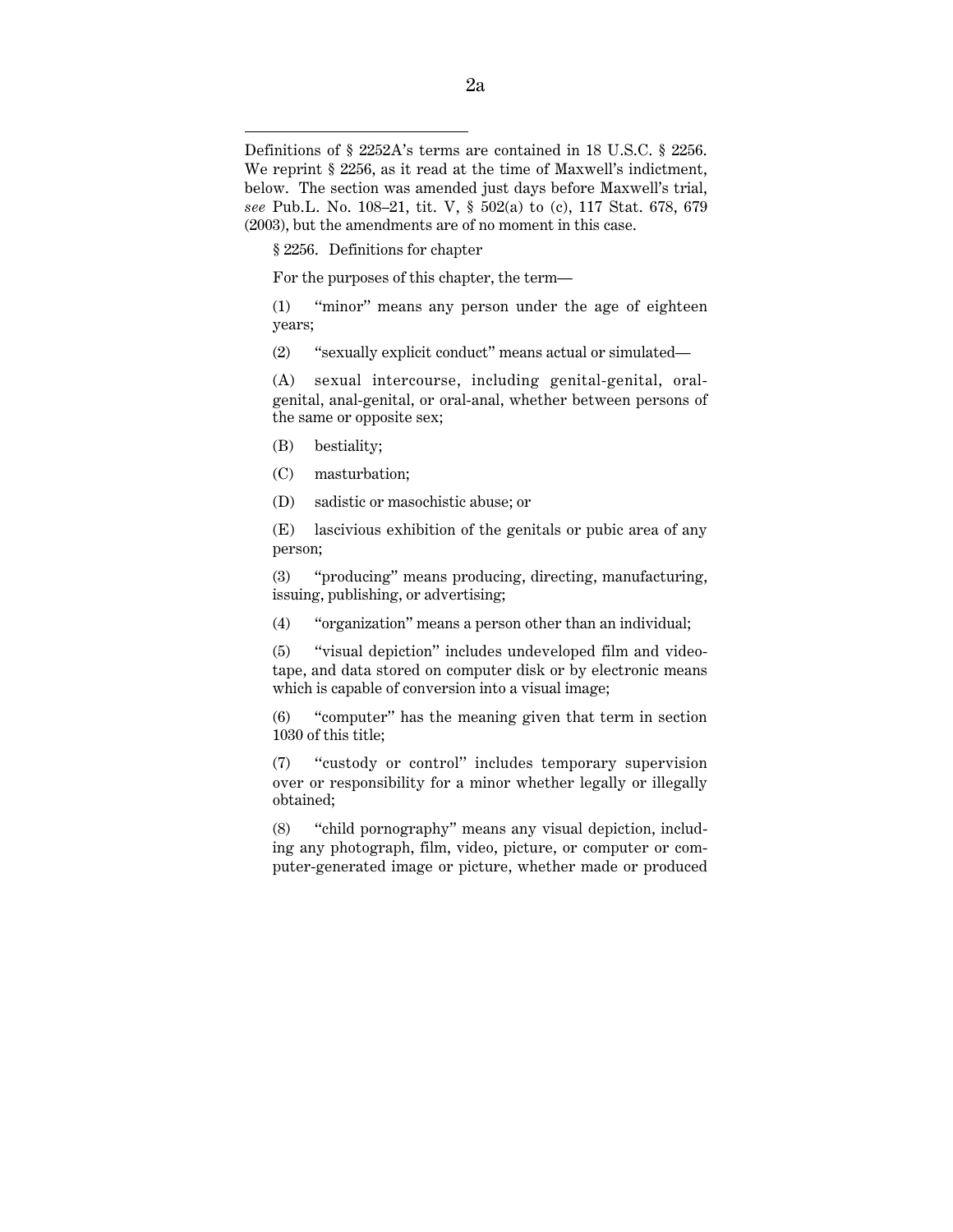of the offense, that statute required the Government to prove that the child pornography, or at least the material that produced it, traveled in interstate commerce. At Maxwell's trial, the Government did not establish that the child pornography moved across state lines. Consequently, its case relied on establishing that the images were *produced* by materials that did.

- (A) the production of such visual depiction involves the use of a minor engaging in sexually explicit conduct;
- (B) such visual depiction is, or appears to be, of a minor engaging in sexually explicit conduct;

(C) such visual depiction has been created, adapted, or modified to appear that an identifiable minor is engaging in sexually explicit conduct; or

(D) such visual depiction is advertised, promoted, presented, described, or distributed in such a manner that conveys the impression that the material is or contains a visual depiction of a minor engaging in sexually explicit conduct; and

- (9) "identifiable minor''—
- (A) means a person—

 $\overline{a}$ 

 $(i)(I)$  who was a minor at the time the visual depiction was created, adapted, or modified; or

(II) whose image as a minor was used in creating, adapting, or modifying the visual depiction; and

(ii) who is recognizable as an actual person by the person's face, likeness, or other distinguishing characteristic, such as a unique birthmark or other recognizable feature; and

(B) shall not be construed to require proof of the actual identity of the identifiable minor.

18 U.S.C. § 2256 (1996) (amended 2003).

by electronic, mechanical, or other means, of sexually explicit conduct, where—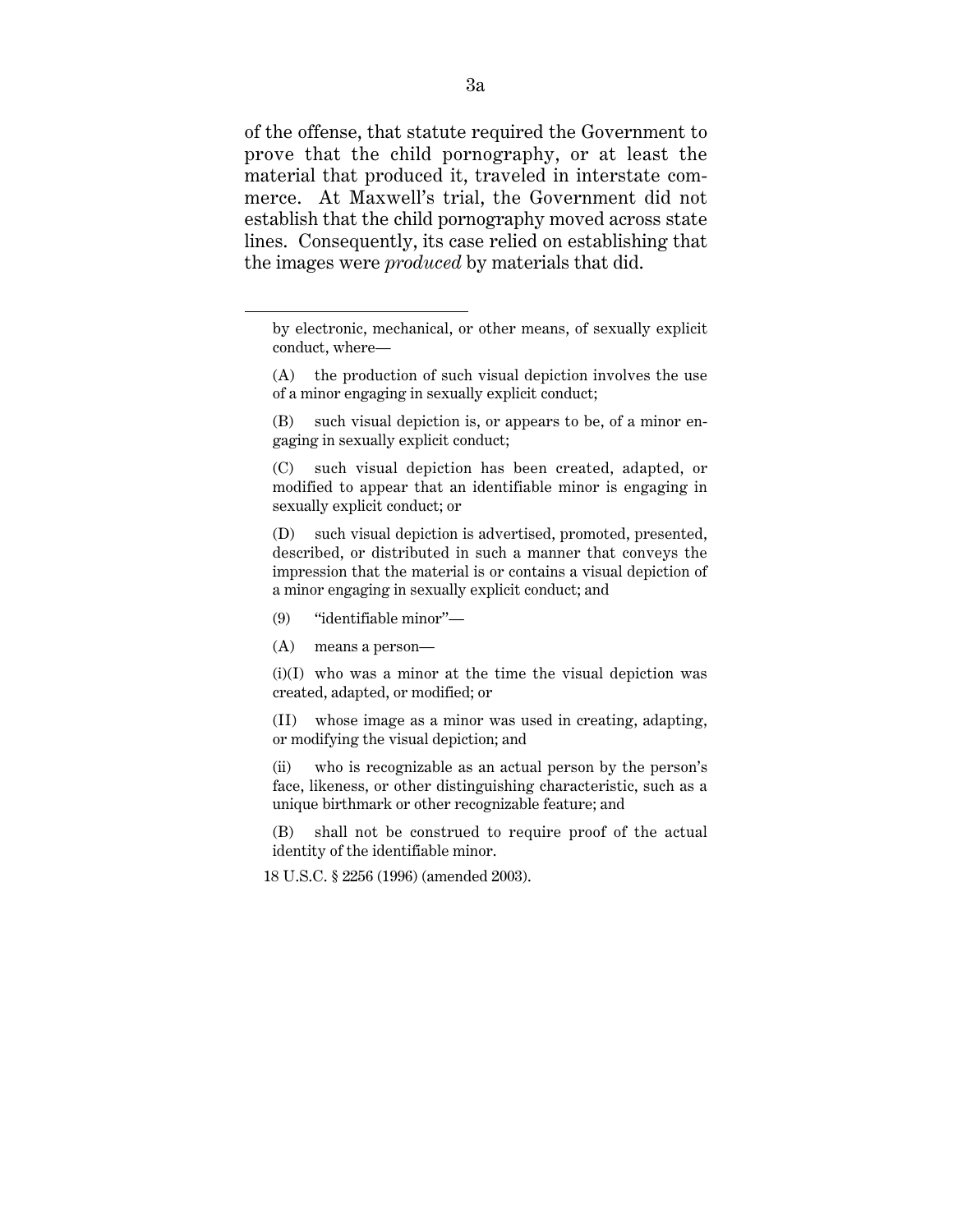Maxwell appeals his convictions on four grounds. The first three grounds are insufficient to warrant reversal. The fourth ground is that the application of  $\S$  2252A(a)(5)(B) to the facts of his case amounts to an unconstitutional exercise of the Commerce Clause. That ground has merit and requires that we reverse Maxwell's convictions.

I.

Maxwell rented a room in Alberta Wallace's apartment in St. Petersburg, Florida from May until August of 2002. During that time, Maxwell used Wallace's computer to access the Internet, and she had access to Maxwell's mail and computer accounts. Wallace eventually grew suspicious that Maxwell was interested in homosexual Internet activity, some involving children, and she contacted the police about her concerns.

Wallace allowed the Federal Bureau of Investigation to search her apartment. FBI agents copied the contents of Wallace's computer hard drive and seized almost 140 items. Most of these items consisted of computer disks and film taken from Maxwell's room. One item was a zip disk<sup>2</sup> containing several hundred images of child pornography.

<sup>2</sup> Special Agent Keith Arndt of the FBI, a specialist in examining evidence on computers and other digital media, described zip disks at Maxwell's trial. According to Arndt, zip disks are removable devices that are used to store computer files, much like standard floppy disks. The technology that facilitates storage is slightly different for zip disks than it is floppy disks, and zip disks therefore can only be used in computers that are equipped with a zip drive. Zip disks are capable of storing substantially more information than floppy disks.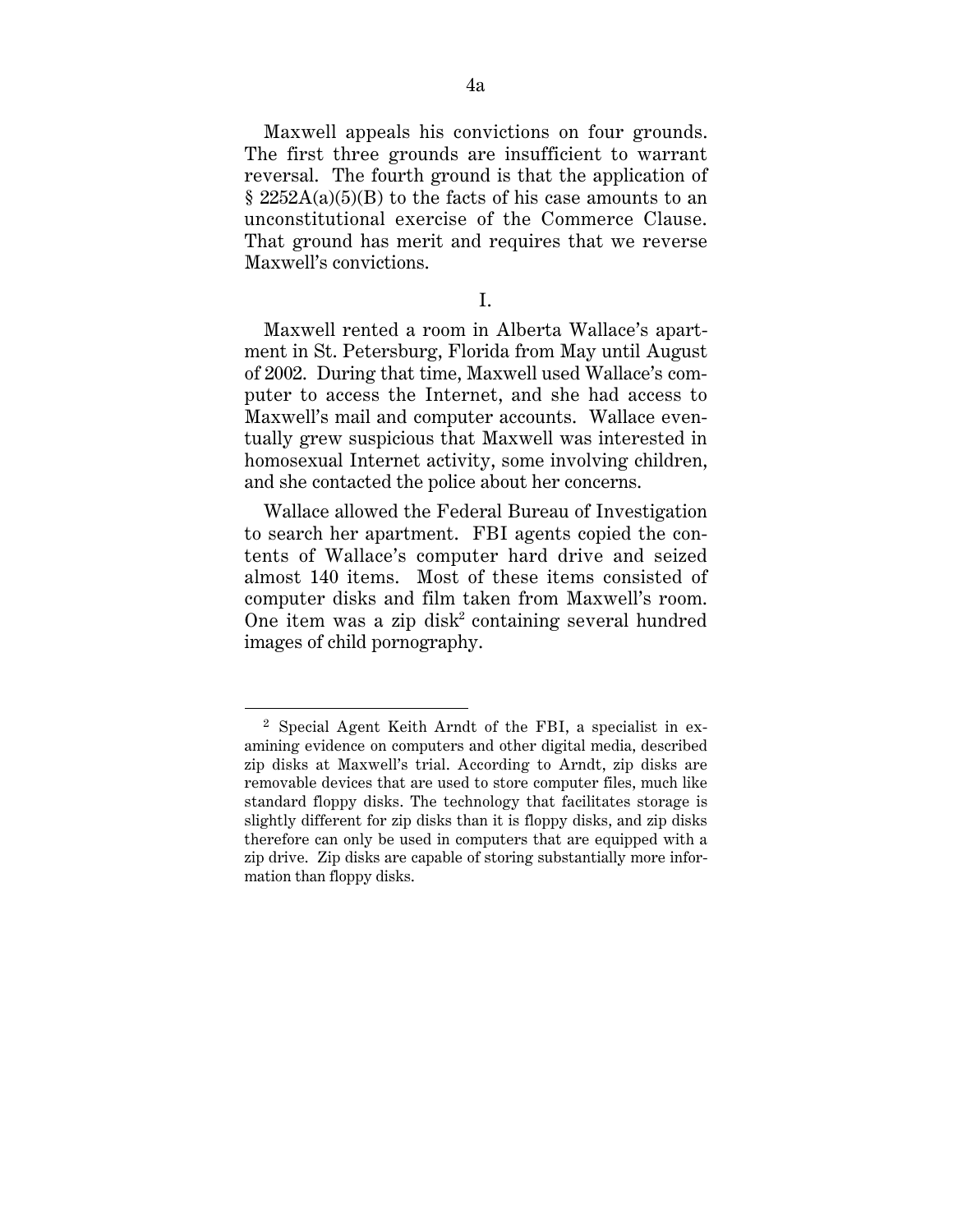Subsequent to the search, Wallace found additional disks in a drawer in Maxwell's room, and she turned them over to the FBI. One was a floppy disk containing about fifteen images of child pornography.

In January 2003, a grand jury indicted Maxwell on two counts of possessing child pornography in violation of 18 U.S.C. § 2252A. Count I was predicated on the zip disk described above. Count II was predicated on the floppy disk. (We refer to these two disks collectively as ''the charged disks.'')

Maxwell was arraigned in February, pled not guilty, and stood trial in May. The Government presented the testimony of Wallace and several law enforcement officials from various agencies.

Wallace testified that she knew Maxwell from church and dated him briefly after her husband passed away. They stopped dating after a short time, in part because Wallace was offended when she learned that Maxwell was living with an unmarried couple that engaged in sexual relations (with one another, not Maxwell). By the time Maxwell moved in to Wallace's apartment, he and Wallace were merely platonic friends and slept in different rooms. No one else had a key to the apartment or stored possessions there. At first, Maxwell accessed the Internet with his own computer, but he began using Wallace's computer, with her permission, after his Internet service was disconnected. In August  $2002$ , Maxwell moved out of the apartment.<sup>3</sup> He gave

<sup>3</sup> Maxwell left Wallace's apartment to serve a prison sentence for an unrelated state offense, but Wallace was not asked to explain this reason for Maxwell's absence in front of the jury. Maxwell intended to return to the apartment following his release. Because of Wallace's concerns and the events that followed, however, he never did return.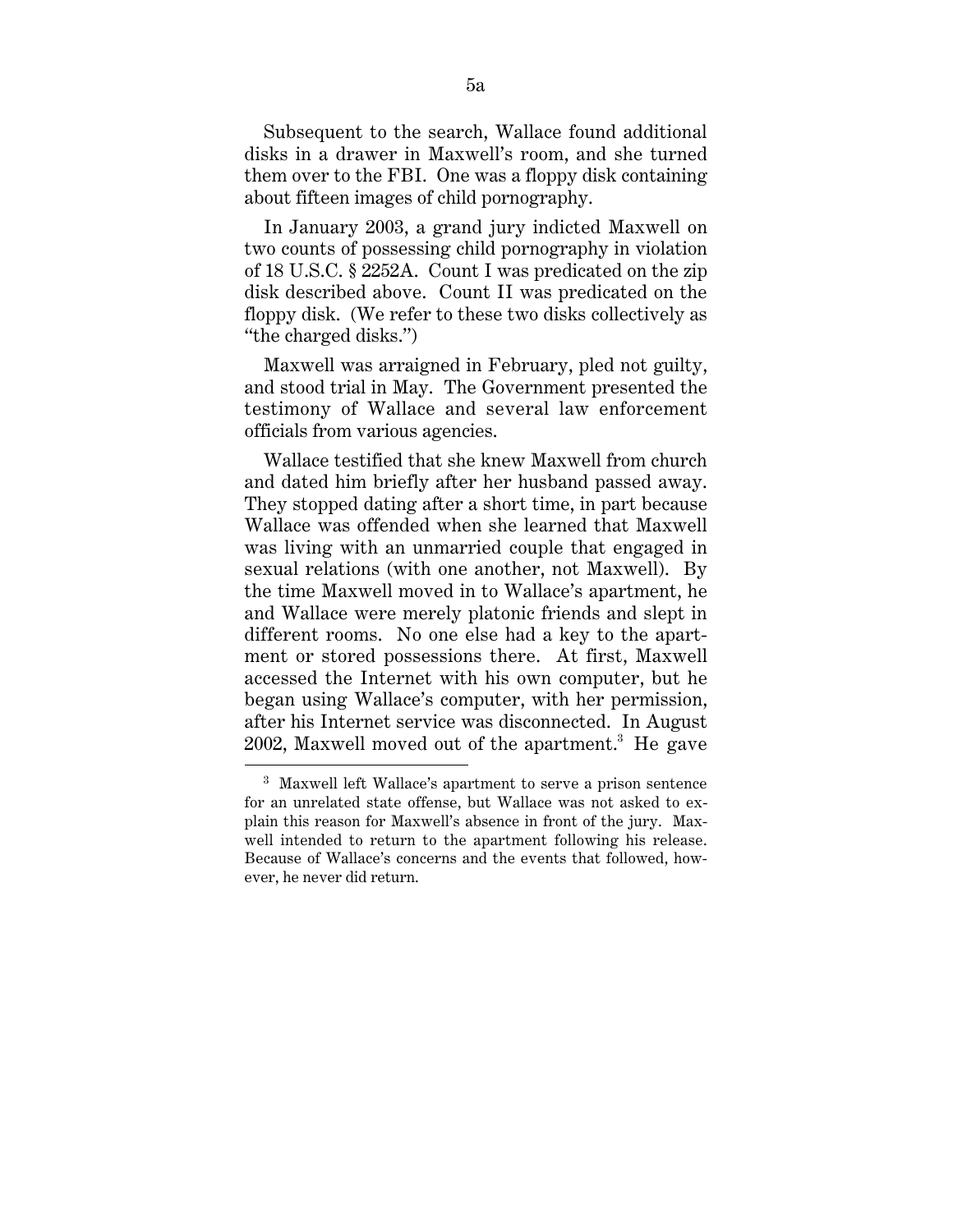Wallace power of attorney to manage his personal affairs for the time he would be gone. She had access to his bank account and paid bills for Maxwell's various expenses, including moving and cell phone expenses. Maxwell also gave Wallace access to his personal post office box and e-mail accounts. Around the beginning of September, in the course of her stewardship, Wallace says she discovered e-mail messages involving homosexuality and teenagers in Maxwell's accounts. When Wallace questioned him about those messages, he became angry, and the two never spoke to one another prior to Maxwell's trial. In October, Wallace contacted the police about her suspicions that Maxwell accessed (and possibly possessed) child pornography. She allowed the FBI to search Maxwell's former room and observed agents seizing items that Maxwell had moved into that room. Wallace testified that she had two filing cabinets of her own in Maxwell's room, but they only contained materials she used for teaching. She stored no computer disks of her own in Maxwell's room (in the filing cabinet or otherwise) and never used Maxwell's disks. Furthermore, Wallace never gave anyone else (other than the FBI) access to Maxwell's room or computer disks. In addition to the room, Wallace permitted the FBI to examine some of her belongings, including the laptop computer Maxwell used to access the Internet. Wallace testified that she never viewed child pornography on that computer and never let anyone other than Maxwell use it. A few days after the FBI search, Wallace found some additional computer disks that she identified as belonging to Maxwell and forwarded them to the FBI. She never used those disks or allowed others to use them.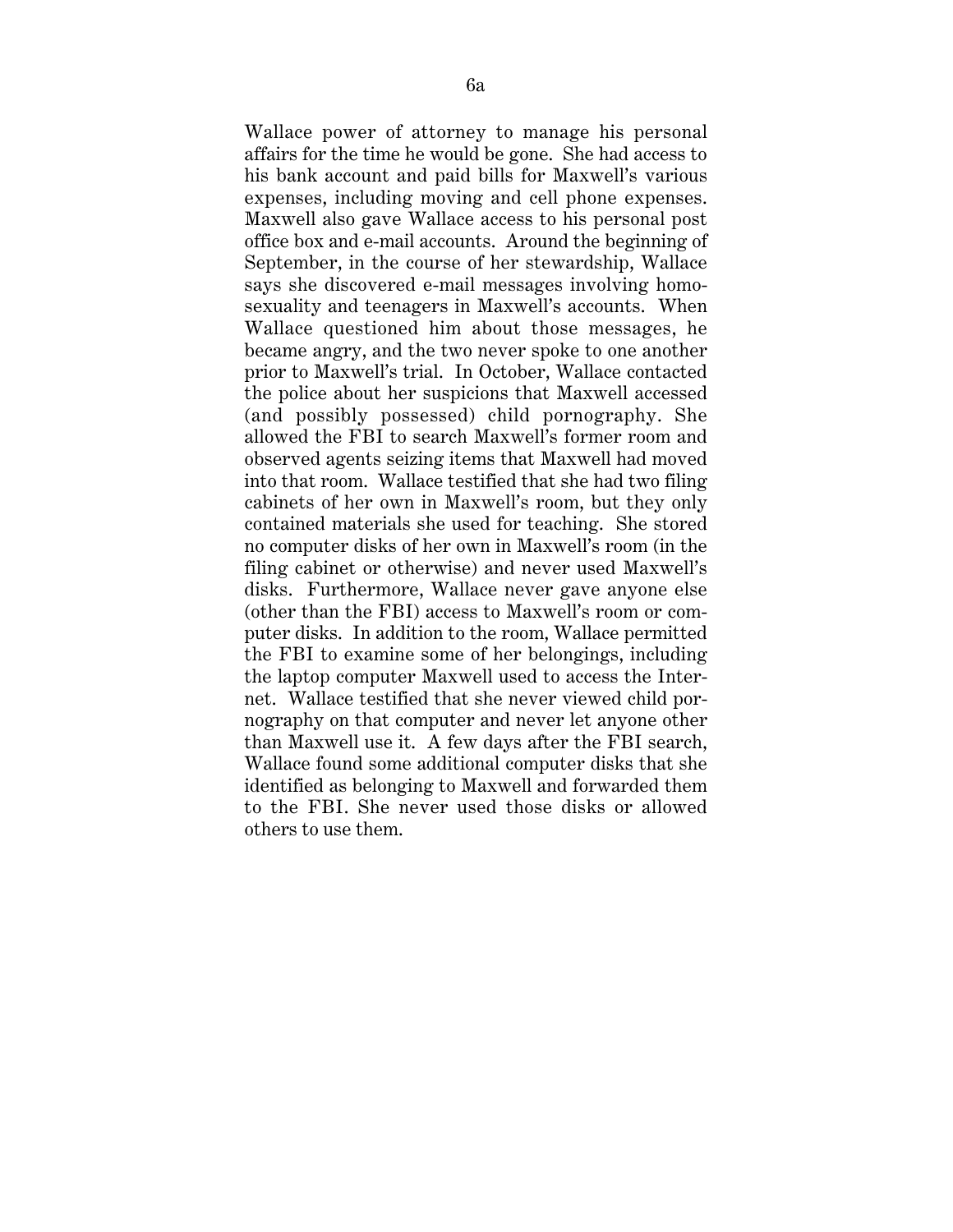The Government introduced into evidence a wide array of physical exhibits, including the charged disks. The zip disk, corresponding to Count I, was admitted as Government Exhibit 5A. Its label, which was published to the jury, contained the following handwritten words: "adult and young," "pre teens," "piss," "shaved," and "pierced." The word "animals" also appeared but had been crossed out. The floppy disk, corresponding to Count II, was admitted as Government Exhibit 7. Although these two disks—along with several others that were not charged in Maxwell's indictment—were admitted as physical exhibits, the court precluded the jury from viewing their contents with this exception: the Government was permitted to offer into evidence as separate exhibits hard copies made of portions of the disks. Some of the hard copies were images of child pornography. The court permitted the Government to admit a total of ten such hard copy images from all of the disks in evidence, and the Government chose to introduce images from the two charged disks only (even though other admitted disks in evidence also contained pornographic images).4

Agent Philippe Dubord of the Hillsborough County Sheriff's Office was assigned to the ''Innocent Images Task Force'' with the FBI and investigated Maxwell's case. Dubord identified and described the charged disks, along with corresponding exhibits showing information about the files contained on those disks (such as the names of the files, when they were saved on the respective disks, when they were last accessed, and the names of the directories in which they were stored).

 <sup>4</sup> Although the prosecution did not show the jury images contained on the uncharged disks, it did elicit testimony that those disks contained images of child pornography.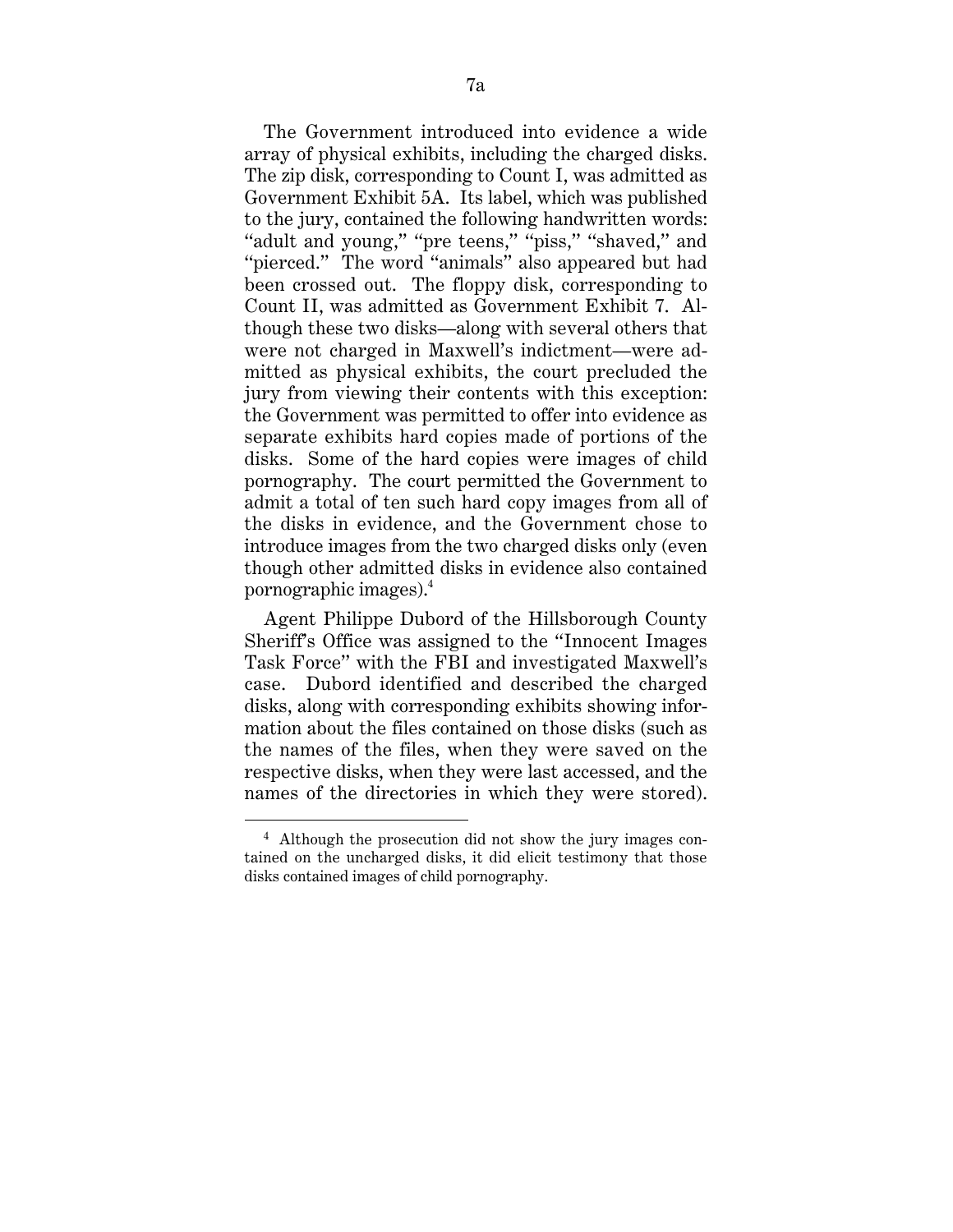The names of the folders in which some of the images were saved included "adult," "young," and "pre teen." On cross-examination, Dubord conceded that neither of the charged disks contained files bearing Maxwell's name or picture (although such contents did appear on other disks that were found among Maxwell's possessions).

Other prosecution witnesses identified two of the persons depicted on the charged disks as minor children, one from Florida and the other from Texas. Special Agent Susan Koteen of the Florida Department of Law Enforcement testified that she recognized the physical surroundings shown in the images involving the Florida child. She identified them as the child's home, located in Howie–in–the–Hills, a small town in Lake County, Florida. Detective–Sergeant Katherine Davis of Angleton, Texas identified the Texas child but could not determine where the photographs were taken.

As additional circumstantial evidence that Maxwell knowingly possessed pornographic images, the Government introduced a recording of a phone conversation between Maxwell and his pastor, Linda Sessler.<sup>5</sup> The Government played the recording at trial and distributed a transcript of its contents to the jury. Maxwell initiated the phone call on November 10, 2002 (three days before the FBI searched Wallace's apartment) from the Hillsborough County jail, where he was being

<sup>5</sup> This evidence was admitted through the testimony of Katherine Cochran of the Hillsborough County Sheriff's Office, who monitored the telephone system at the Hillsborough County Jail used by inmates there. Cochran explained that all inmate phone calls were recorded and that warnings to that effect were visibly posted near the prison phones.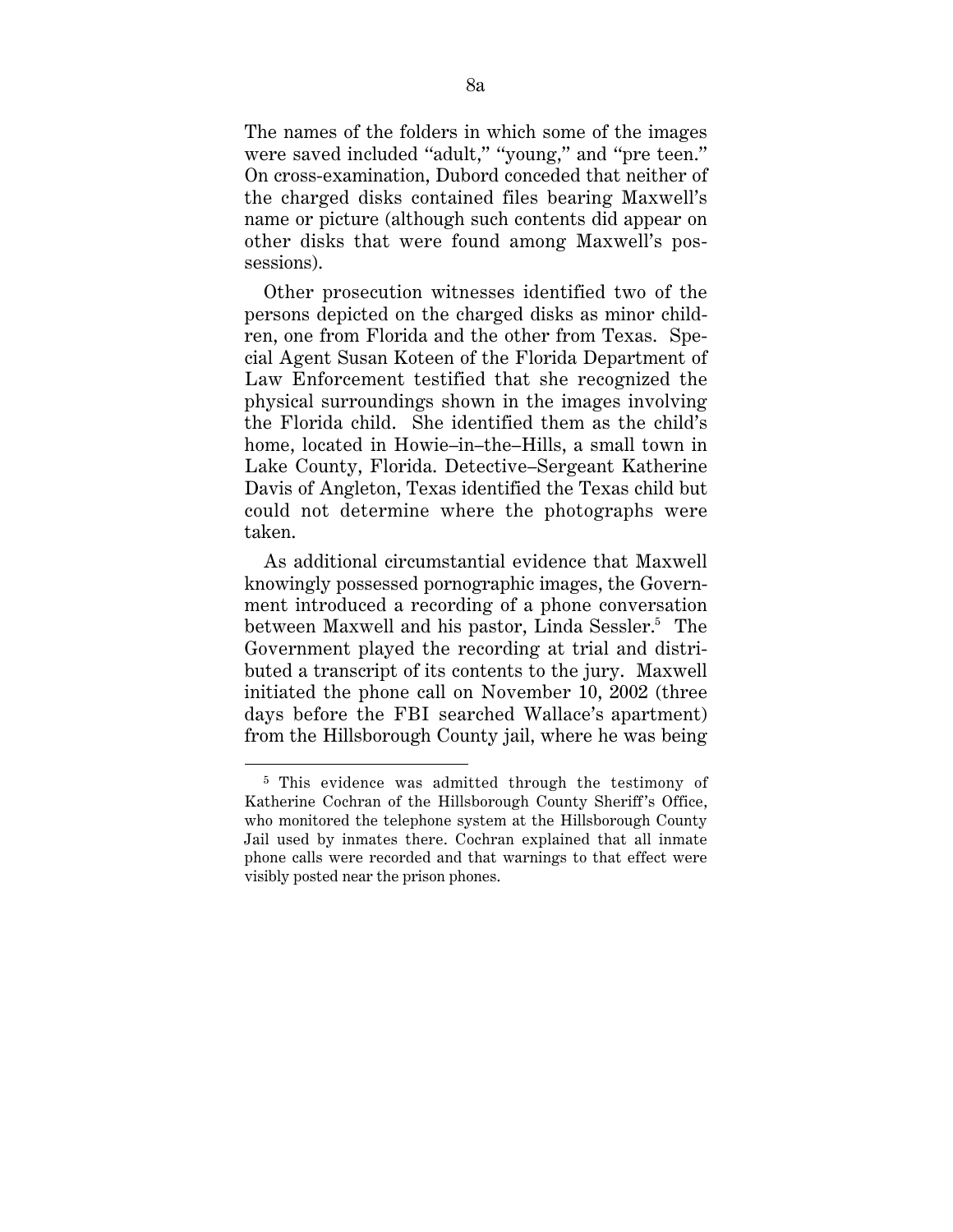held on unrelated charges. During the call, Sessler indicated that law enforcement officials planned to search his belongings at Wallace's apartment. Maxwell responded,

Well do me a favor . . . umm, get my floppy disk and all of my zip disks from [Wallace]. 'Cause some of it I have recipes and stuff on and, and some of them I had started journals and stuff. And some stuff I have that was long before genesis and stuff. But just get all of that stuff. But I can, some of I can't remember what it is. And some of it I have been wiping out some of the disks. And uhh, just get all of that stuff and put it somewhere.

(Ellipses in original). Sessler asked if the materials to which Maxwell was referring were labeled. He replied,

It was just a big box. It had a bunch of floppy disks. And then there was the zip disks that are about the size of a floppy they're just a little bit bigger. It doesn't have anything to do with uhh, anything that they were talkin' about. But as you had said there's no more problems needed and so that would alleviate that. But I was, I woke up in the middle of the night and last night I was sick, I had a fever and everything. I don't know what was going on. . . . And I said let me ask you about that again. And just ask you to do that. But just all of my floppy disks and my zip disks. Just take them and just put 'em somewhere.

Sessler indicated doubt about this instruction and surmised to Maxwell that law enforcement authorities were "just tryin' to see if they can find anything." Maxwell agreed. He said,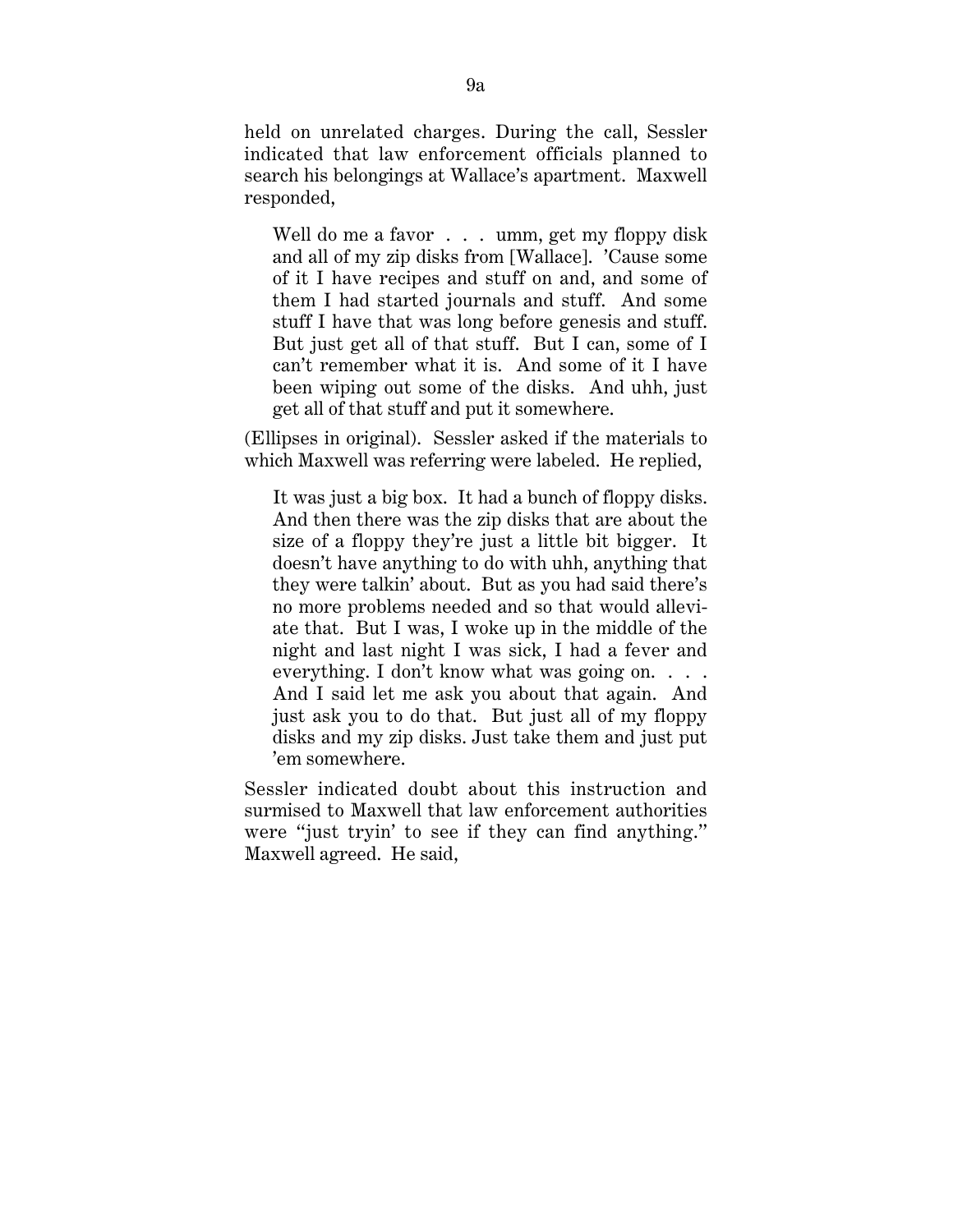Right, well that's why, that's why . . . that would just solve any problems that might would come up. Like you said, like if they totally had to have a [unintelligible] come in and look but in case they don't or in case they do, you know . . . it keep the problems down.

(Both ellipses and alteration in original).

Over Maxwell's objection, the Government also introduced a plethora of testimony and exhibits into evidence concerning Maxwell's conduct beyond his possession of the charged disks. This evidence concerned several other computer disks containing depictions of child pornography that were seized from Wallace's home but were never charged against Maxwell in his indictment (collectively, the ''uncharged evidence''). These materials consisted of a CD–Rom, two zip disks, and thirteen floppy disks. The uncharged evidence also included testimony and exhibits concerning Maxwell's e-mail accounts with online services including Yahoo and MSN Hotmail. The Government introduced records supplied by Yahoo indicating that Maxwell established a user profile under the name ''boy lover 69 69.''6 Dubord testified about evidence indicating that Maxwell had accessed a Yahoo Internet group where files could be shared among users.<sup>7</sup> Although Dubord

 <sup>6</sup> User profiles connected to an Internet account are like online identities created by the account user. Other Internet ''surfers'' can learn about the account user by reading his profile, and they can often contact him through it or share files with him if they so desire.

<sup>7</sup> According to Agent Dubord, Internet ''groups'' are websites ''where people have a common interest where they . . . meet and chat, post messages, . . . share pictures, . . . [and] interact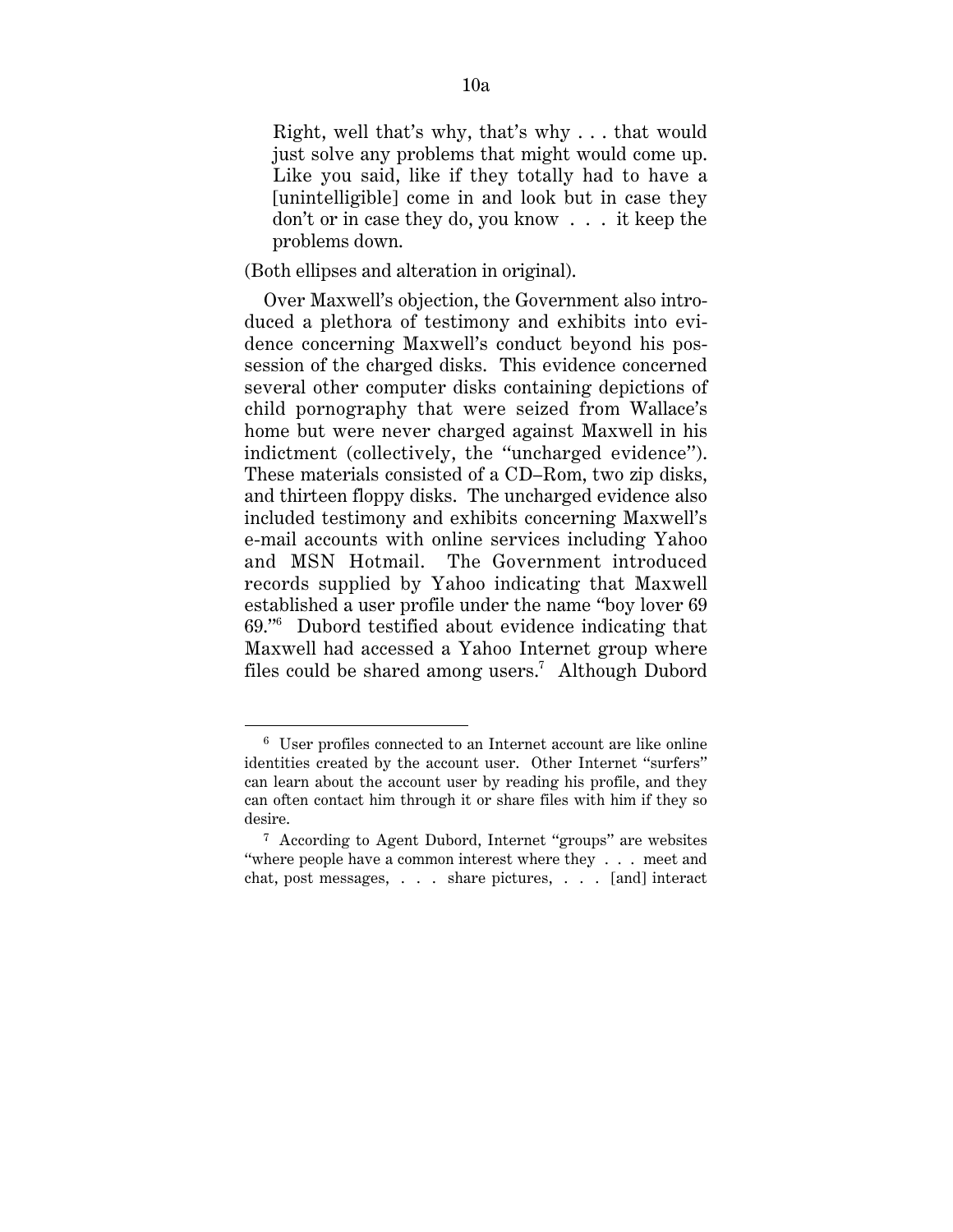could not access the files stored on that group's website and could not say for certain whether Maxwell did, Dubord observed that the website contained three folders that were associated with Maxwell's account and entitled ''boys,'' ''boys 2,'' and ''boys 3.'' The Government also introduced testimony and evidence about certain messages Maxwell received on his MSN Hotmail account. These messages contained subject lines suggesting that Maxwell had become a member of Internet groups named ''Rex's place for gay/bi boys:)''; "gay and bi boys (teens)"; and "Daily Digest for gay&bi teen guys.'' Dubord could not say however, whether Maxwell ever accessed these groups after becoming a member. Finally, Dubord testified about nine uncharged images of child pornography discovered in temporary Internet folders on Wallace's computer.8

Before it rested its case-in-chief, the Government asked the court to read a stipulation to the jury concerning the purported relationship between Maxwell's charges and interstate commerce. The court complied and informed the jury as follows:

It is stipulated and agreed between the parties that the computer zip disk that is the basis for Count 1 of the Indictment, and the computer floppy disk that is the basis for Count 2 of the Indictment, were both manufactured outside the State of Florida and have

basically.'' Dubord testified that the title of an Internet group will often identify the group's interests.

<sup>8</sup> Software programs that facilitate Internet use often store information accessed on the Internet on the user's computer in temporary folders. The programs typically create these folders automatically and without the user's direction.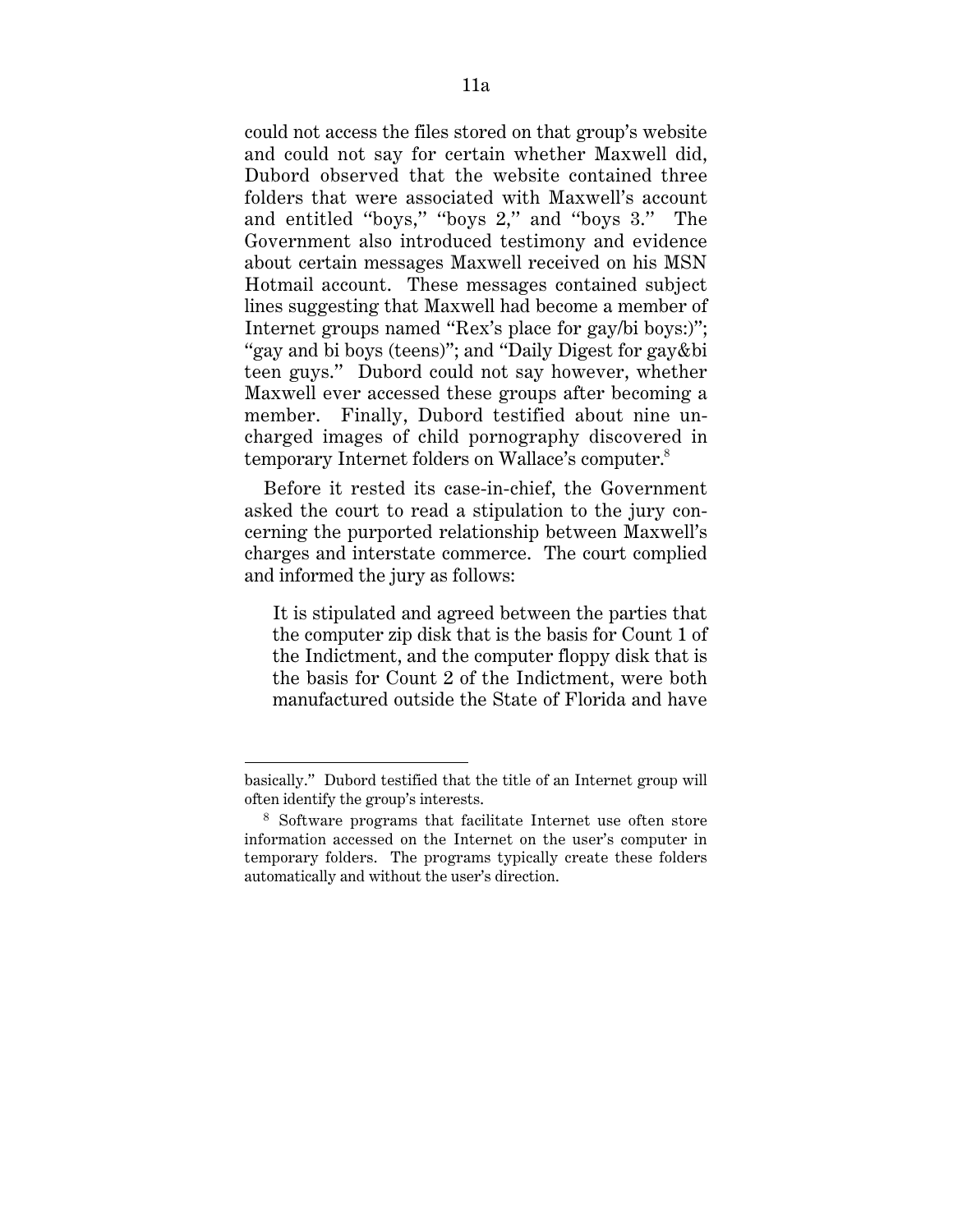been mailed, shipped or transported in interstate commerce.

The Government then rested. Maxwell put on no defense and also rested.<sup>9</sup>

On May 7, 2003, after approximately two hours of deliberation, the jury returned a verdict finding Maxwell guilty of Counts I and II. On August 12, the court sentenced him to a total of sixty-six months in prison.<sup>10</sup>

#### II.

Maxwell appeals his convictions on four distinct grounds. We address each in turn in Subparts A. through D. below. We begin with Maxwell's nonconstitutional arguments. *See, e.g., Lyng v. Northwest Indian Cemetery Protective Ass'n,* 485 U.S. 439, 445, 108 S. Ct. 1319, 1323, 99 L. Ed. 2d 534 (1988) (''A fundamental and longstanding principle of judicial restraint requires that courts avoid reaching constitutional questions in advance of the necessity of deciding them.''). Because none of these arguments permit us to dispose of Maxwell's appeal, we proceed to his constitutional argument.

#### A.

First, Maxwell contends that the uncharged images and evidence concerning his Internet activity should not have been admitted into evidence. We review a district court's evidentiary rulings for abuse of discre-

<sup>&</sup>lt;sup>9</sup> Maxwell did, however, move for a judgment of acquittal pursuant to Fed. R. Crim. P. 29. The court denied the motion.

 $10$  He received sixty-month term for Count I and an additional six-month term for Count II. The court specified that the terms would run consecutively.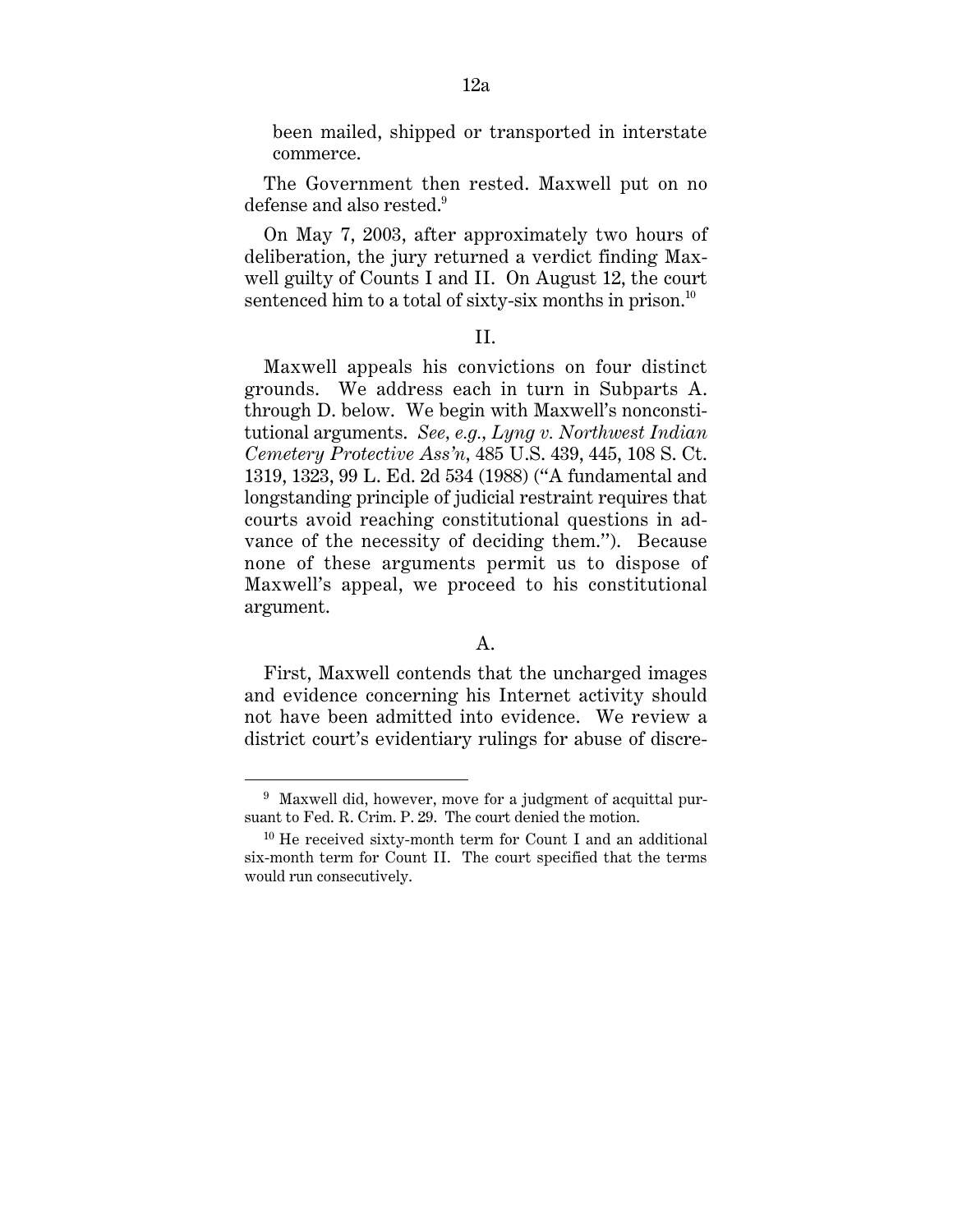tion. *United States v. Dodds,* 347 F.3d 893, 897 (11th Cir. 2003). ''A district court abuses its discretion if it misapplies the law or makes findings of fact that are clearly erroneous.'' *Ambrosia Coal & Constr. Co. v. Pages Morales,* 368 F.3d 1320, 1332 (11th Cir. 2004) (citations omitted).

The district court found that the uncharged evidence was admissible under Rule 404(b) of the Federal Rules of Evidence. That rule provides,

Evidence of other crimes, wrongs, or acts is not admissible to prove the character of a person in order to show action in conformity therewith. It may, however, be admissible for other purposes, such as proof of motive, opportunity, intent, preparation, plan, knowledge, identity, or absence of mistake or accident, provided that upon request by the accused, the prosecution in a criminal case shall provide reasonable notice in advance of trial, or during trial if the court excuses pretrial notice on good cause shown, of the general nature of any such evidence it intends to introduce at trial.

Without question, the uncharged evidence was probative of Maxwell's knowledge and intent. Therefore, the district court did not abuse its discretion in admitting it.

B.

Maxwell next argues the evidence against him was insufficient to establish that he *knew* that the charged disks contained images of child pornography. Knowledge is an element of the charged offenses. *See* 18 U.S.C. § 2252A(a)(5)(B) (establishing criminal liability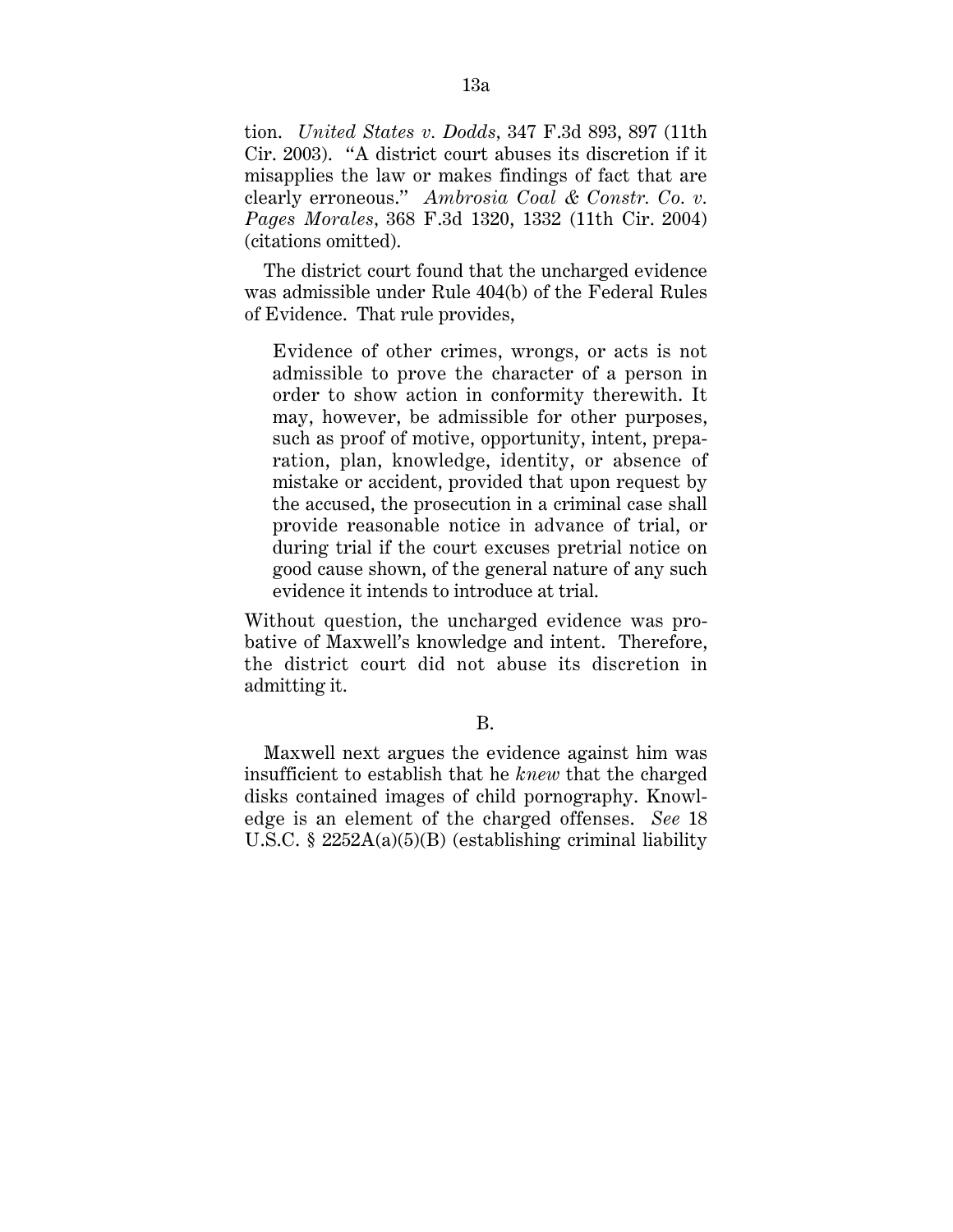for any person who ''knowingly possesses'' material ''that contains an image of child pornography'').

We review challenges to the sufficiency of the evidence *de novo. United States v. Alaboud,* 347 F.3d 1293, 1296 (11th Cir. 2003). In so doing, we view the evidence in the light most favorable to the Government, taking all reasonable inferences and credibility determinations reached in the Government's favor. *Id.*

Because Maxwell chose not to testify, evidence of his knowledge was necessarily circumstantial. The Government presented considerable circumstantial evidence of Maxwell's knowledge. First, Wallace and Agent Dubord indicated that the disks were found in Maxwell's room among Maxwell's possessions. Some of the disks contained labels such as ''adult and young'' and ''pre teens,'' suggesting that the disks' owner knew they contained files concerning children. Wallace testified that she did not plant the disks in that room, did not use the disks, and did not allow others access to the room. Finally, when she broached the subject of her suspicion to Maxwell, he responded with anger, not surprise. This testimony, coupled with evidence about the location, appearance, and contents of the disks, might have been sufficient to establish Maxwell's knowing possession. But the Government did not stop there.

As described in Part I.B *supra,* the Government also presented ample evidence of Maxwell's interest in pornography, including ''pre teen'' pornography. The Government showed that Maxwell joined pornographic Internet groups with names and file directories suggesting an interest in ''boys.'' Maxwell identified himself in at least one of these groups as ''boy lover69 69.'' The Government also showed that child pornography had been accessed online from Wallace's computer,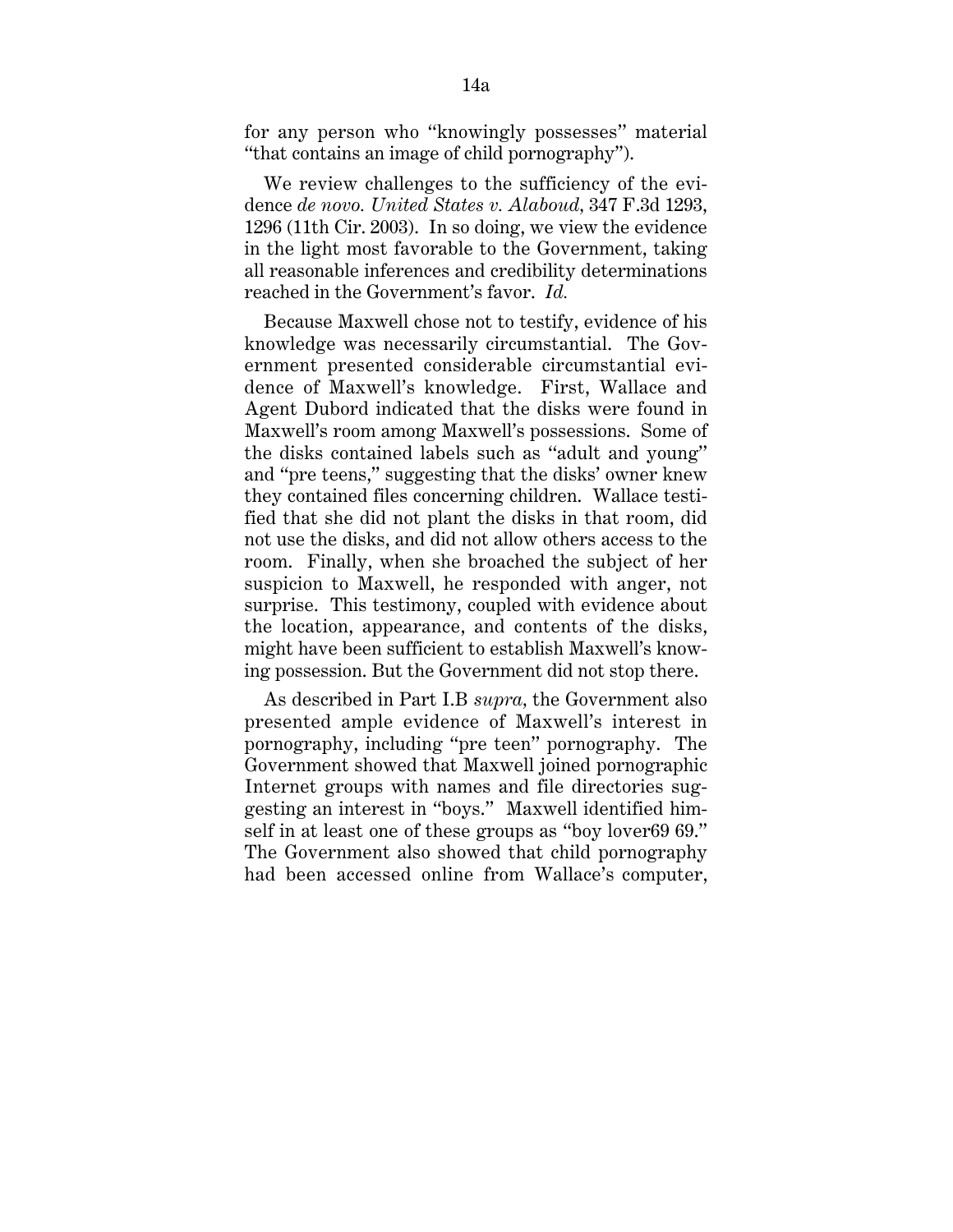which Maxwell had used, and that numerous disks containing child pornography, other than the charged disks, were found among his possessions. The jury could have inferred from this evidence that Maxwell had an interest in child pornography and that his possession of the two charged disks was not accidental or unknowing.

Finally, the Government introduced compelling evidence of a phone conversation between Maxwell and his pastor. Just days before the search of Wallace's apartment, Maxwell instructed his pastor to remove evidence, including floppy disks and zip disks in particular, from the scene. A reasonable factfinder could have inferred from this conversation, especially in light of the other evidence, that Maxwell knew that the charged disks contained child pornography.

The jury might have disregarded some of this evidence as unreliable; it might have accepted some of the evidence but decided that it did not support a finding that Maxwell knew about the illicit images. Ultimately, however, the jury was persuaded that Maxwell knowingly possessed child pornography. It does not matter whether we would have reached the same finding based on the same evidence. It only matters that the jury's finding was reasonable. Because it obviously was, Maxwell is not entitled to relief on this ground.

#### C.

Maxwell's third argument is that his convictions rest upon a misconstruction of the term ''produced'' within the meaning of the statute on which his convictions were based. To prosecute Maxwell successfully under that statute, the Government had to prove beyond a reasonable doubt that Maxwell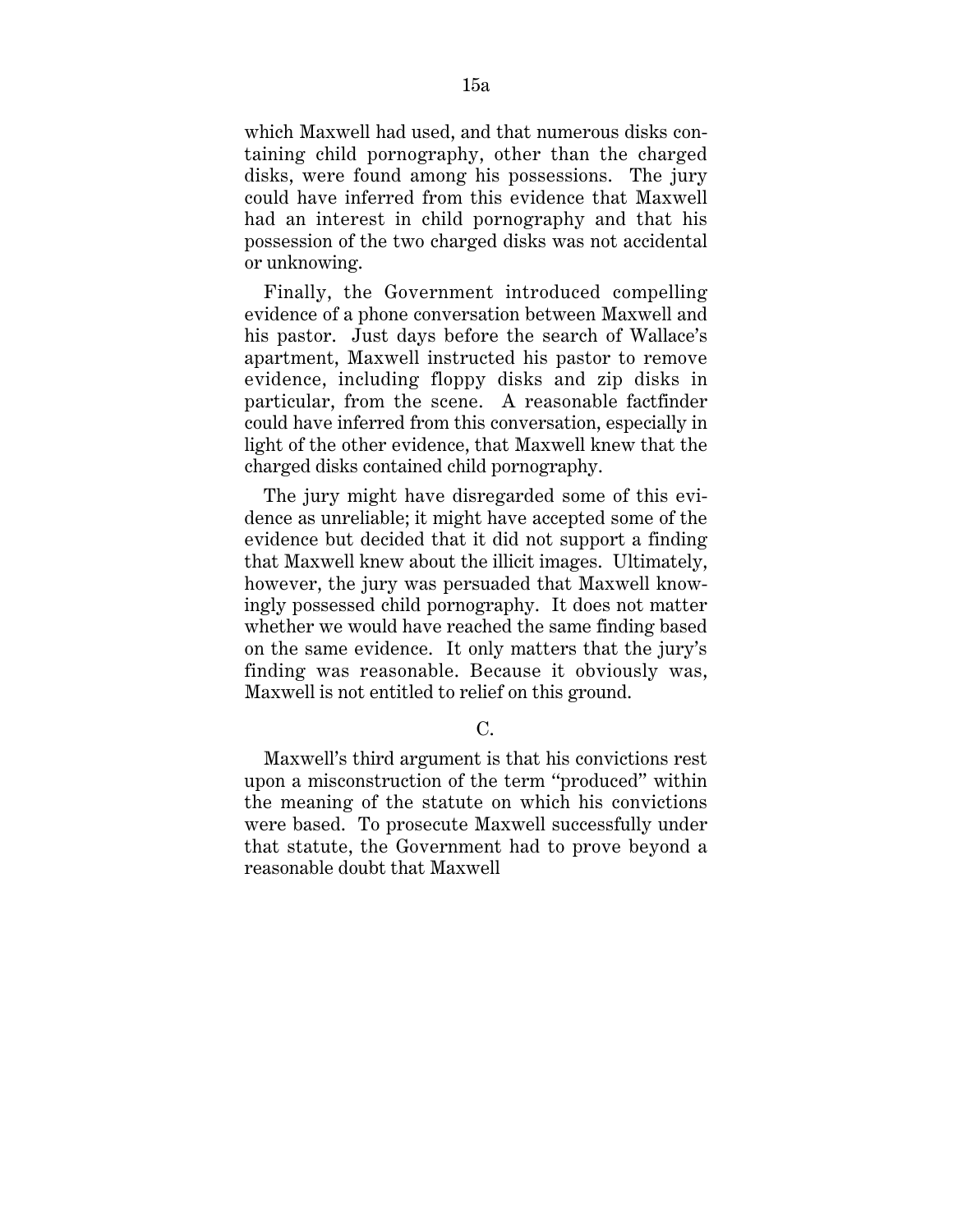knowingly possess[ed a] book, magazine, periodical, film, videotape, computer disk, or any other material that contain[ed] an image of child pornography [1] that [was] mailed, or shipped or transported in interstate or foreign commerce by any means, including by computer, or [2] that was *produced* using materials that [were] mailed, or shipped or transported in interstate or foreign commerce by any means, including by computer.

18 U.S.C.  $\S$  2252A(a)(5)(B) (emphasis added). Because the Government did not establish that the pornographic images moved across state lines, its case relied entirely on establishing that the materials that ''produced'' the disks containing the images moved across state lines.

As explained above, the Government proved that Maxwell knowingly possessed one zip disk and one floppy disk containing images of child pornography. The Government did not establish that Maxwell knowingly possessed cameras or similar devices that were used to capture the original depictions stored on these disks.

Although Maxwell stipulated that the charged disks traveled in interstate commerce before they contained the illegal images, *see* Part I.B *supra,* he argues that those disks did not ''produce[]'' pornographic images. Disks, Maxwell contends, are nothing more than storage media, and their transportation in interstate commerce is irrelevant to  $\S$  2252A(a)(5)(B)'s jurisdictional element. Maxwell suggests that the materials that ''produce[]'' pornography in satisfaction of the statute's jurisdictional element only include cameras, film, and similar devices that are used to give ''being, form, or shape'' to the original images. Maxwell insists that, because the Government showed only that he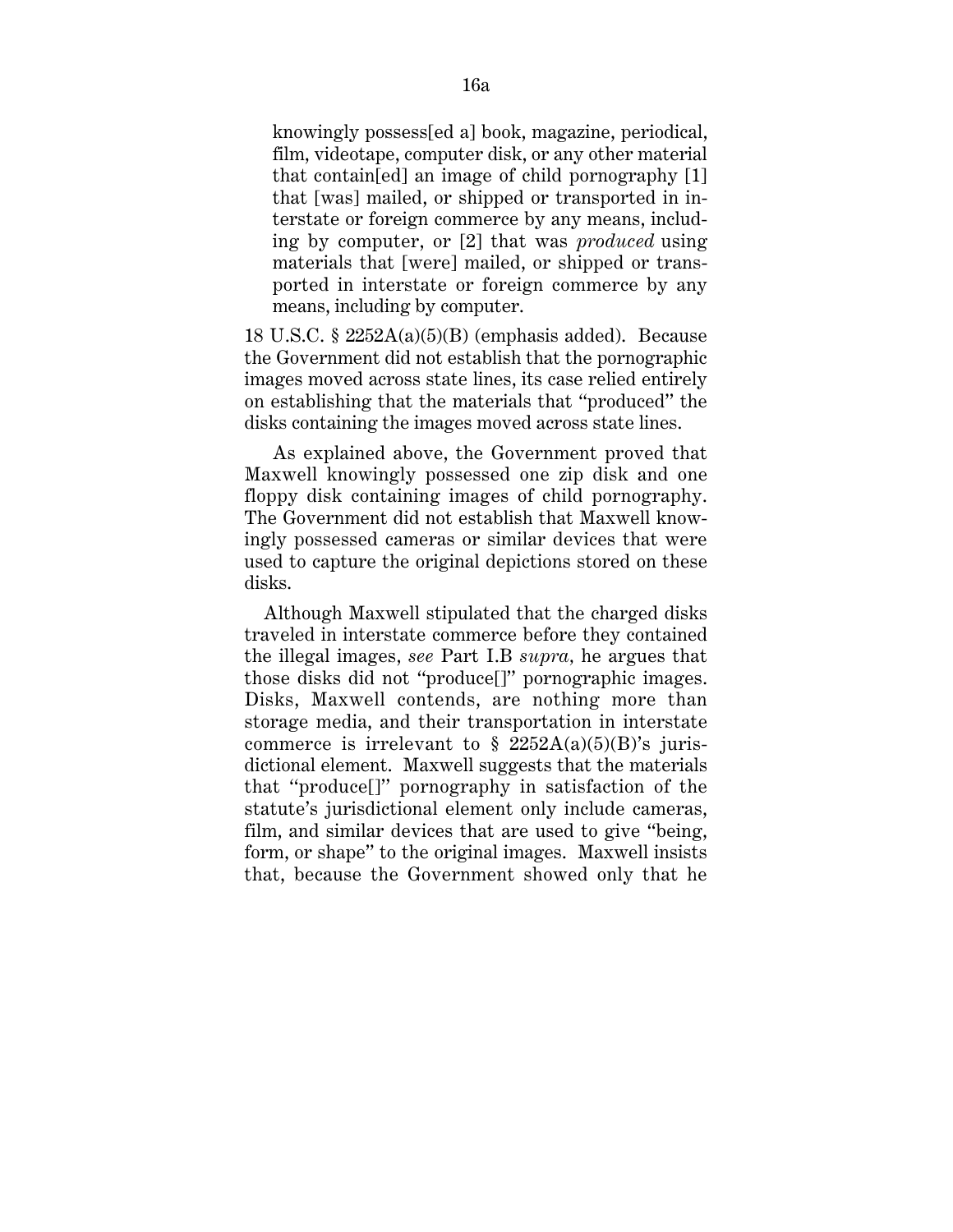stored images, as opposed to producing them, his convictions must be reversed.

We cannot agree. Maxwell's disingenuous reading of the statute ignores the statute's plain language. That language directs the word ''produced'' to *media containing illegal images,* rather than some abstract conception of images divorced from that media. As the statute makes clear, possessing a computer disk containing child pornography is no different than possessing a magazine that contains child pornography. 18 U.S.C. §  $2252A(a)(5)(B)$ . In a case charging possession of a pornographic magazine, certainly the Government could establish that the magazine was produced with materials that traveled in interstate commerce by demonstrating that the pornographic images contained therein were photographed by a camera imported from out of the state or country. But the camera would not be the Government's only recourse. The Government would show that other materials were also used to create the magazine, including film, paper, a printing press, glue or staples, and quite possibly a computer. If the Government established that any of those materials ''ha[d] been mailed, or shipped or transported in interstate or foreign commerce by any means,'' then the Government would have met the burden required by the text of  $\S$  2252A(a)(5)(B).

This understanding of the statute yields a logical consequence: the production of any pornographic material that is prohibited by the statute such that it could not legally travel in interstate commerce constitutes production that satisfies the statute's jurisdictional requirement. Whether that material is the original depiction or a copy is irrelevant. Thus, while describing child pornography in written prose or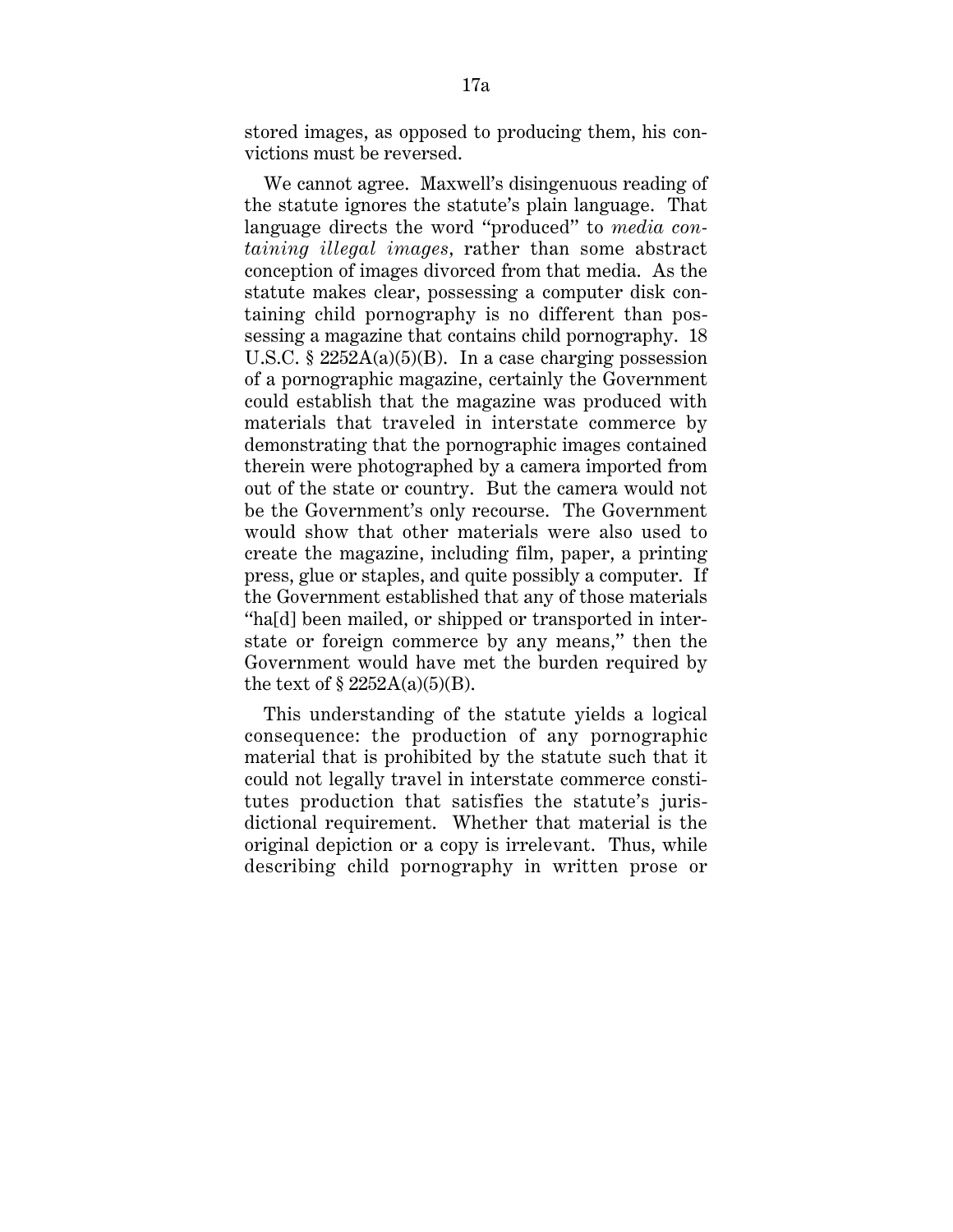storing it in a paper envelope would not amount to production, duplicating that pornography—in printed or electronic format—would. By the terms of the statute (momentarily setting aside the distinct question of the statute's validity), possessors of child pornography cannot legally use materials that traveled in interstate commerce to copy illicit images and thereby create independent contraband, even if the images were originally photographed in-state with cameras and film manufactured within the state's borders. Nor can they cleanse the taint of an image taken with a camera that traveled in interstate commerce simply by destroying the original film and image, and retaining only copies that were made with equipment manufactured in-state. Ultimately, the contraband item on which the charge is based—be it a photograph or computer disk, an original or duplicate—could not have been ''produced'' without the camera, film, and the tangible medium on which it was printed, written, displayed, or copied.

If there is a difficult case as to what materials ''produced'' contraband media containing images of child pornography, it is not Maxwell's case. He was indicted for possessing two disks containing child pornography. This proscribed media was ''produced'' with numerous materials, including a camera, computers disks, and, presumably, a computer. Here, the Government proved by stipulation that the computer disks used to produce the bases for Maxwell's indictment traveled in interstate commerce. As far as the text of the statute is concerned, then, the Government met its burden. *See, e.g., United States v. Angle,* 234 F.3d 326, 341 (7th Cir. 2000) (''We believe . . . that computerized visual depictions (i.e., computer graphic files) are 'produced' when computer equipment, including computer disk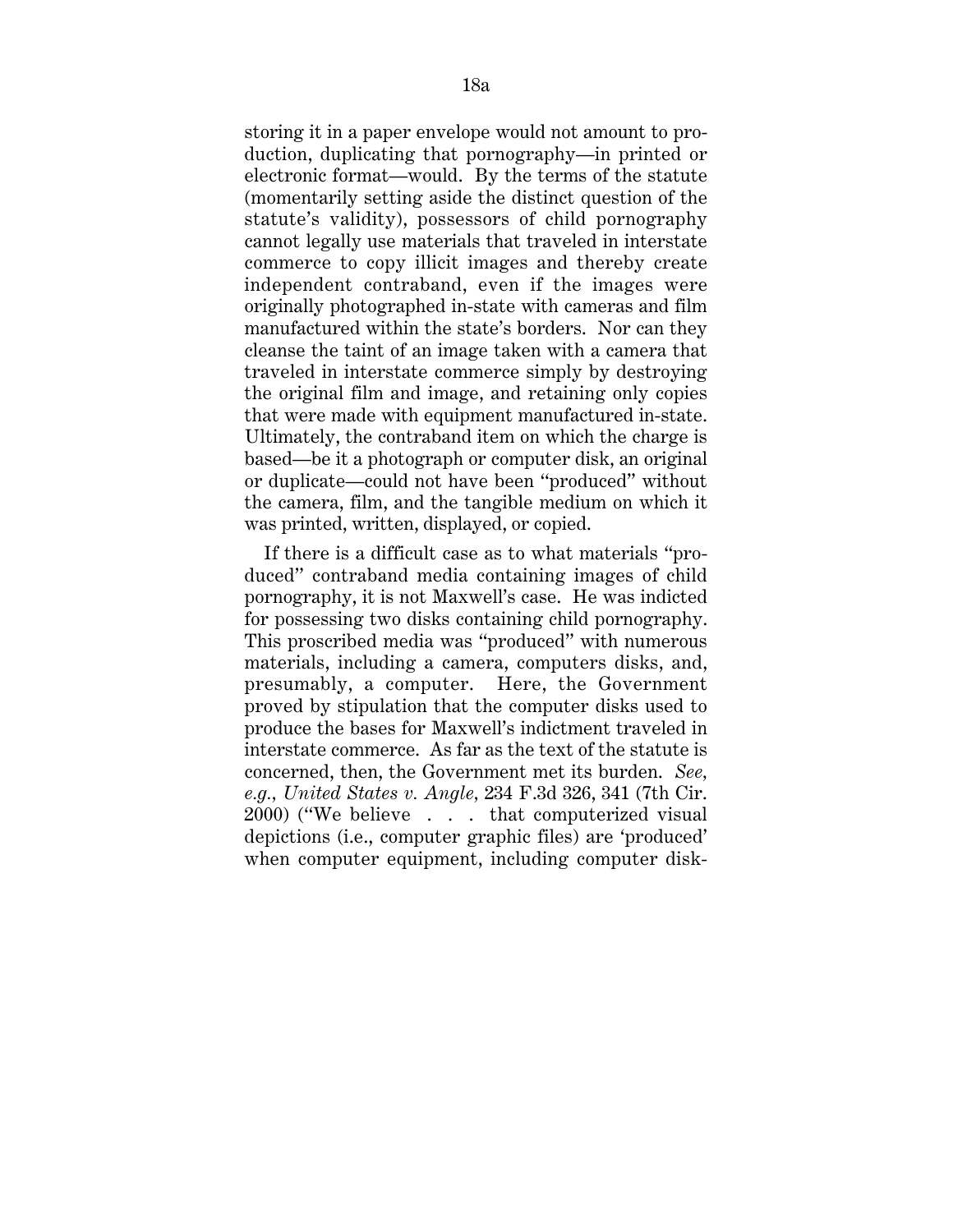ettes, are used to copy the depictions onto the diskettes that have traveled in interstate commerce."). $^{11}$ 

## D.

Maxwell's final and most forceful argument is that Congress could not have enacted § 2252A such that it would apply here without exceeding the scope of its legislative authority. For that reason, Maxwell argues, § 2252A is unconstitutional as it has been applied in his particular case.<sup>12</sup>

<sup>&</sup>lt;sup>11</sup> This decision and many others we discuss have addressed statutes similar to the one at issue, most prominently including 18 U.S.C. § 2252(a)(4)(B). That statute provides,

Any person who . . . knowingly possesses 1 or more books, magazines, periodicals, films, video tapes, or other matter which contain any visual depiction that has been mailed, or has been shipped or transported in interstate or foreign commerce, or which was produced using materials which have been mailed or so shipped or transported, by any means including by computer, if—

<sup>(</sup>i) the producing of such visual depiction involves the use of a minor engaging in sexually explicit conduct; and

<sup>(</sup>ii) such visual depiction is of such conduct;

shall be punished as provided in subsection (b) of this section.

Although this statute contains different language in part, the terms of its jurisdictional requirement are identical to those of § 2252A, the statute under which Maxwell was convicted.

 $12$  We do not reach the question of whether § 2252A is facially invalid. Although Maxwell attacked the statute on its face in the district court, his argument on appeal is confined to an as-applied challenge.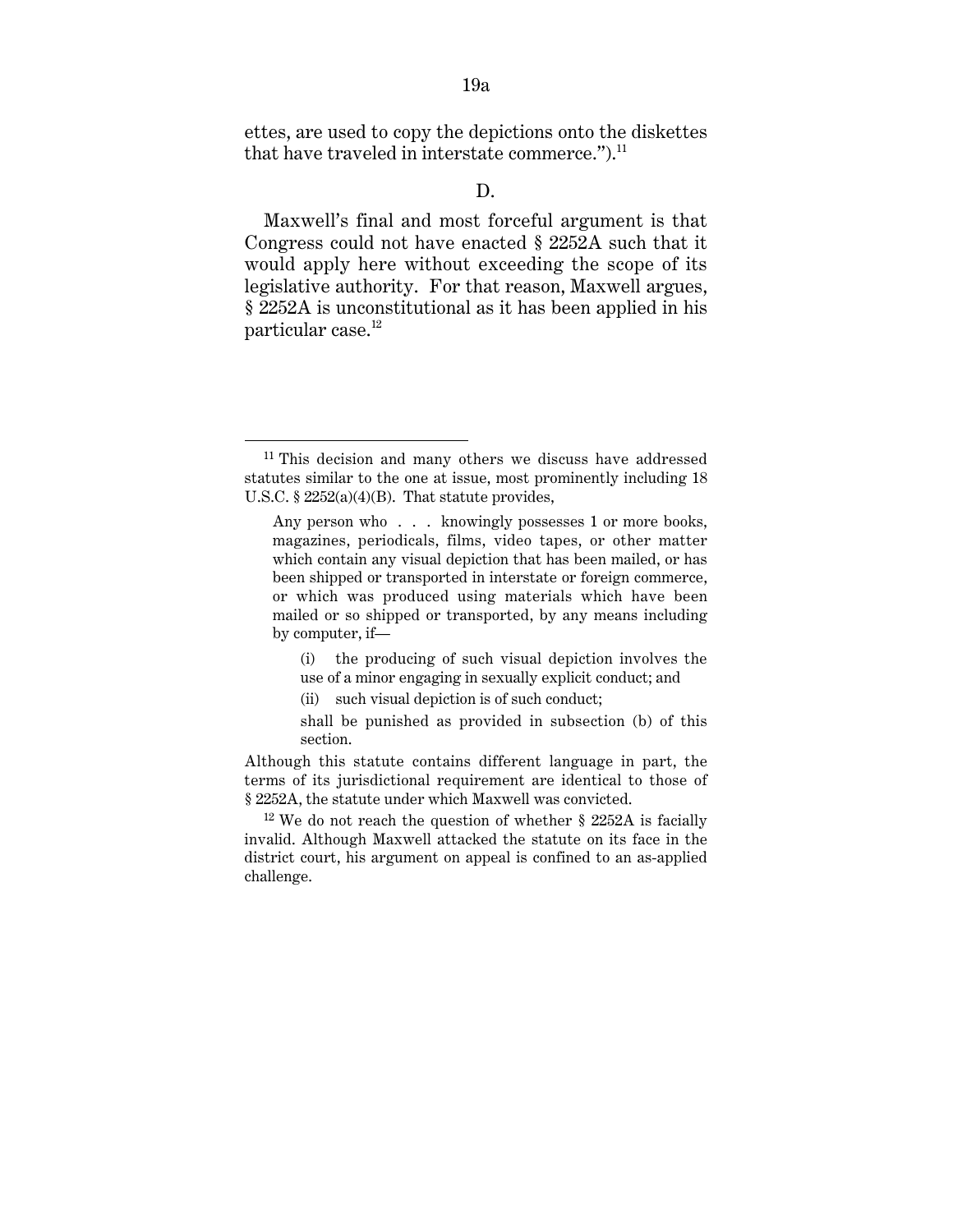We review district court conclusions as to the constitutionality of a challenged statute *de novo.*13 *See, e.g.,*

1

The Government, pointing to our decision in *United States v. Viscome,* 144 F.3d 1365, 1370 (11th Cir. 1998), invites us to hold that Maxwell waived this argument because he raised it for the first time after the jury returned its verdict. Even if we found that the argument was not presented in the preconviction motion for judgment of acquittal, we could reach no such holding. In *Viscome,* appellant Gentile assailed the constitutionality of the statute under which he was charged for the very first time after he was found guilty. Gentile's motion containing this argument was untimely. *Id.* at 1370. Maxwell's written, renewed motion was not. Rule 29(c) permits defendants to file such motions ''within 7 days after a guilty verdict.'' Fed. R. Crim. P. 49(d) specifies that papers filed in criminal cases must be ''filed in a manner provided for in a civil action.'' In turn, Fed. R. Civ. P. 6(a) provides that weekends and legal holidays are excluded from the computation of filing deadlines of less than 11 days. Thus, Maxwell had seven business days to file his renewed motion. The jury returned guilty verdicts against him on May 7, 2003. Maxwell filed his motion on May 16, exactly seven business days later. The Government's response to Maxwell's renewed motion made no intimation that the argument was waived. The district court also correctly assumed that the constitutional argument was properly before it. For that reason,

<sup>13</sup> The Government contends that Maxwell failed to preserve this issue for appeal and that we are, therefore, limited to review it for plain error. The Government is wrong. At the close of the evidence, Maxwell made an oral motion under Fed. R. Crim. P. 29(a) for a judgment of acquittal. We agree it is debatable whether he challenged § 2252A's constitutionality at that time. Within seven business days of his convictions, however, Maxwell filed a written renewed motion for judgment of acquittal. *See* Fed. R. Crim. P. 29(c). In that motion, Maxwell explicitly argued that ''18 U.S.C. §  $2252A(a)(5)(B)$  is unconstitutional on its face and as applied to his case, since Congress exceeded its authority under the Commerce Clause by making the intrastate possession of child pornography a federal crime.'' Thus, there can be no question that the constitutional issue before us—now limited to an as applied challenge—was properly preserved in the district court.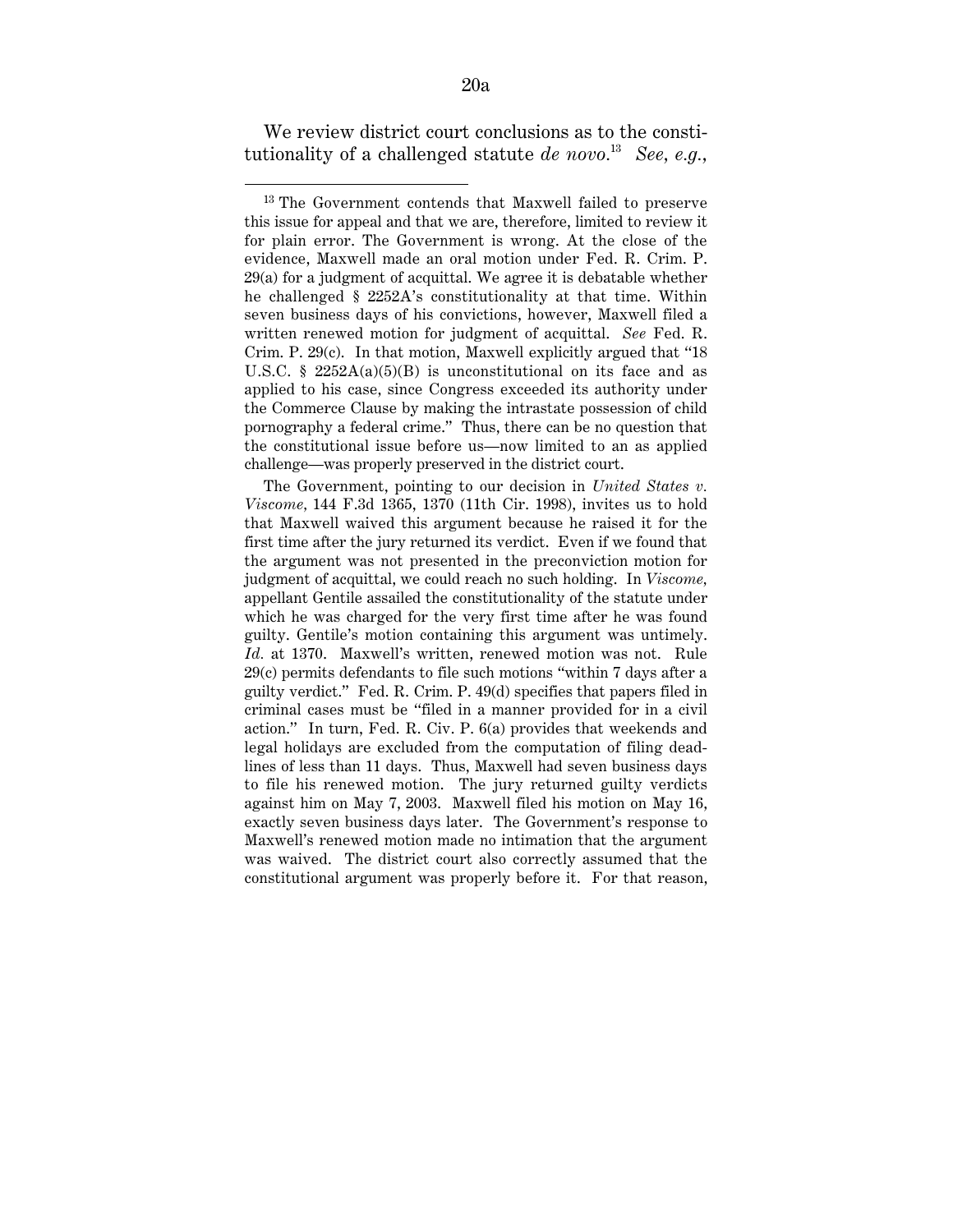*United States v. Panfil,* 338 F.3d 1299, 1300 (11th Cir. 2003).

Our discussion of this issue proceeds in three parts. First, we discuss the limited power of Congress as a general matter. Second, we weigh the four considerations the Supreme Court enumerated in *United States v. Morrison,* 529 U.S. 598, 120 S. Ct. 1740, 146 L. Ed. 2d 658 (2000), for determining the extent of Congress's power to regulate ''those activities having a substantial relation to interstate commerce.'' *Id.* at 610–12, 120 S. Ct. at 1749–51. In the third part, we conclude our analysis of Maxwell's as-applied challenge.

1.

''Th[e] [federal] government is acknowledged by all to be one of enumerated powers. The principle, that it can exercise only the powers granted to it . . . is now universally admitted.'' *United States v. Lopez,* 514 U.S. 549, 566, 115 S. Ct. 1624, 1633, 131 L. Ed. 2d 626 (quoting *M'Culloch v. Maryland,* 17 U.S. (4 Wheat.) 316, 405, 4 L.Ed. 579 (1819)). Accordingly, Congress can legislate only within the ambit of the specific powers the Constitution confers on it. The regulation of criminal activity in particular has long been regarded as a role reserved primarily to the states. *See, e.g., Morrison,* 529 U.S. at 618, 120 S. Ct. at 1754 (''[W]e can think of no better example of the police power, which the Founders denied the National Government and

1

the court addressed the issue squarely on the merits and explicitly found that "18 U.S.C.  $\S$  2252A(a)(5)(B) is constitutional on its face and as applied to Defendant Maxwell.''

Since Maxwell raised his argument on time, *Viscome* is inapposite. His constitutional challenge was preserved for this appeal, and we must review it *de novo.*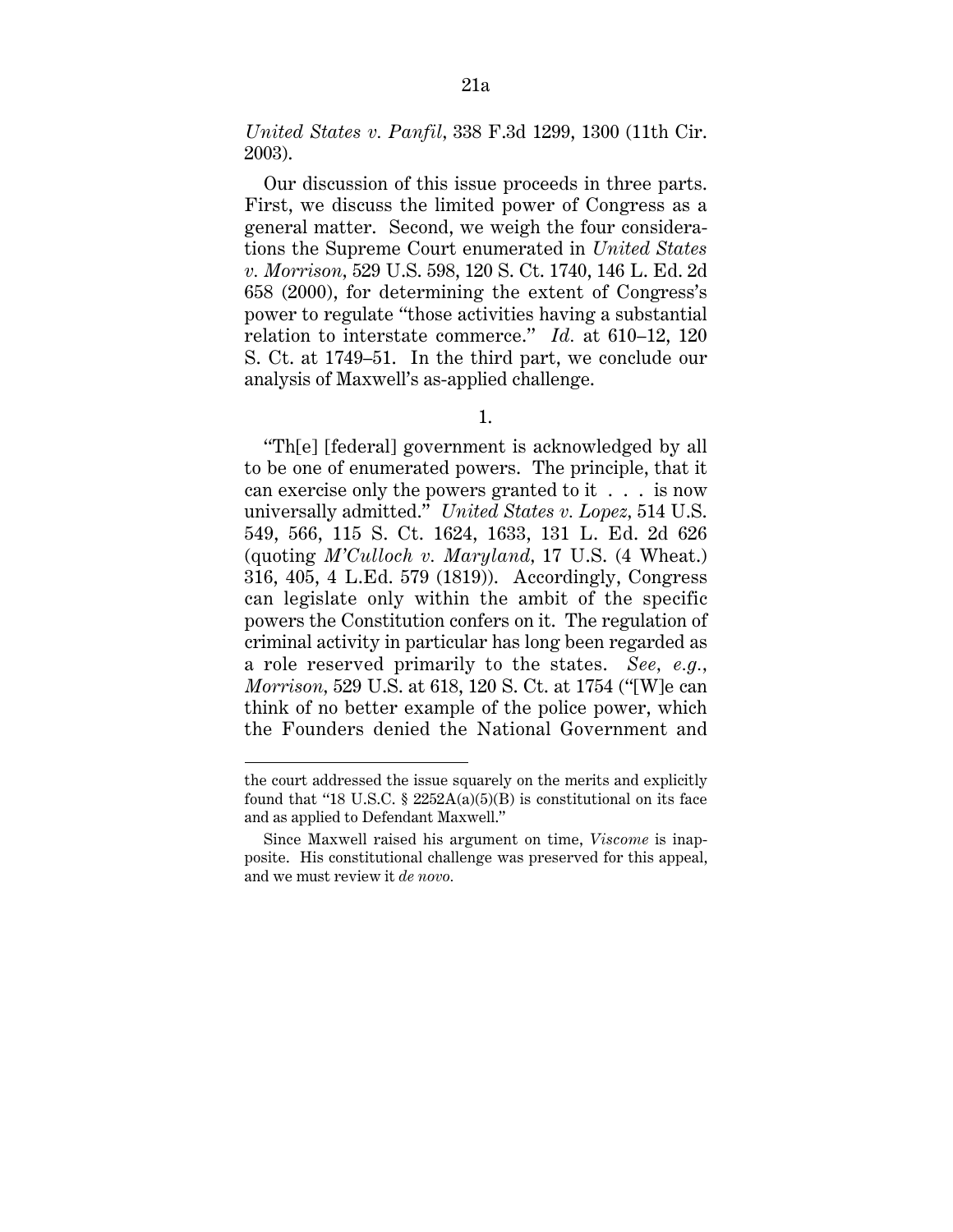reposed in the States, than the suppression of violent crime and vindication of its victims.''); *id.* at 619 n.8, 120 S. Ct. at 1754 n.8 (''[T]he principle that the Constitution created a Federal Government of limited powers, while reserving a generalized police power to the States, is deeply ingrained in our constitutional history.'' (original alterations and quotation marks omitted)). Accordingly, ''[u]nder our federal system the administration of criminal justice rests with the states except as Congress, acting within the scope of [its] delegated powers, has created offenses against the United States.'' *Screws v. United States,* 325 U.S. 91, 109, 65 S. Ct. 1031, 1039, 89 L. Ed. 1495 (1945) (plurality opinion).

Through the Child Pornography Prevention Act of 1996, Pub.L. No. 104–208, § 121, 110 Stat. 3009–26 (1996) (codified as amended in scattered sections of 18 U.S.C. ch. 110), and subsequent amendments, Congress has crafted an offense against the United States for the possession of child pornography, including such pornography that originated within a given state and remained there. Maxwell was convicted of this offense as it is codified in 18 U.S.C. § 2252A(a)(5)(B).

In this case, the Government established that Maxwell knowingly possessed child pornography in Florida. That pornography was saved on computer disks that had traveled from out-of-state before they contained illegal images. The Government proved nothing more. Apart from the origin of the disks (before they had been committed to nefarious purposes), Maxwell's case involved no apparent connection to activity beyond Florida. Yet, the Government contends that the power to enforce § 2252A against Maxwell stems from the authority provided to Congress by the Constitution's Commerce Clause. Pursuant to that clause, Congress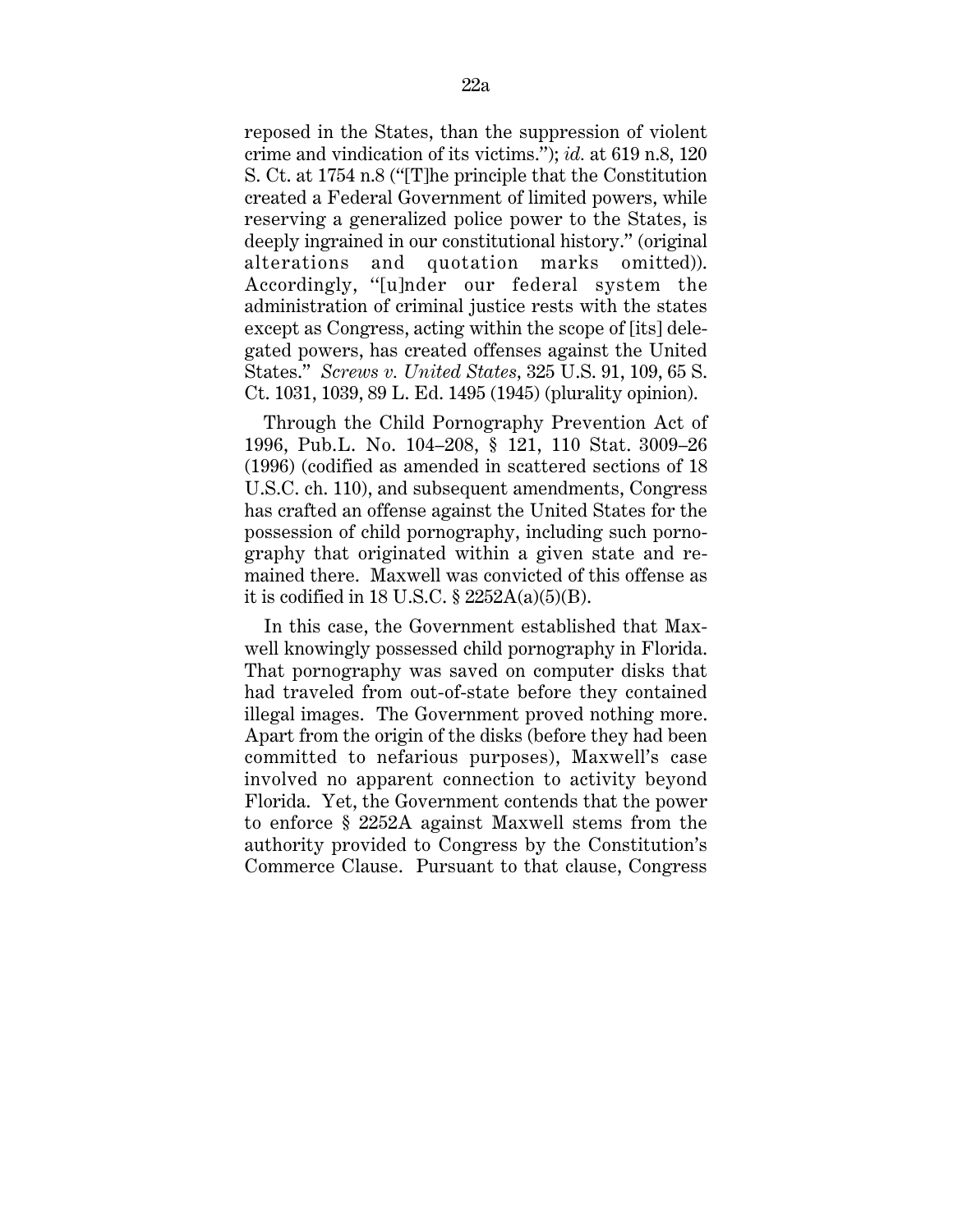has authority "[t]o regulate Commerce . . . among the several States.'' U.S. Const. art. I, § 8, cl. 3.

Time has borne out that the text of the Commerce Clause is no model of clarity. Consequently, the Supreme Court has struggled to define its boundaries. Since the early 1800s, the Court has emphasized that the power to regulate commerce is not a blank check:

Comprehensive as the word ''among'' is, it may very properly be restricted to that commerce which concerns more States than one. The phrase is not one which would probably have been selected to indicate the completely interior traffic of a State, because it is not an apt phrase for that purpose; and the enumeration of the particular classes of commerce, to which the power was to be extended, would not have been made, had the intention been to extend the power to every description. The enumeration presupposes something not enumerated; and that something, if we regard the language or the subject of the sentence, must be the exclusively internal commerce of a State.

*Gibbons v. Ogden,* 22 U.S. (9 Wheat.) 1, 194–95, 6 L.Ed. 23 (1824). In recent years, the Supreme Court has synthesized its voluminous Commerce Clause precedent and determined that the Clause authorizes Congress to regulate ''three broad categories of activity'':

(1) ''the use of the channels of interstate commerce'';

(2) ''the instrumentalities of interstate commerce, or persons or things in interstate commerce''; and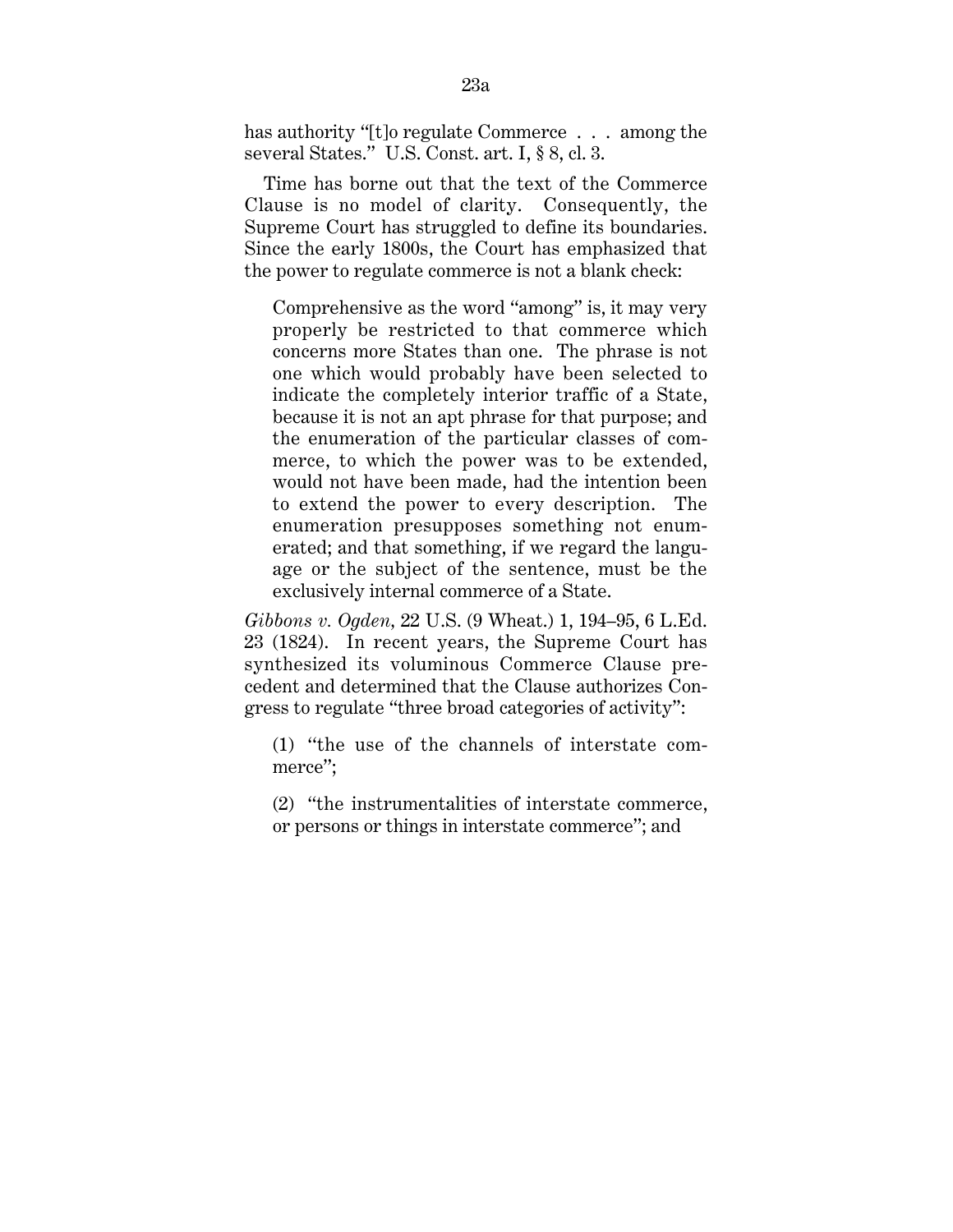(3) ''those activities having a substantial relation to interstate commerce, i.e., those activities that substantially affect interstate commerce.''

*Lopez,* 514 U.S. at 558–59, 115 S. Ct. at 1629–30 (citations omitted). As the Supreme Court made clear in *Lopez,* Congress may regulate any channels or instrumentalities of interstate commerce. It may also regulate any person or thing in interstate commerce.

Its authority under the commerce clause is more limited, however, with respect to other subjects and activities, such as activities conducted entirely within a state's borders. Although Congress can undoubtedly regulate certain intrastate activity, its power extends over intrastate activity only if that activity bears a ''substantial relation to interstate commerce,'' or as the Court clarified, if it ''substantially affect[s] interstate commerce.'' *See id.* at 559, 115 S. Ct. at 1630 (''Within this final category, admittedly, our case law has not been clear whether an activity must 'affect' or 'substantially affect' interstate commerce in order to be within Congress' power to regulate it under the Commerce Clause. . . . We conclude . . . that the proper test requires an analysis of whether the regulated activity 'substantially affects' interstate commerce.''); *United States v. Ballinger,* 312 F.3d 1264, 1270 (11th Cir. 2002), *vacated by* 369 F.3d 1238 (11th Cir. 2004) (awaiting rehearing *en banc* ) (''Whereas Congress may regulate *any* instrumentality or channel of interstate commerce, the Constitution permits Congress to regulate only those intrastate activities which have a *substantial* effect on interstate commerce, and such regulation of purely intrastate activity reaches the outer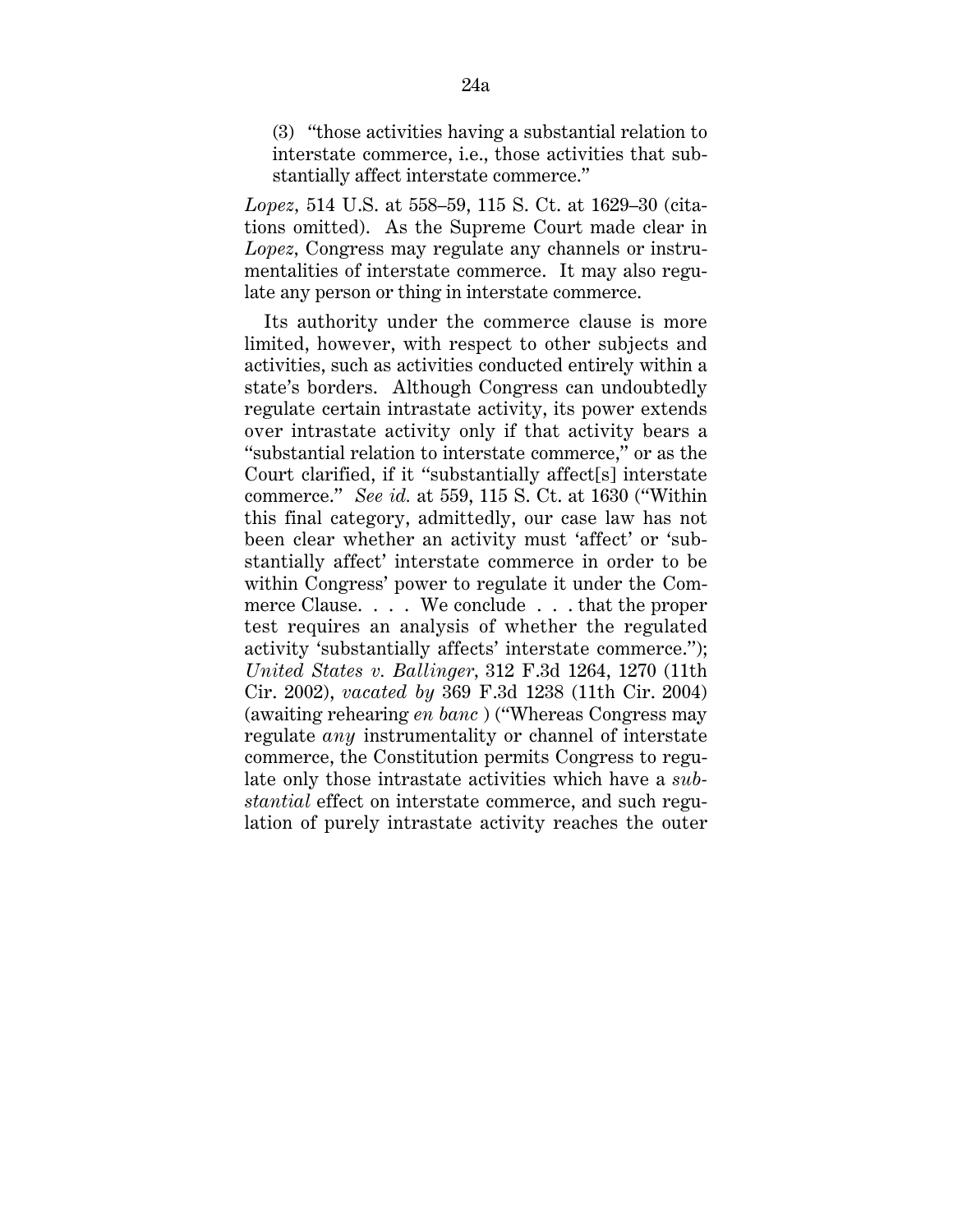limits of Congress' commerce power.").<sup>14</sup> Stated bluntly, wholly intrastate activities that have an only minimal or insubstantial effect on interstate commerce are not proper subjects for federal regulation, at least not through the power bestowed by the Commerce Clause.

2.

In this case, the challenged statute does not govern the ''channels of interstate commerce,'' and the Government did not establish that the proscribed images were ''things in interstate commerce.'' *Lopez,* 514 U.S. at 558, 115 S. Ct. at 1629. Rather the Government has prosecuted Maxwell for intrastate possession of child pornography and relies entirely for its convictions on the fact that the disks on which the pornography was copied traveled in interstate commerce before they contained the images. Therefore, if Congress has proscribed Maxwell's conduct pursuant to a ''power[] granted to it,'' *id.* at 566, 115 S. Ct. at 1633 (quoting *McCulloch,* 17 U.S. (4 Wheat.) at 405), it must be because the intrastate possession child pornography falls within *Lopez*'s third category of activities that "substantially affect interstate commerce.'' *Cf. United States v. Adams,* 343 F.3d 1024, 1028 (9th Cir. 2003) (''Of course, the possession of child pornography [under § 2252] concerns neither the channels nor the instrumentalities of interstate commerce. It follows that the possession of child pornography must 'substantially affect interstate commerce' in order for Congress to regulate it under the Commerce Clause.''); *United*

 <sup>14</sup> We cite *Ballinger* on the strength of its reasoning only. Because the decision has been vacated and will be reheard by our full court, it is not the law of this circuit.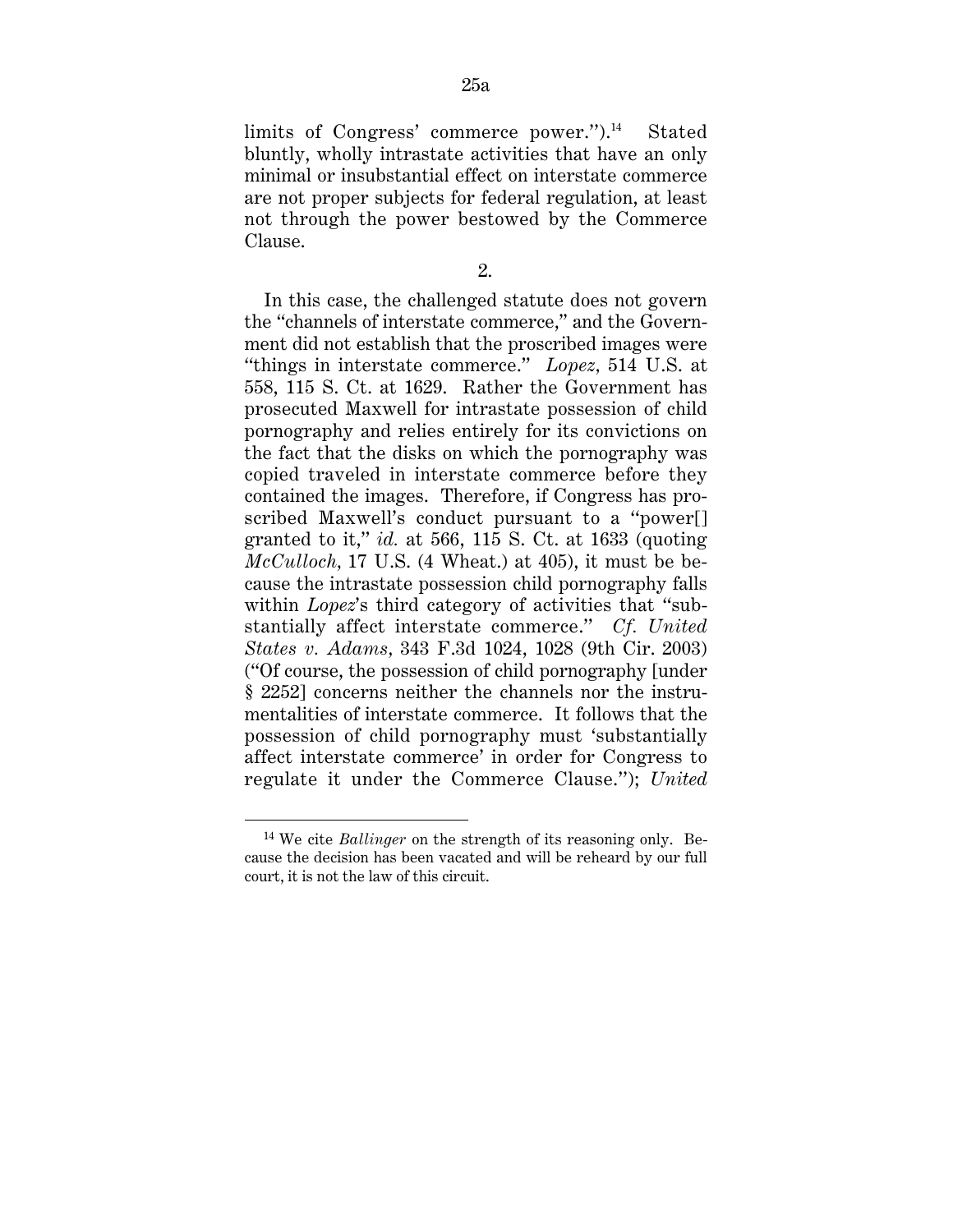*States v. Holston,* 343 F.3d 83, 88 (2d Cir. 2003) (holding that assessing the constitutionality of a related statute, 18 U.S.C. § 2251(a), ''requires us to determine whether, in light of the *Morrison* factors, the statute regulates an activity that 'substantially affects' interstate commerce''); *United States v. Corp,* 236 F.3d 325, 326 (6th Cir. 2001) (sustaining an as-applied challenge to § 2252 after applying only the test for *Lopez*'s third category of Commerce Clause regulation); *United States v. Rodia,* 194 F.3d 465, 474 n.3 (3d Cir. 1999) (''[W]e will consider the  $[18 \text{ U.S.C. } § 2252(a)(4)(B)]$  only under [*Lopez*'s] category (iii), referring to the relevant inquiry in this case whether it was reasonable for Congress to believe that the behavior regulated substantially affects interstate commerce.'').

The Supreme Court has articulated four considerations for determining whether an activity ''substantially affects'' interstate commerce such that it can be validly regulated through Commerce Clause legislation:

1) whether the statute in question regulates commerce "or any sort of economic enterprise";  $2$ ) whether the statute contains any "express jurisdictional element which might limit its reach to a discrete set'' of cases; 3) whether the statute or its legislative history contains ''express congressional findings'' that the regulated activity affects interstate commerce; and 4) whether the link between the regulated activity and a substantial effect on interstate commerce is ''attenuated.''

*United States v. McCoy,* 323 F.3d 1114, 1119 (9th Cir. 2003) (quoting *Morrison,* 529 U.S. at 610–612, 120 S. Ct. at 1750–51).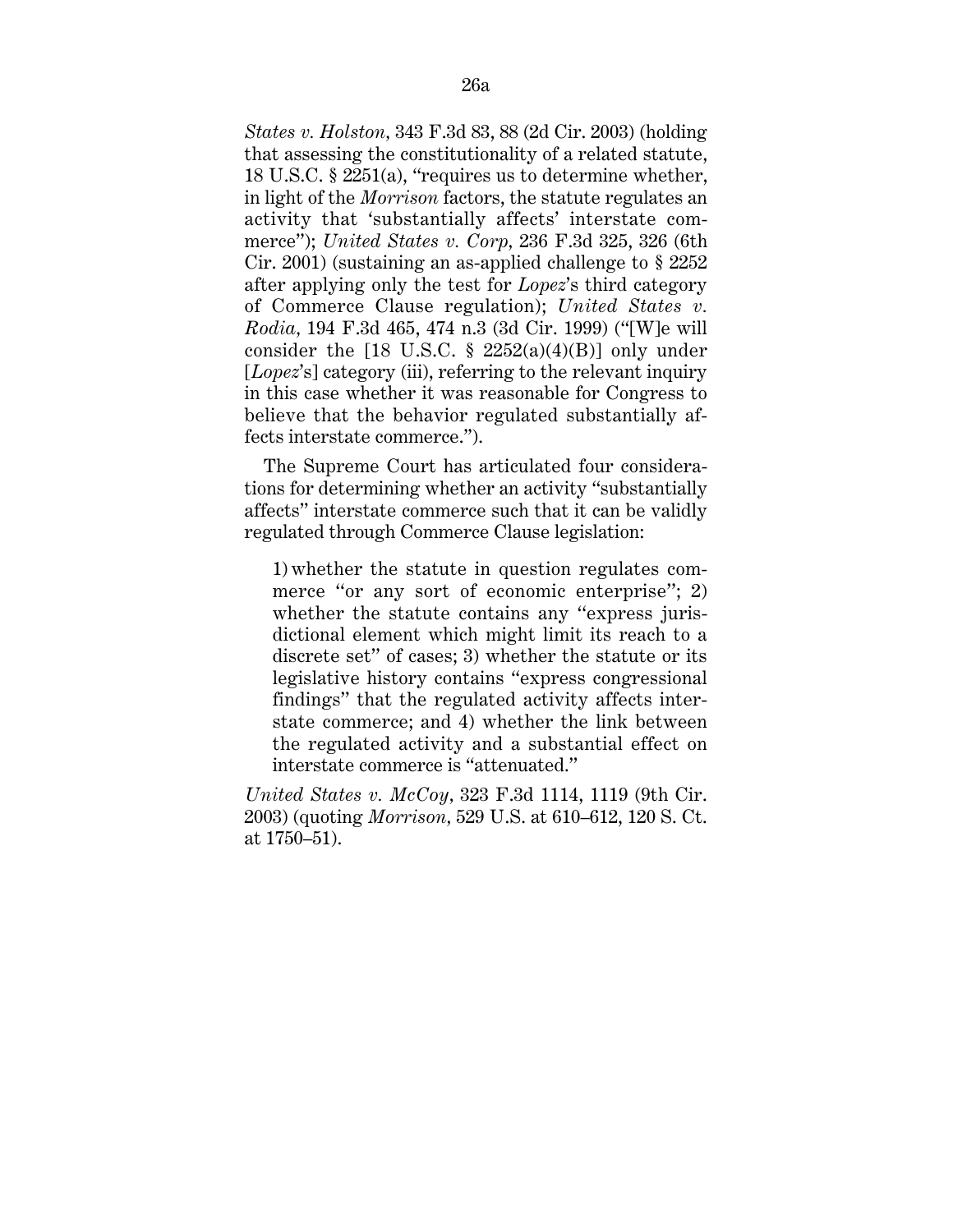We analyze § 2252A's validity as applied to Maxwell's specific case in light of these four considerations, which we have reordered for convenience of discussion. The statute is constitutional in its application to Maxwell if "a rational basis existed for concluding that" the intrastate possession of child pornography produced with materials that traveled in interstate commerce ''sufficiently affect[s] interstate commerce.'' *Lopez,* 514 U.S. at 557, 115 S. Ct. at 1629.

a.

Turning to *Morrison*'s first consideration, we discern nothing commercial or economic about the possession of child pornography, even if that pornography is saved on computer disks that were imported from out-of-state. The act of possession alone—the only act for which Maxwell was charged—entails no transactions, no consumption of goods or services, and no necessary resort to the marketplace.<sup>15</sup>

Maxwell's conduct can be sharply distinguished from the activity the Supreme Court found subject to Commerce Clause regulation in *Wickard v. Filburn,* 317 U.S. 111, 63 S. Ct. 82, 87 L.Ed. 122 (1942). In *Wickard,* an Ohio farmer challenged Congress's power to enact a 1941 amendment to the Agricultural Adjustment Act of 1938. *Id.* at 113, 63 S. Ct. at 83. As amended, the act assessed a ''marketing penalty'' against the farmer because he grew more wheat than the amount permitted by the act's marketing quota. *Id.* This quota ''not only embrace[d] all that may be sold without

 <sup>15</sup> We make no judgment today as to whether the distinct acts of producing, buying, selling, trading, warehousing, distributing, or marketing child pornography constitute economic or commercial activity.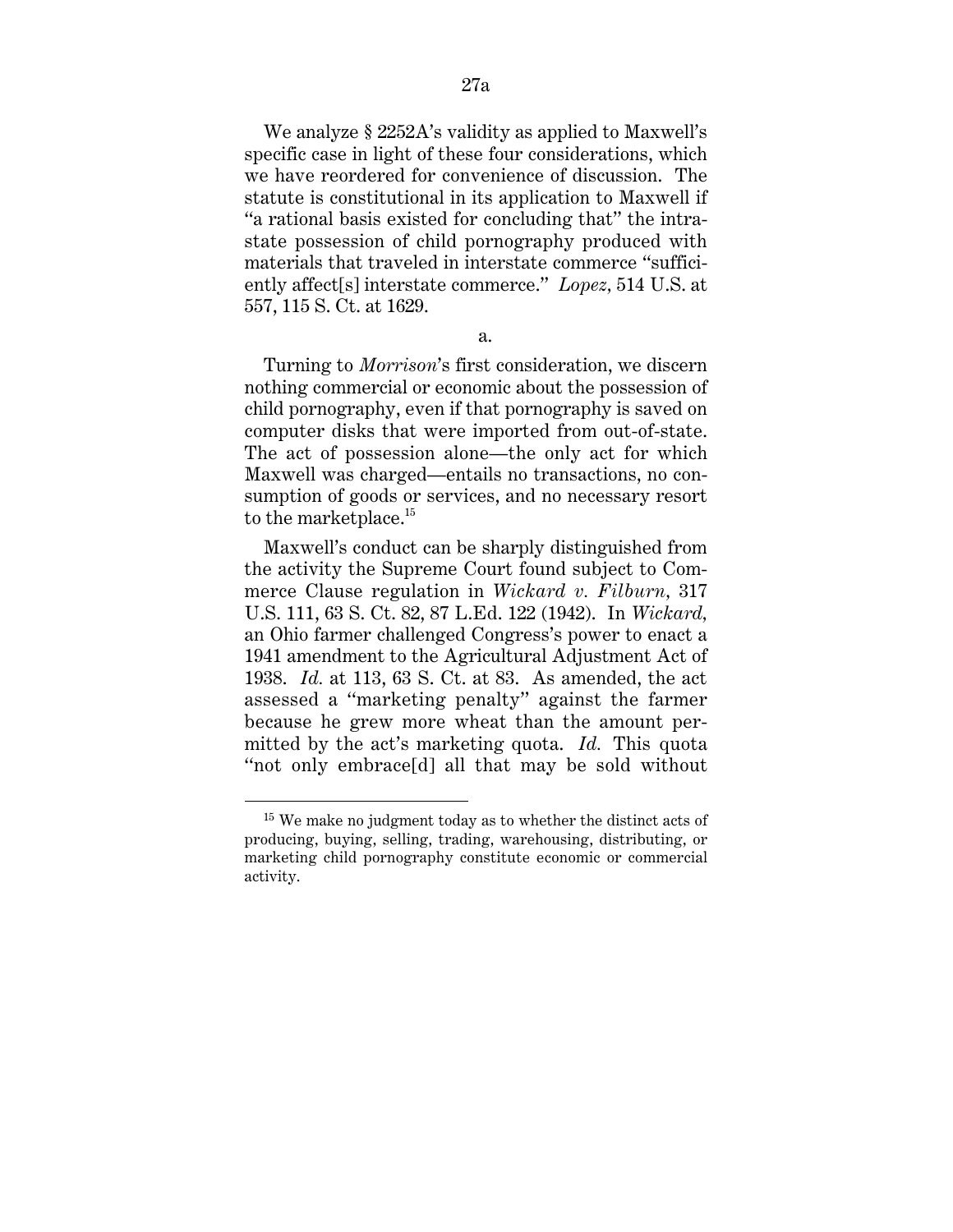penalty but also what may be consumed on the premises'' of a given farm. *Id.* at 119, 63 S. Ct. at 86. The farmer sought a declaration that the act's quota provisions were unconstitutional as applied to him. *Id.* at 113–14, 63 S. Ct. at 83. He argued that the production and consumption of wheat are ''beyond the reach of Congressional power under the Commerce Clause, since they are local in character and their effects upon interstate commerce are at most 'indirect.' " *Id.* at 119, 63 S. Ct. at 86. The Supreme Court disagreed. In reaching its decision, the Court explained,

The general scheme of the Agricultural Adjustment Act of 1938 as related to wheat is to control the volume moving in interstate and foreign commerce in order to avoid surpluses and shortages and the consequent abnormally low or high wheat prices and obstructions to commerce.

*Id.* at 115, 63 S. Ct. at 84. Thus, the challenged act constituted a civil scheme directed at controlling the cost and flow of rival goods in the marketplace. The Court's holding relied heavily on the statute's economic purpose and Congress's long-recognized authority to enact price regulations that affect the national market:

It is well established by decisions of this Court that the power to regulate commerce includes the power to regulate the prices at which commodities in that commerce are dealt in and practices affecting such prices. One of the primary purposes of the Act in question was to increase the market price of wheat and to that end to limit the volume thereof that could affect the market.

*Id.* at 128, 63 S. Ct. at 90–91 (footnote omitted). The Court concluded that even the growth and consumption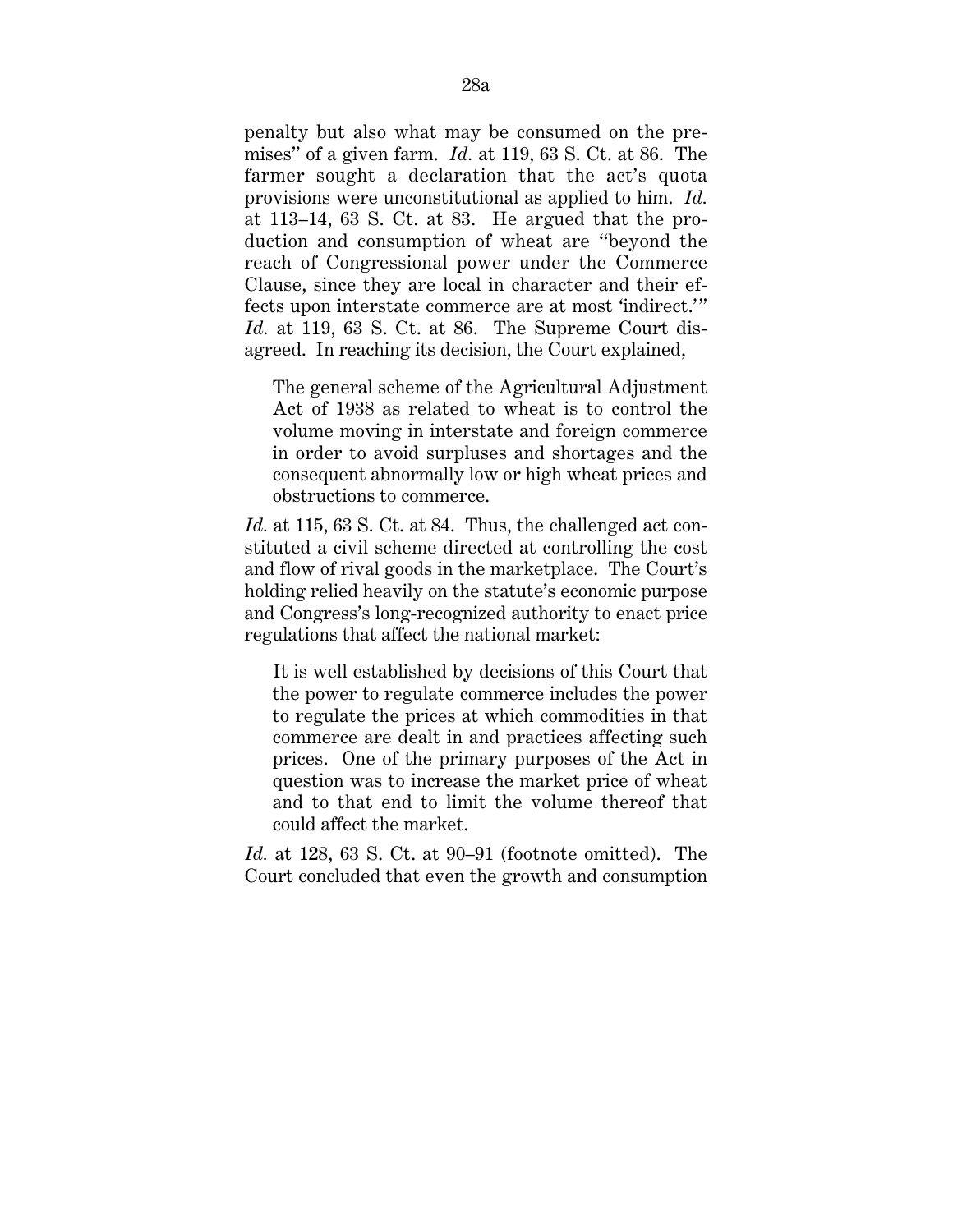of wheat locally, if left unregulated, ''would have a substantial effect in defeating and obstructing its purpose to stimulate trade therein at increased prices.'' *Id.* at 129, 63 S. Ct. at 91.

The regulation at issue in Maxwell's case, by contrast, has no clear economic purpose. It makes no effort to control national trade by regulating intrastate activity. Instead, it attempts to regulate primary conduct directly, even within state borders. Unlike wheat, pornography is a nonrival good. Maxwell is charged with possessing it, and possessing pornography does not result in its consumption such that the overall supply of pornography in the market is reduced. In any event, Congress is clearly not concerned with the supply of child pornography for the purpose of avoiding surpluses and shortages or for the purpose of stimulating its trade at increased prices.

Nor does it seem that § 2252A represents a federal effort to reduce the trafficking of cameras, computers, staples, blank paper, film, or disks in interstate commerce. We are aware of no related regulation that prohibits the movement of these items when they are not committed to the purpose of producing child pornography. Congress's express findings in the Child Pornography Prevention Act of 1996<sup>16</sup> reveal no hint that Congress was concerned about the materials used to produce pornography or how those materials would impact interstate commerce. The statute provides no variation in punishment (or any other distinction for that matter) for pornography produced with very few materials transported in interstate commerce and

<sup>&</sup>lt;sup>16</sup> We discuss these findings and related findings in greater detail in Part II.D.4, *infra.*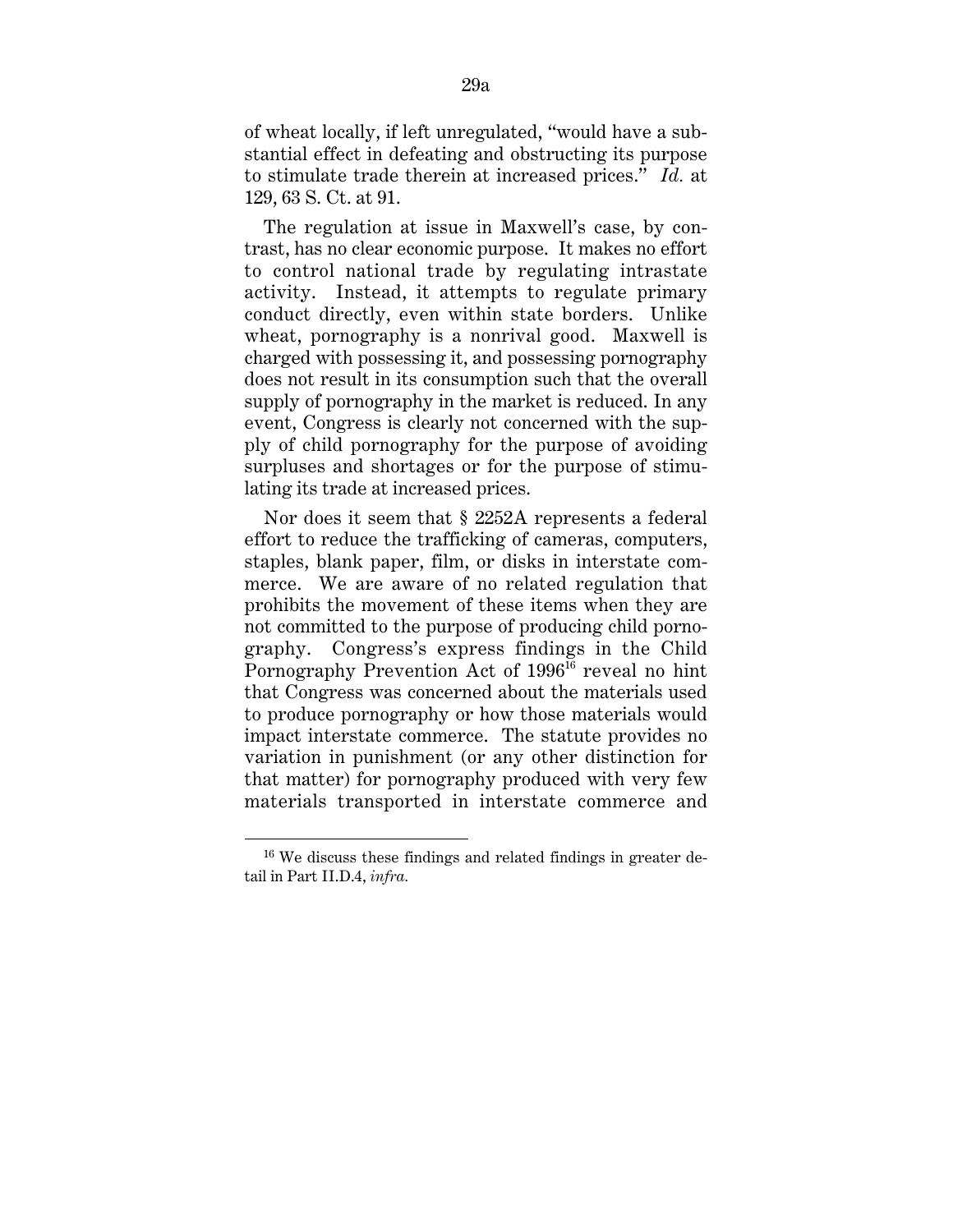pornography produced with many such materials. Moreover, while the statute is constructed such that each item of child pornography a defendant possesses can serve as the basis for a separate conviction, it does not permit multiple convictions based on possession of a single item containing child pornography simply because that item was produced with numerous materials that traveled in interstate commerce.

These circumstances persuade us that Congress's reference in this statute to production materials smacks of pretext; the statute's true and core purpose is to criminalize the possession of child pornography. Thus, we conclude that regulated intrastate activity in this case is more similar by far to the brand of intrastate criminal conduct that is a proper subject for state regulation alone than it is to the sort of economic activity addressed in *Wickard. Cf. Morrison,* 529 U.S. at 618, 120 S. Ct. at 1754 (''The regulation and punishment of intrastate violence that is not directed at the instrumentalities, channels, or goods involved in interstate commerce has always been the province of the States.'').

''[A] fair reading of *Lopez* shows that the noneconomic, criminal nature of the conduct at issue was central to [the Court's] decision in that case.'' *Id.* at 610, 115 S.Ct. 1624, 120 S. Ct. at 1750. Here, the noneconomic, criminal nature of Maxwell's conduct is central to our decision.

b.

*Morrison* and *Lopez* also considered whether the regulated activity's substantial effect on interstate commerce was attenuated. The Court expressed reluctance to consider the long reaching, indirect effects of criminal acts on interstate commerce when assessing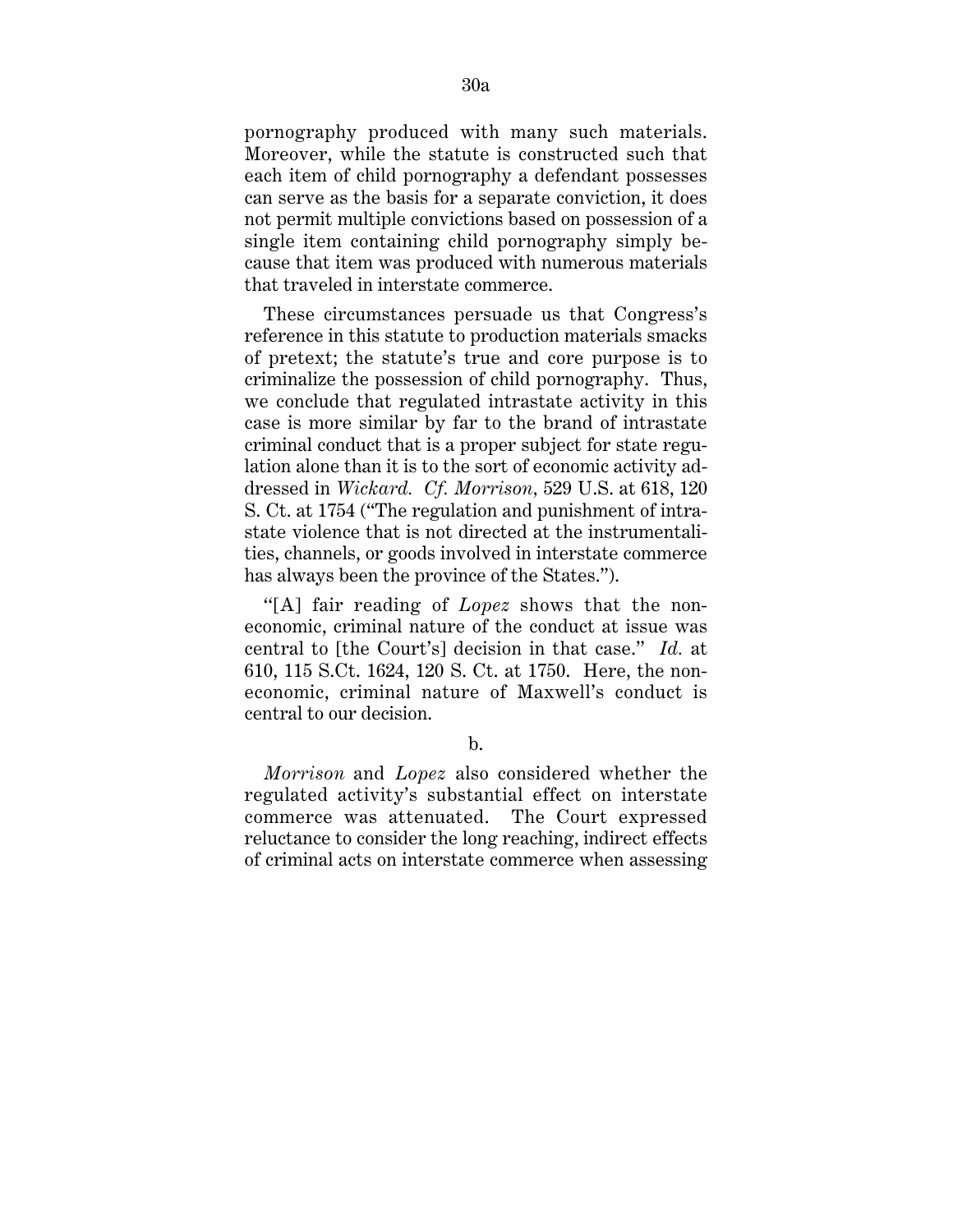the scope of Congress's power under the Commerce Clause. After all, if we were to weigh the ''but-for causal chain'' from the occurrence of crime, traced to ''every attenuated effect on interstate commerce,'' then ''Congress might use the Commerce Clause to completely obliterate the Constitution's distinction between national and local authority.'' *See Morrison,* 529 U.S. at 615, 120 S. Ct. at 1752. The Court characterized this extended-causation approach as ''unworkable if we are to maintain the Constitution's enumeration of powers.'' *Id.*

If Maxwell's conduct has had any effect on interstate commerce, that effect is attenuated to say the least. In the first place, we reiterate that there is nothing inherently commercial or economic about the mere possession of pornographic images. We also reemphasize the evident fact that the statute's jurisdictional element is directed at overcoming the legal hurdle of obtaining federal jurisdiction, rather than an aspect of the primary subject matter Congress wishes to control. This is not regulation of conduct to achieve price regulation or other economic ends; it is regulation of primary conduct, aimed at preventing Americans from engaging in certain activity under any circumstances. This circumstance alone necessarily attenuates the relationship between regulated conduct and interstate commerce to some degree. After all, § 2252A's own terms suggest that the very idea of interstate commerce is at least once removed from the regulated activity with which statute is truly concerned, i.e., the possession of child pornography.

The full extent to which the relationship is attenuated, however, becomes apparent only after looking, as we must, to Maxwell's specific conduct. As far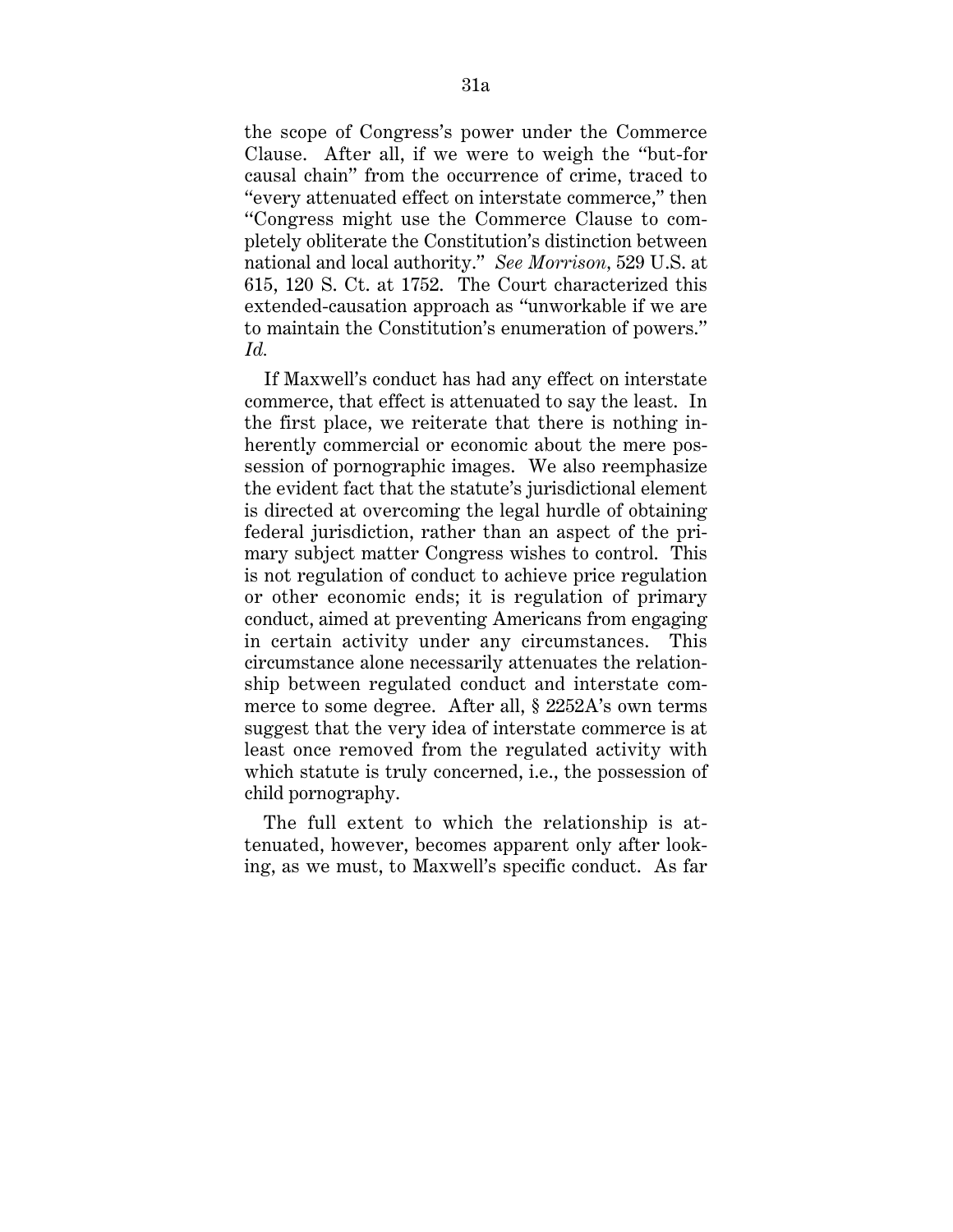as interstate commerce is concerned, Maxwell has done nothing more than possess two disks that traveled from out-of-state. While possessing materials of production might conceivably have a direct impact on interstate commerce in certain circumstances, Maxwell's convictions present no such case. The causal chain necessary to link his activity with any substantial impact on interstate commerce might be long enough to reach the outer limits of the solar system.

The findings Congress announced with its initial enactment of § 2252A suggest in relevant part, first, that

the existence of and traffic in child pornographic images . . . inflames the desires of child molesters, pedophiles, and child pornographers who prey on children, thereby increasing the creation and distribution of child pornography and the sexual abuse and exploitation of actual children who are victimized as a result of the existence and use of these materials . . . [and, second, that] prohibiting the possession and viewing of child pornography will encourage the possessors of such material to rid themselves of or destroy the material, thereby helping to protect the victims of child pornography and to eliminate the market for the sexual exploitative use of children.

Child Pornography Prevention Act of 1996, Pub. L. No. 104–208, § 121, 110 Stat. 3009–27 (1996). Whether this explanation of how possessing child pornography can substantially affect interstate commerce is too attenuated as a general matter, we need not say. It is sufficient to remark that, on the facts of this case, there is simply no record evidence to suggest that Maxwell was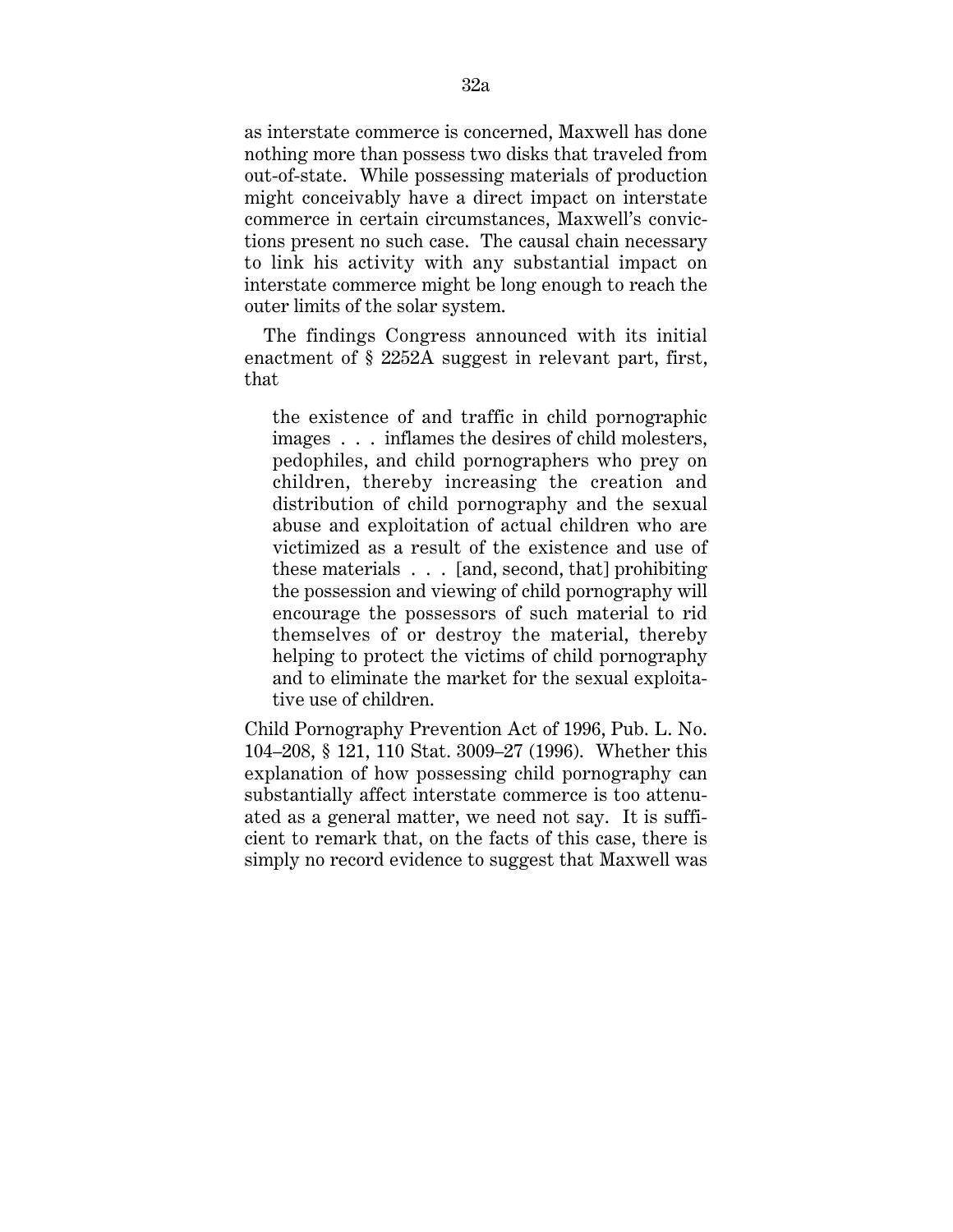a potential child molester or that his conduct would likely increase the creation and distribution of child pornography elsewhere, much less to the extent that such creation and distribution would have a substantial effect on interstate commerce. The record is also devoid of evidence that Maxwell's possession of pornography would encourage others to possess such material in any direct or substantial manner.

Other circuits have concluded that the intrastate possession of child pornography has a direct impact on the national market for child pornography by looking beyond the isolated conduct of the defendant and considering the aggregate effect of such possession by others throughout the country.17

We believe this aggregate approach cannot be applied to intrastate criminal activity of a noneconomic

<sup>17</sup> *See, e.g., Holston,* 343 F.3d at 90 (''Since no one would doubt Congress's ability to regulate a national market in child pornography, the question becomes whether Congress could rationally have determined that it must reach local, intrastate conduct in order to effectively regulate a national interstate market. . . . [W]e conclude that Congress, in an attempt to halt interstate trafficking, can prohibit local production that feeds the national market and stimulates demand, as this production substantially affects interstate commerce.'' (citations and quotation marks omitted)); *United States v. Kallestad,* 236 F.3d 225, 230 (5th Cir. 2000) (''No one questions Congress's authority to regulate [the interstate market in child pornography] directly. . . . Applying the commerce power, read through the Necessary and Proper Clause, Congress can reach purely local possession if it rationally determines that doing so is necessary to effectively regulate the national market.''); *Angle,* 234 F.3d at 338 (''[B]ecause § 2252(a)(4)(B) prohibits intrastate activity that is substantially related to the closely regulated interstate market of child pornography, we conclude that the statute is a valid exercise of Congress's Commerce Clause power.'').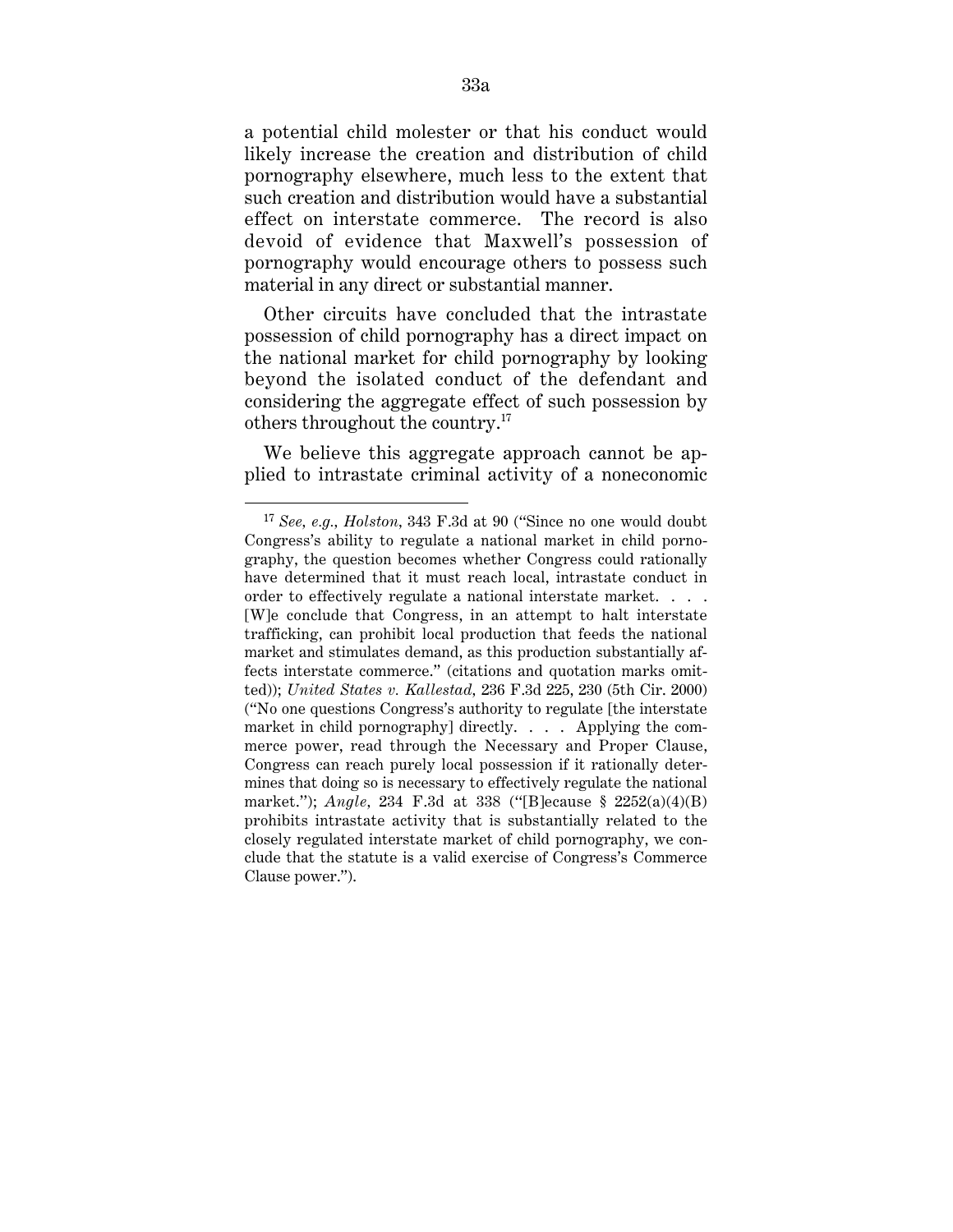nature. Congress wields the power to regulate *inter*state child pornography, not because such pornography has a substantial effect on interstate commerce in the aggregate, but because such pornography is a ''thing[] in interstate commerce.'' *Lopez,* 514 U.S. at 558, 115 S. Ct. at 1629. A substantial effect need not be established for this sort of regulation, so the issue of aggregation is irrelevant. The opposite is true in the *intra*state context.

Aggregation was appropriate in *Wickard,* another case involving intrastate activity, because of the economic and commercial nature of the activity regulated. *See Morrison,* 529 U.S. at 611 n.4, 120 S. Ct. at 1750 n.4 (''In every case where we have sustained federal regulation under the aggregation principle in Wickard *v. Filburn* . . . the regulated activity was of an apparent commercial character.''). But the Supreme Court has since remarked that ''*Wickard* . . . is perhaps the most far reaching example of Commerce Clause authority over intrastate activity.'' *Lopez,* 514 U.S. at 560, 115 S. Ct. at 1630. In *Lopez,* the Court contrasted the noneconomic nature of the Gun–Free School Zones Act of 1990 to the economic nature of the legislation at issue in *Wickard:*

[The Gun–Free School Zones Act] is a criminal statute that by its terms has nothing to do with ''commerce'' or any sort of economic enterprise, however broadly one might define those terms. [It] is not an essential part of a larger regulation of economic activity, in which the regulatory scheme could be undercut unless the intrastate activity were regulated. It cannot, therefore, be sustained under our cases upholding regulations of activities that arise out of or are connected with a commercial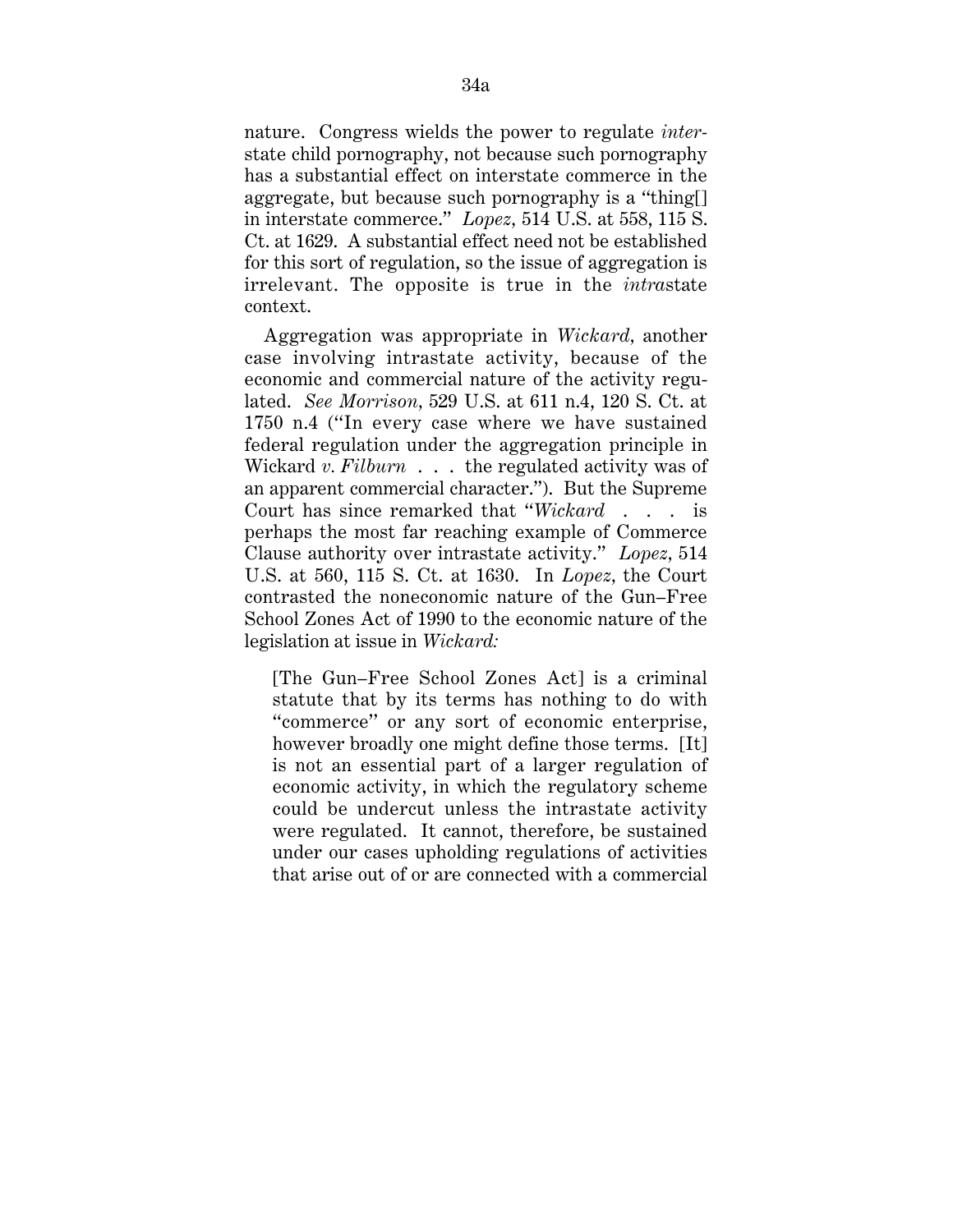transaction, which viewed in the aggregate, substantially affects interstate commerce.

*Id.* at 561, 115 S. Ct. at 1630–31. Although the Supreme Court has not gone so far as to adopt ''a categorical rule against aggregating the effects of any noneconomic activity in order to decide these cases,'' it has emphasized that ''thus far in our Nation's history our cases have upheld Commerce Clause regulation of intrastate activity only where that activity is economic in nature.'' *Morrison,* 529 U.S. at 613, 120 S. Ct. at 1751; *cf. Ballinger,* 312 F.3d at 1270 (''The Constitution permits . . . aggregation of effects to justify congressional regulation of purely intrastate economic activity when the absence of such regulation would undercut a larger regulatory scheme affecting interstate commerce. No such aggregation of local effects is constitutionally permissible in reviewing congressional regulation of intrastate, *noneconomic* activity.'' (citation omitted)); *McCoy,* 323 F.3d at 1122 & n.17 (adopting the reasoning in *Ballinger*).

We have no intention of breaking new ground here. As the Supreme Court has warned, applying an aggregation approach to noneconomic, criminal activity when assessing its impact on interstate commerce would effect an interpretation of the Commerce Clause that essentially vests general police powers with the federal government. The aggregation principle, the Court reasoned,

will not limit Congress to regulating violence<sup>18</sup> but may, as we suggested in *Lopez,* be applied equally as

 <sup>18</sup> Although the *Morrison* majority repeatedly voiced doubts about the ability of Congress to regulate noneconomic, ''violent'' crimes, we perceive no reason why its rationale would not extend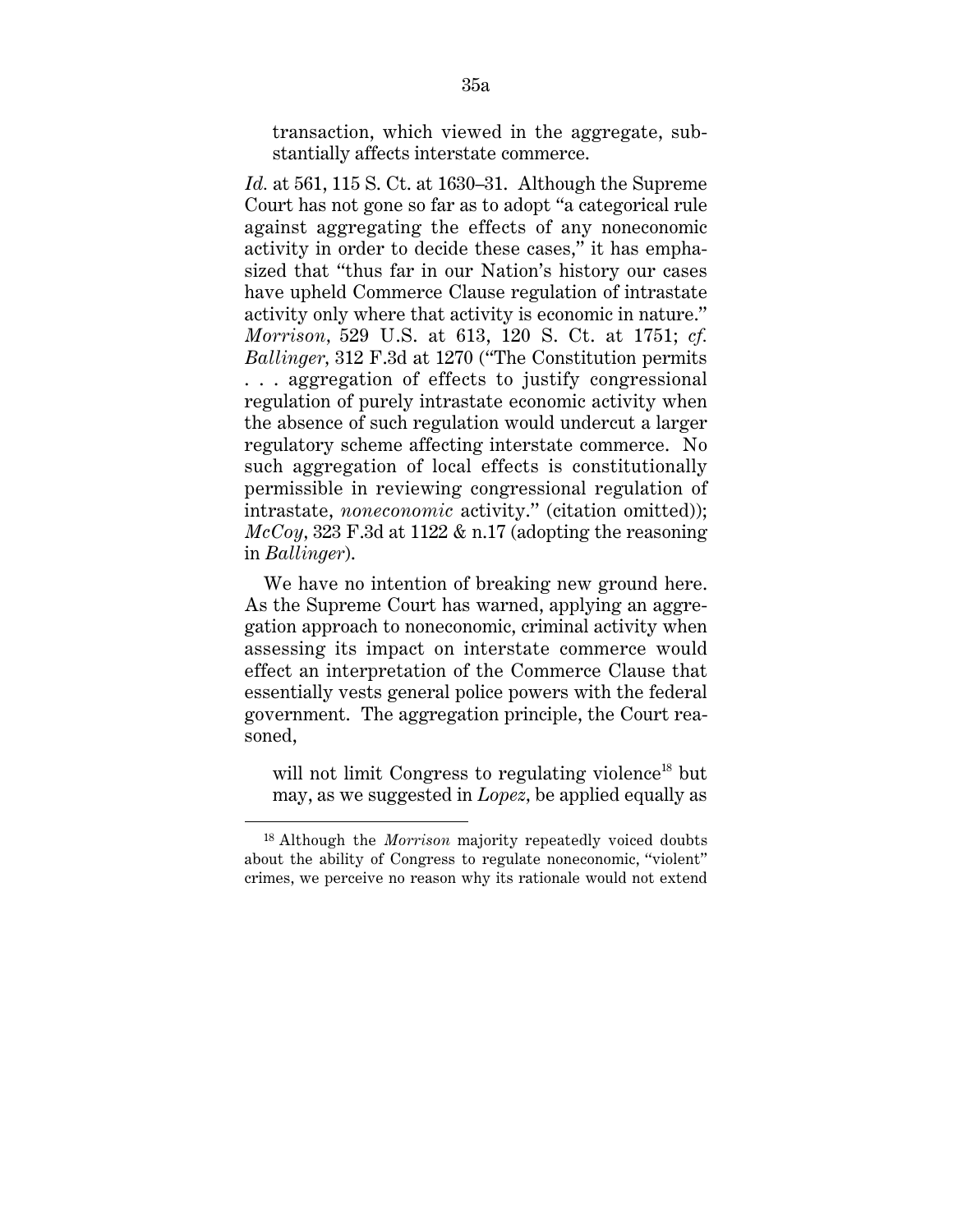well to family law and other areas of traditional state regulation since the aggregate effect of marriage, divorce, and childrearing on the national economy is undoubtedly significant.

## *Morrison,* 529 U.S. at 615–16, 120 S. Ct. at 1753.

As a practical matter, we note further that if the commercial import of general categories of noneconomic, criminal activities could be measured in the aggregate, jurisdictional hooks would be rendered irrelevant. Because the categorical activity of intrastate pornography would be invariably deemed to have a substantial economic effect on interstate commerce, Congress would not be constrained to proscribe its possession to cases in which the materials used to produce it were transported in interstate commerce. Thus, the misguided aggregation approach suggests that jurisdictional elements in all of Congress's Commerce Clause enactments amount to nothing more than superfluous hurdles to federal law enforcement.

Finally, we reiterate the risk Justice Thomas noted in his concurring opinion in *Lopez* that the aggregation approach could come packaged with an unwanted legislative byproduct. Permitting the validity of congressional action to be tested by the aggregate impact of the regulated activity encourages Congress not to use restraint in exercising its tremendous power, but instead to paint with a fatter regulatory brush. ''[O]ne *always* can draw the circle broadly enough to cover an activity that, when taken in isolation, would not have substantial effects on commerce.'' *Lopez,* 514 U.S. at 600, 115 S. Ct. at 1650 (Thomas, J., concurring). Thus, if

with full force to equally noneconomic crimes of a nonviolent nature.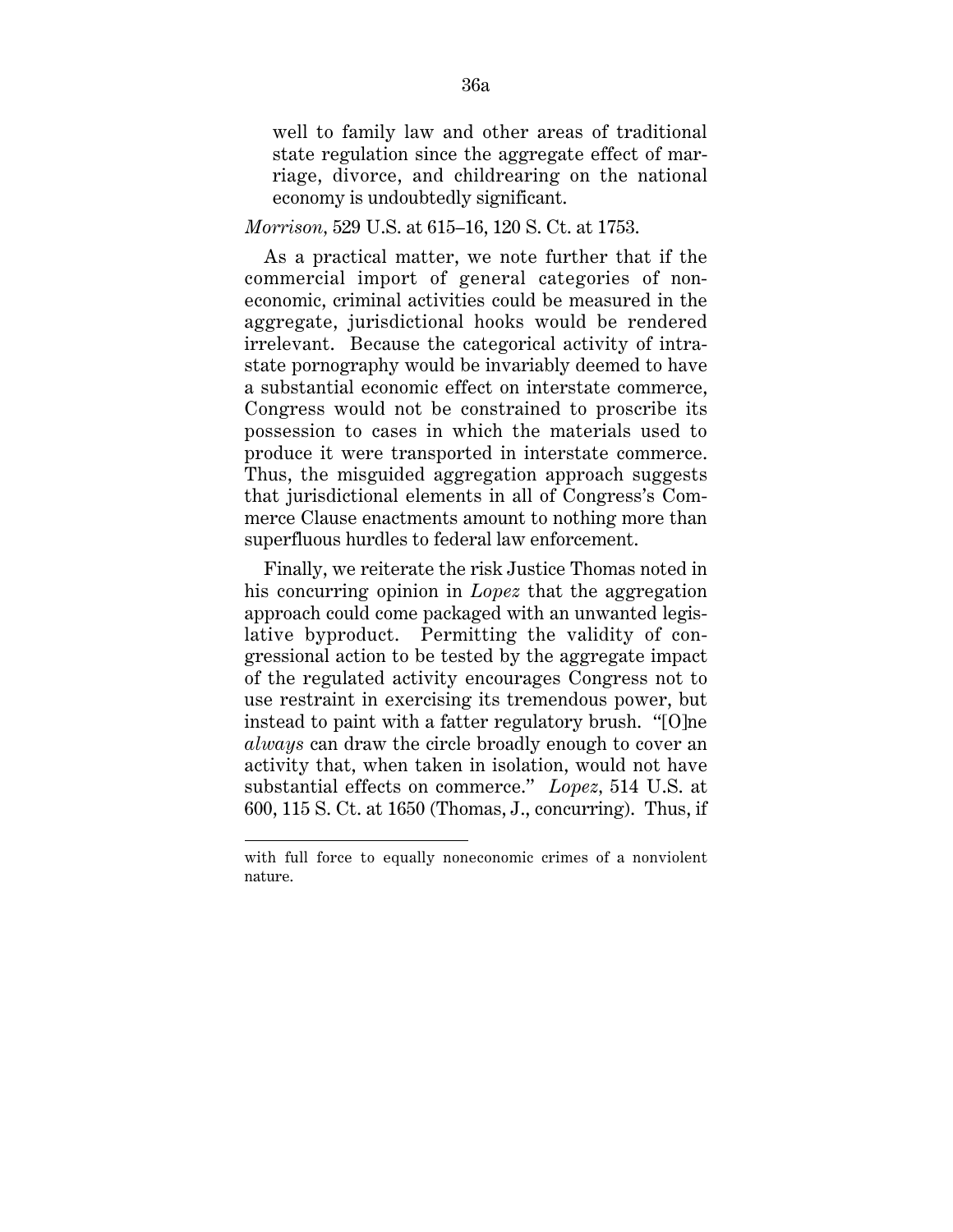we adopted an aggregate methodology for assessing the effect of noneconomic, criminal activity on interstate commerce, and we then determined that the effect of child pornography was still insufficient, Congress could accomplish its aims by outlawing all pornography.19

By finding that Congress's power to regulate intrastate possession follows naturally from its power to regulate interstate possession, our sister circuits have taken two leaps. They first assume that intrastate possession affects the interstate market for child pornography. They then assume that this effect on the interstate market yields a substantial impact on interstate commerce. Whether or not a substantial effect on the interstate market for child pornography necessarily translates into a substantial effect on interstate commerce, we detect a flaw in their application of leap one. The effect on the interstate market—and ultimately interstate commerce—must be measured in relation to the isolated conduct at issue, rather than as a nationwide aggregate, because the intrastate possession of child pornography is a criminal, noneconomic activity.

One court has advanced an ''addiction theory'' as to why the intrastate possession of child pornography has a substantial impact on interstate commerce. Specifically, the Third Circuit, on reviewing the legislative history of § 2252, postulated that a person possessing intrastate child pornography could develop an increasing appetite for more such materials that eventually

<sup>19</sup> We acknowledge that this particular congressional response might be met with First Amendment hurdles, but we set that issue aside for the moment. Other activities that could be spiraled into expanding rings of regulation might not enjoy the protection of the Bill of Rights.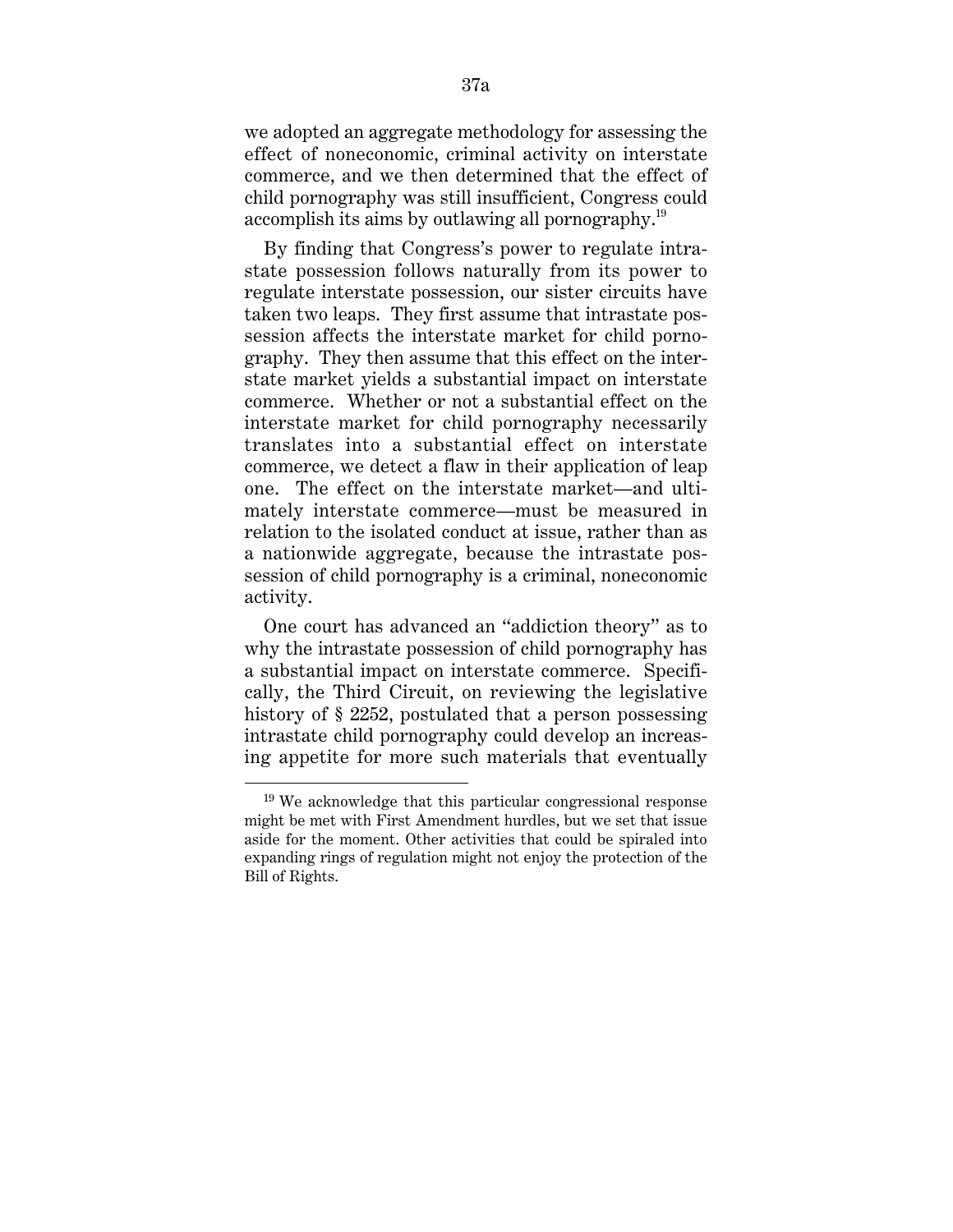affects the interstate market substantially. *See Rodia,* 194 F.3d at 478–79. This theory, which was devised before *Morrison* came down, provides too attenuated a link to interstate commerce and would require us ''to pile inference upon inference in a manner that would bid fair to convert congressional authority under the Commerce Clause to a general police power of the sort retained by the States.'' *Lopez,* 514 U.S. at 567, 115 S. Ct. at 1634.

In sum, we review Maxwell's conduct independently and determine that its link to a substantial effect on interstate commerce, if any, is exceedingly attenuated.

In *Morrison* and *Lopez,* the Supreme Court also considered the absence of a ''jurisdictional element that would ensure, through case-by-case inquiry, that the'' charged conduct ''has the requisite nexus with interstate commerce.'' *Lopez,* 514 U.S. at 549, 115 S. Ct. at 1625. The Court noted that ''[s]uch a jurisdictional element may establish that the enactment is in pursuance of Congress' regulation of interstate commerce.'' *Morrison,* 529 U.S. at 612, 120 S. Ct. at 1751.

Of course not just any additional element of a crime can ''ensure, through case-by-case'' analysis that a given activity is constitutionally subject to regulation through the Commerce Clause, even if the element is cast in jurisdictional language. We decline the invitation to permit Congress to achieve power beyond its constitutional reach simply by uttering pretextual incantations evoking the phantasm of commerce. Obviously, Congress could not federalize the crime of murder by inserting statutory elements that are irrelevant to interstate commerce, such as obliging the

c.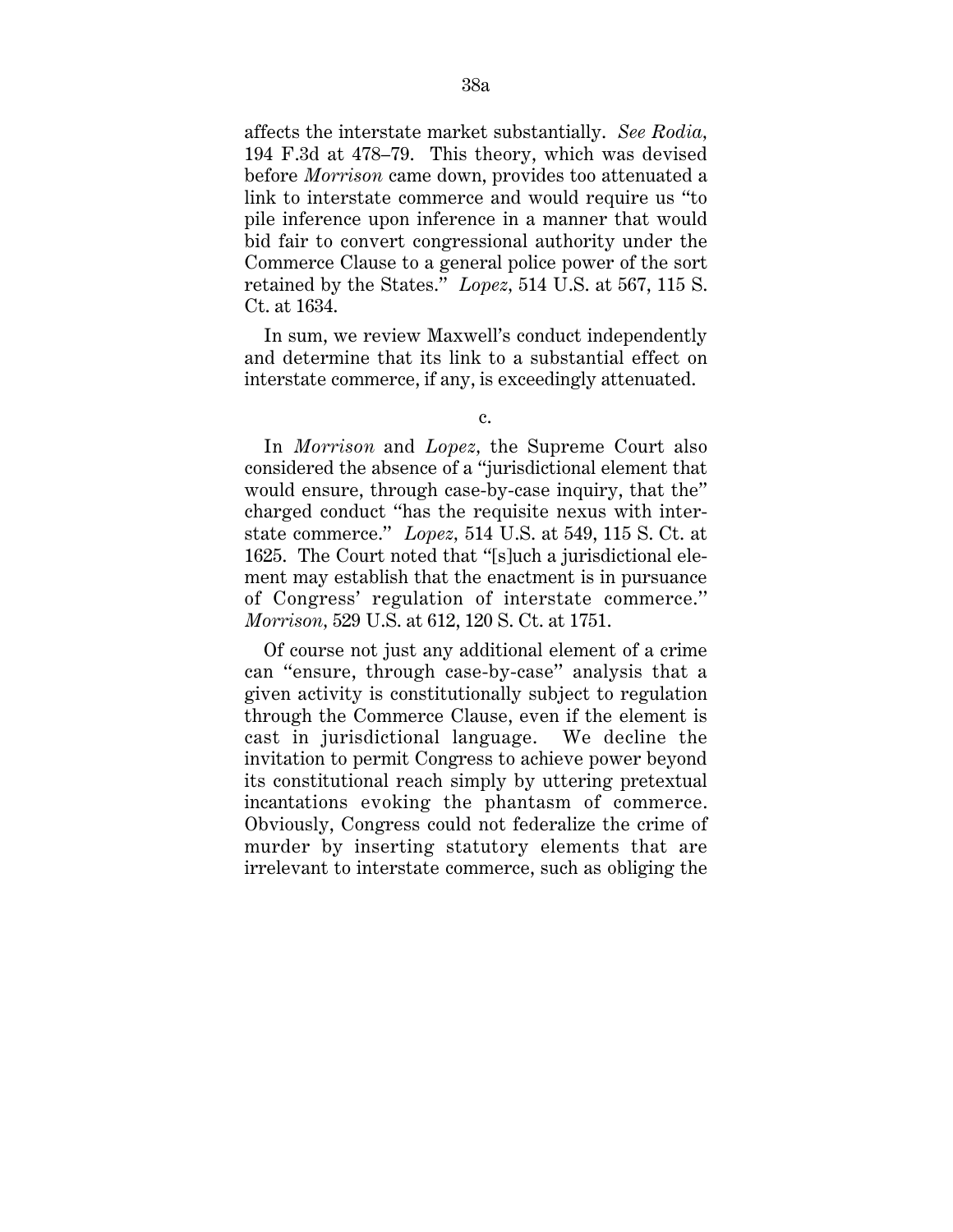prosecution to show that the defendant has blue eyes. It follows that Congress cannot guarantee the proper the use of its authority by creating jurisdictional hooks that relate to interstate commerce in some way but fail in all cases to confine the scope of its regulation to Constitutional boundaries. This fact is obvious to the point of tautology: if a statute's jurisdictional element is not sufficiently restrictive to cabin the statute's reach to permissible applications, then the element is no guarantee of constitutional application. *See Kallestad,* 236 F.3d at 229 (''Where the relationship between the interstate and local activity is attenuated, a jurisdictional hook alone cannot justify aggregating effects upon interstate commerce to find Congressional power under the Commerce Clause.''); *Rodia,* 194 F.3d at 473 (''A jurisdictional element is only sufficient to ensure a statute's constitutionality when the element either limits the regulation to interstate activity or ensures that the intrastate activity to be regulated falls within one of the three categories of congressional power.''). Were the law otherwise, Congress could federalize the crime of murder by inserting a statutory element that requires the prosecution to prove that the defendant ate a cheeseburger that traveled in interstate commerce.

This case requires us to consider only the second of two jurisdictional hooks contained in § 2252A(a)(5) (B).<sup>20</sup> This hook enables the Government to obtain a federal conviction for the possession of child pornography upon

 $20$  We do not pass on the sufficiency of the statute's alternative jurisdictional showing, namely that the charged pornographic material itself ''has been mailed, or shipped or transported in interstate or foreign commerce by any means, including by computer.'' 18 U.S.C. § 2252A(a)(5)(B).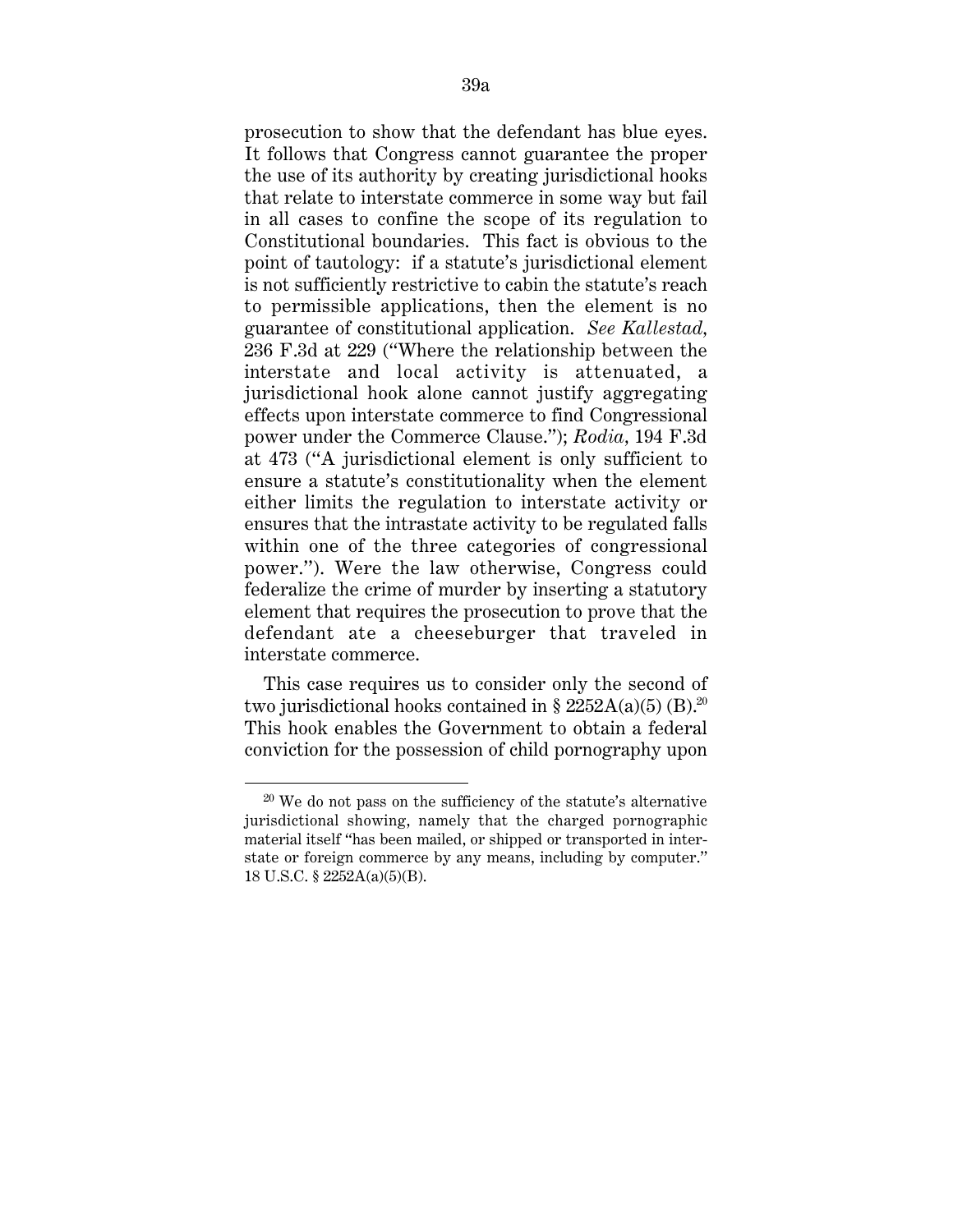a showing that the charged pornography was ''produced using materials that have been mailed, or shipped or transported in interstate or foreign commerce by any means, including by computer.'' 18 U.S.C.  $§ 2252A(a)(5)(B)$ . The statute was applied to convict Maxwell for purely intrastate activity that could only fall within the third category of activities subject to Commerce Clause legislation. Consequently, the statute's jurisdictional hook only guarantees that Congress acted within the confines of its power in all applications of the statute if the hook requires the prosecution to prove, in substance, that Maxwell's criminal possession ''*substantially* affect[s] interstate commerce.'' *Lopez,* 514 U.S. at 559, 115 S. Ct. at 1630 (emphasis added). We hold that the terms of the jurisdictional hook at issue fall short of demanding that showing.

As the Ninth Circuit reasoned with regard to an identical jurisdictional element in 18 U.S.C.  $\S 2252(a)(4)(B)$ , "[i]t not only fails to limit the reach of the statute to any category or categories of cases that have a particular effect on interstate commerce, but, to the contrary, it encompasses virtually *every* case imaginable, so long as any modern-day photographic equipment or material has been used.'' *McCoy,* 323 F.3d at 1124; *see also Rodia,* 194 F.3d at 473 (''As a practical matter,  $\lceil \frac{6}{5} \cdot \frac{2252(a)(4)(B)^{s}}{B} \rceil$  limiting jurisdictional factor is almost useless here, since all but the most self-sufficient child pornographers will rely on film, cameras, or chemicals that traveled in interstate commerce and will therefore fall within the sweep of the statute.''). We have struggled to conceive of a possessor of child pornography who would not be subject to federal prosecution if Maxwell is. We could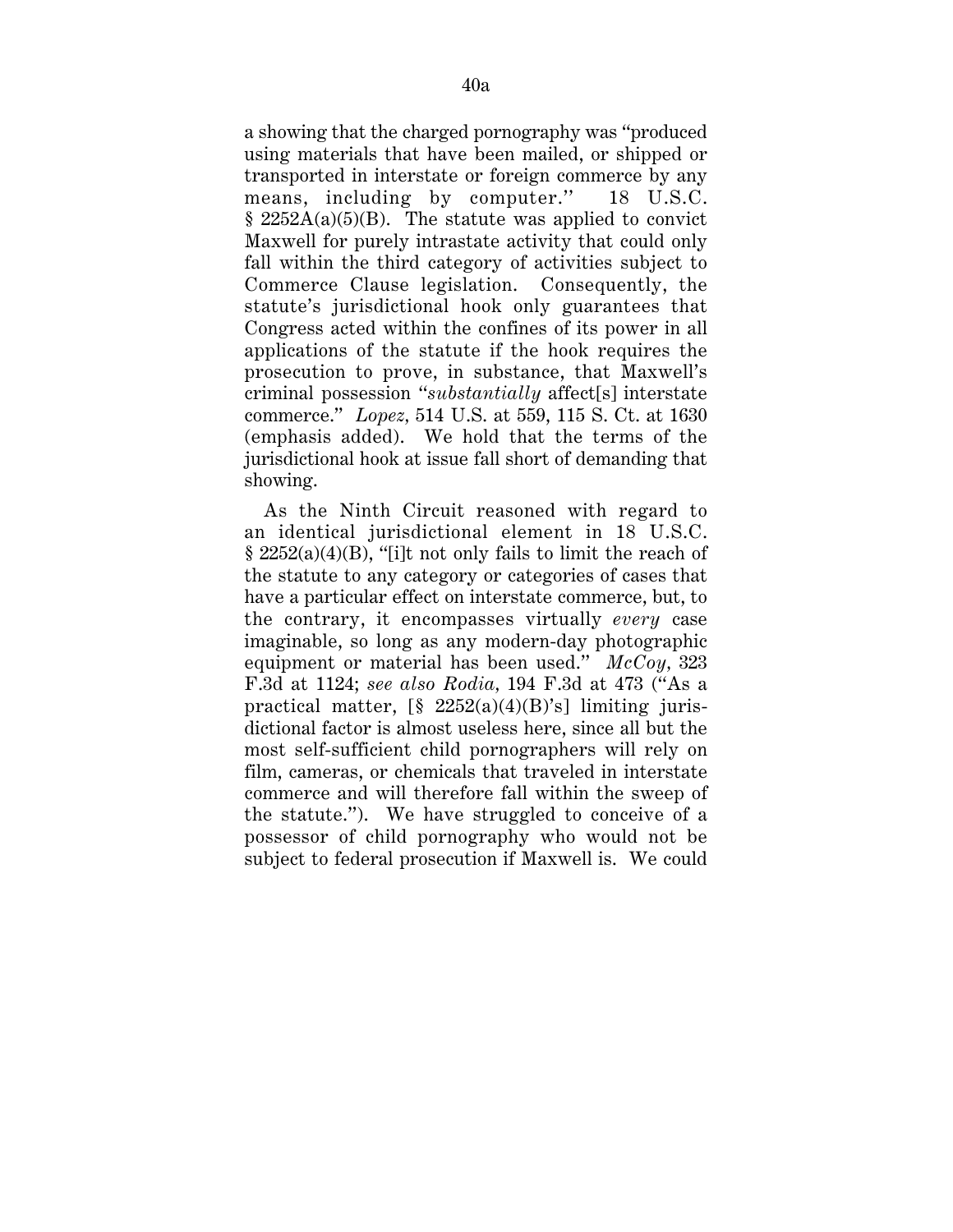only imagine a possessor inhabiting an autonomous commune located in a single state. This hypothetical commune has developed its own technology, and has given form to that technology entirely from materials produced within its borders. That commune makes its own paper from its own pulp and has ingeniously constructed cameras from indigenous ingredients alone. Those same ingredients are used to make and develop bricolage film into pictures without assistance from the outside world. Unfortunately, even here in this industrious and self-sufficient society we encounter the cancer of exploitation. A member of the commune takes pornographic pictures of a child-resident. That pornographer, we conclude, would arguably be the only defendant beyond the reach of the federal government by the terms of the statute. $21$ 

In our collective experience, we know of no such communes. We strongly suspect that it would be impossible in today's world to develop a picture without utilizing a material, somewhere down the line, that originated beyond the borders of the state in which the picture was taken. We, thus, take heed of the Supreme Court's warning

that the scope of the interstate commerce power ''must be considered in the light of our dual system

 $21$  On the reasoning of some of our sister circuits, the possession of pornography, even when wholly intrastate, inherently affects interstate commerce. On this view (which we do not share), it seems that the origin of production materials is constitutionally irrelevant, and Congress thus has authority to regulate the intrastate possession of pornography more closely than it already has by the terms of § 2252A. Even the pornographer on the commune would be within federal reach if Congress should desire to reach so far.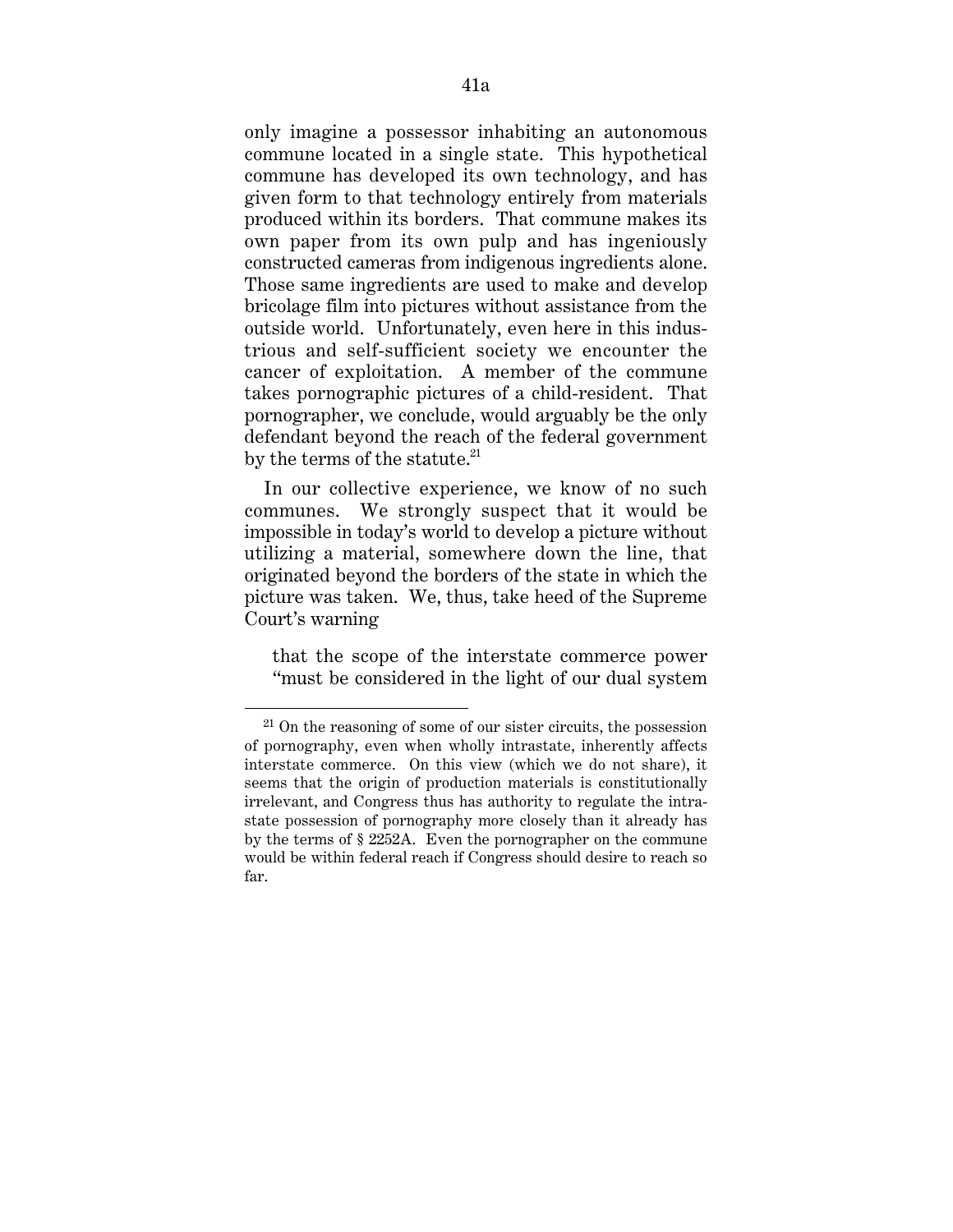of government and may not be extended so as to embrace effects upon interstate commerce so indirect and remote that to embrace them, in view of our complex society, would effectually obliterate the distinction between what is national and what is local and create a completely centralized government.''

*Lopez,* 514 U.S. at 557, 115 S. Ct. at 1628–29 (quoting *NLRB v. Jones & Laughlin Steel Corp.,* 301 U.S. 1, 37, 57 S. Ct. 615, 624, 81 L. Ed. 893 (1937)).

We need not—and do not—hold today that there is absolutely no set of facts on which the intrastate possession of child pornography could have a substantial impact on interstate commerce. Nevertheless, we fail to comprehend, for instance, how the possession of an illegal magazine might substantially affect interstate commerce because it contains a foreign staple. Because we have no doubt that there are some instances in which a defendant can possess child pornography created with materials that traveled from out-of-state without substantially affecting interstate commerce, we conclude that § 2252A's jurisdictional hook is patently insufficient to ensure the statute's constitutional application in a case such as Maxwell's.

d.

Finally, *Morrison* directs us to consider whether § 2252A's legislative history contains express congressional findings regarding the effects on interstate commerce of possessing child pornography. The Court specified, however, that "the existence of congressional" findings is not sufficient, by itself, to sustain the constitutionality of Commerce Clause legislation.'' *Morrison,* 529 U.S. at 614, 120 S. Ct. at 1752. We are not obliged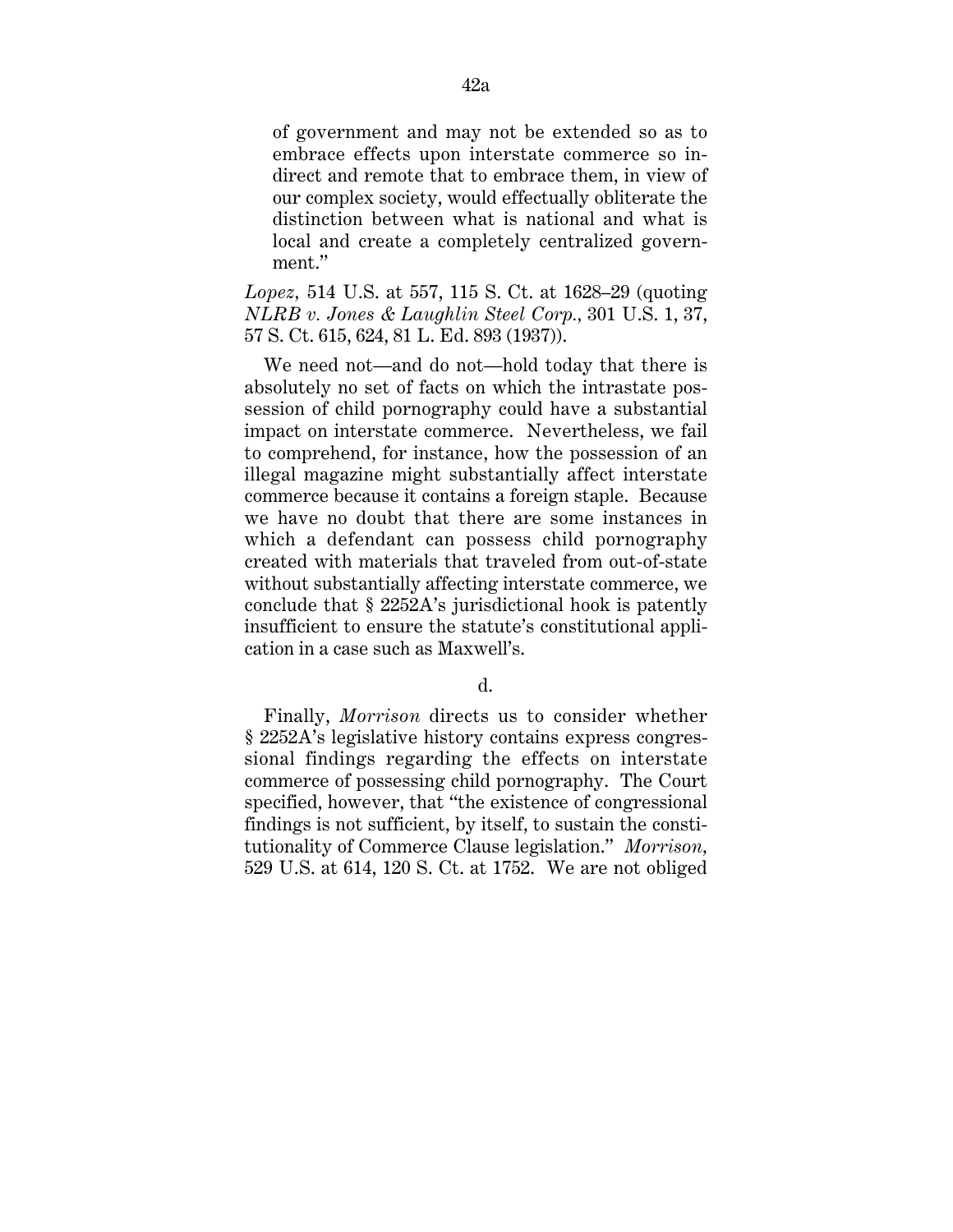to conclude that a regulated activity substantially affects interstate commerce simply because Congress crafted findings stating that it does. *See id.*

[W]hether particular operations affect interstate commerce sufficiently to come under the constitutional power of Congress to regulate them is ultimately a judicial rather than a legislative question, and can be settled finally only by this Court.

*Lopez,* 514 U.S. at 557 n.2, 115 S. Ct. at 1629 n.2 (quoting *Heart of Atlanta Motel, Inc. v. United States,* 379 U.S. 241, 273, 85 S. Ct. 348, 366, 13 L. Ed. 2d 258 (1964) (Black, J., concurring)). In *Morrison,* in fact, the Supreme Court was unpersuaded by Congress's findings and noted that those findings relied ''heavily on a method of reasoning we have already rejected as unworkable if we are to maintain the Constitution's enumeration of powers.'' *Morrison,* 529 U.S. at 615, 120 S. Ct. at 1752.

Congress enacted the original version of § 2252A under the Child Pornography Prevention Act of 1996. Even this early version contained the jurisdictional hook at issue in this case. With the initial enactment, Congress made numerous findings, which we reproduce in the margin.22 As explained in Part II.D.2.b *supra,*

<sup>22</sup> Congress finds that—

<sup>(1)</sup> the use of children in the production of sexually explicit material, including photographs, films, videos, computer images, and other visual depictions, is a form of sexual abuse which can result in physical or psychological harm, or both, to the children involved;

<sup>(2)</sup> where children are used in its production, child pornography permanently records the victim's abuse, and its con-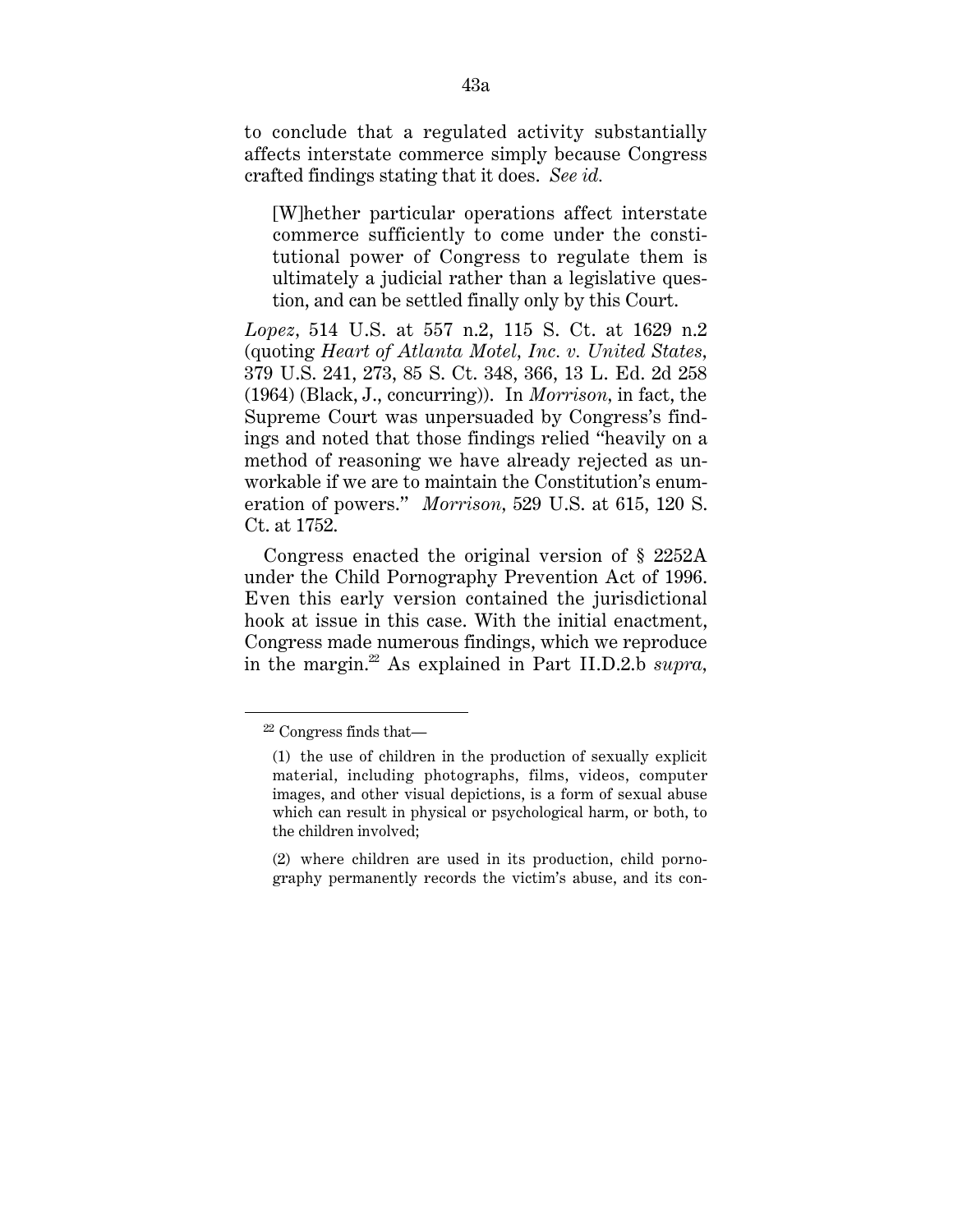tinued existence causes the child victims of sexual abuse continuing harm by haunting those children in future years;

(3) child pornography is often used as part of a method of seducing other children into sexual activity; a child who is reluctant to engage in sexual activity with an adult, or to pose for sexually explicit photographs, can sometimes be convinced by viewing depictions of other children ''having fun'' participating in such activity;

(4) child pornography is often used by pedophiles and child sexual abusers to stimulate and whet their own sexual appetites, and as a model for sexual acting out with children; such use of child pornography can desensitize the viewer to the pathology of sexual abuse or exploitation of children, so that it can become acceptable to and even preferred by the viewer;

(5) new photographic and computer imaging technologies make it possible to produce by electronic, mechanical, or other means, visual depictions of what appear to be children engaging in sexually explicit conduct that are virtually indistinguishable to the unsuspecting viewer from unretouched photographic images of actual children engaging in sexually explicit conduct;

(6) computers and computer imaging technology can be used to—

(A) alter sexually explicit photographs, films, and videos in such a way as to make it virtually impossible for unsuspecting viewers to identify individuals, or to determine if the offending material was produced using children;

(B) produce visual depictions of child sexual activity designed to satisfy the preferences of individual child molesters, pedophiles, and pornography collectors; and

(C) alter innocent pictures of children to create visual depictions of those children engaging in sexual conduct;

(7) the creation or distribution of child pornography which includes an image of a recognizable minor invades the child's privacy and reputational interests, since images that are created showing a child's face or other identifiable feature on a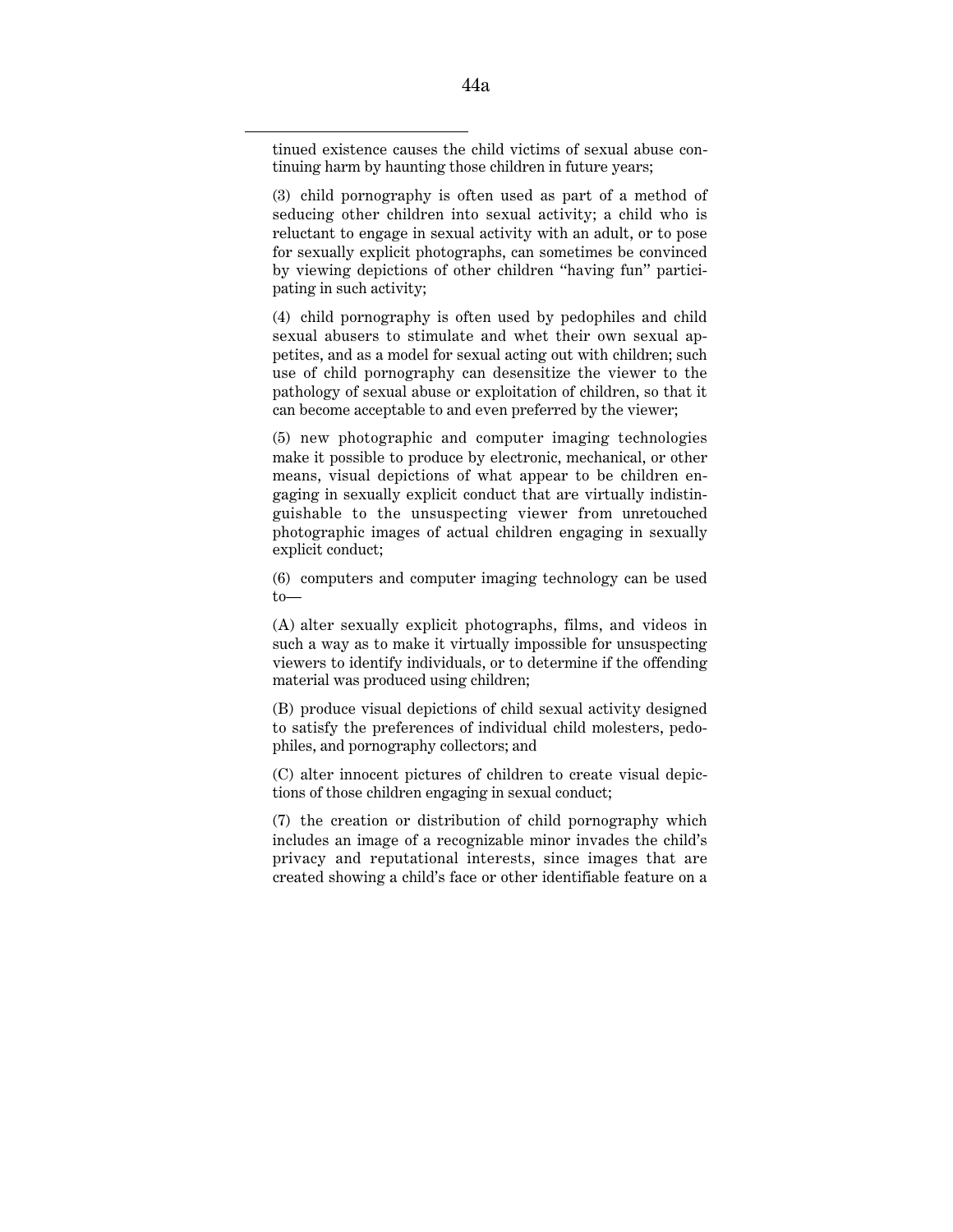body engaging in sexually explicit conduct can haunt the minor for years to come;

(8) the effect of visual depictions of child sexual activity on a child molester or pedophile using that material to stimulate or whet his own sexual appetites, or on a child where the material is being used as a means of seducing or breaking down the child's inhibitions to sexual abuse or exploitation, is the same whether the child pornography consists of photographic depictions of actual children or visual depictions produced wholly or in part by electronic, mechanical, or other means, including by computer, which are virtually indistinguishable to the unsuspecting viewer from photographic images of actual children;

(9) the danger to children who are seduced and molested with the aid of child sex pictures is just as great when the child pornographer or child molester uses visual depictions of child sexual activity produced wholly or in part by electronic, mechanical, or other means, including by computer, as when the material consists of unretouched photographic images of actual children engaging in sexually explicit conduct;

(10)(A) the existence of and traffic in child pornographic images creates the potential for many types of harm in the community and presents a clear and present danger to all children; and

(B) it inflames the desires of child molesters, pedophiles, and child pornographers who prey on children, thereby increasing the creation and distribution of child pornography and the sexual abuse and exploitation of actual children who are victimized as a result of the existence and use of these materials;

(11)(A) the sexualization and eroticization of minors through any form of child pornographic images has a deleterious effect on all children by encouraging a societal perception of children as sexual objects and leading to further sexual abuse and exploitation of them; and

(B) this sexualization of minors creates an unwholesome environment which affects the psychological, mental and emotional development of children and undermines the efforts of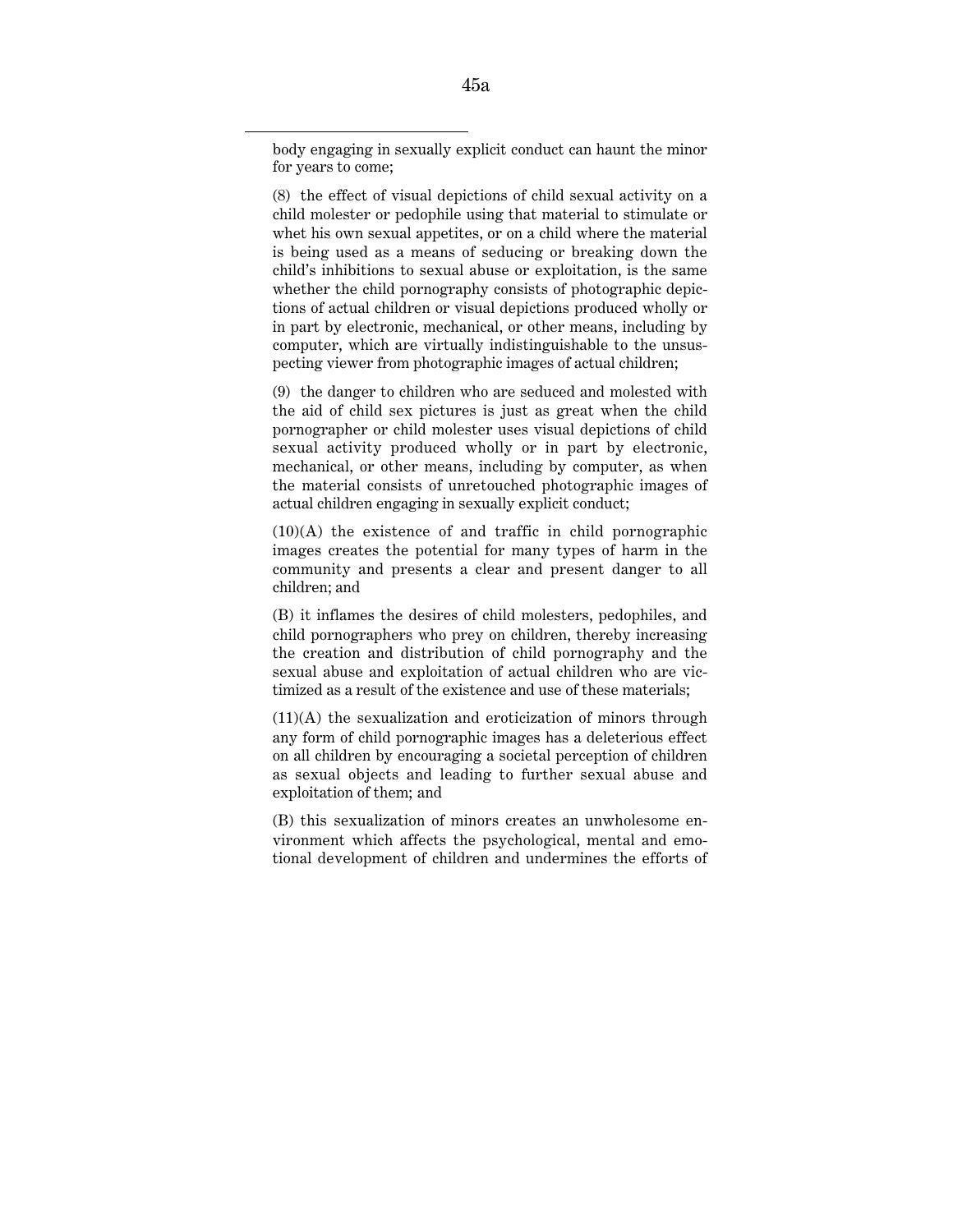little can be gleaned from these findings about the impact of child pornography on interstate commerce, and particularly the impact of possessing child pornography intrastate. Instead, the vast majority of the findings support the broader proposition that child pornography (even that which is generated by computer without actual people) is bad and harmful to children. We are prepared to take judicial notice of these points, but they aid us little in understanding how a federal prohibition on the intrastate possession of child pornography produced with interstate materials is a proper exercise of the Commerce Clause power.

Since its enactment, the statute has been amended several times. Findings related to the amendments should be viewed with caution because they do not necessarily reflect Congress's intentions at the time the

parents and families to encourage the sound mental, moral and emotional development of children;

<sup>(12)</sup> prohibiting the possession and viewing of child pornography will encourage the possessors of such material to rid themselves of or destroy the material, thereby helping to protect the victims of child pornography and to eliminate the market for the sexual exploitative use of children; and

<sup>(13)</sup> the elimination of child pornography and the protection of children from sexual exploitation provide a compelling governmental interest for prohibiting the production, distribution, possession, sale, or viewing of visual depictions of children engaging in sexually explicit conduct, including both photographic images of actual children engaging in such conduct and depictions produced by computer or other means which are virtually indistinguishable to the unsuspecting viewer from photographic images of actual children engaging in such conduct.

Child Pornography Prevention Act of 1996, Pub. L. No. 104–208, § 121, 110 Stat. 3009–26–27 (1996).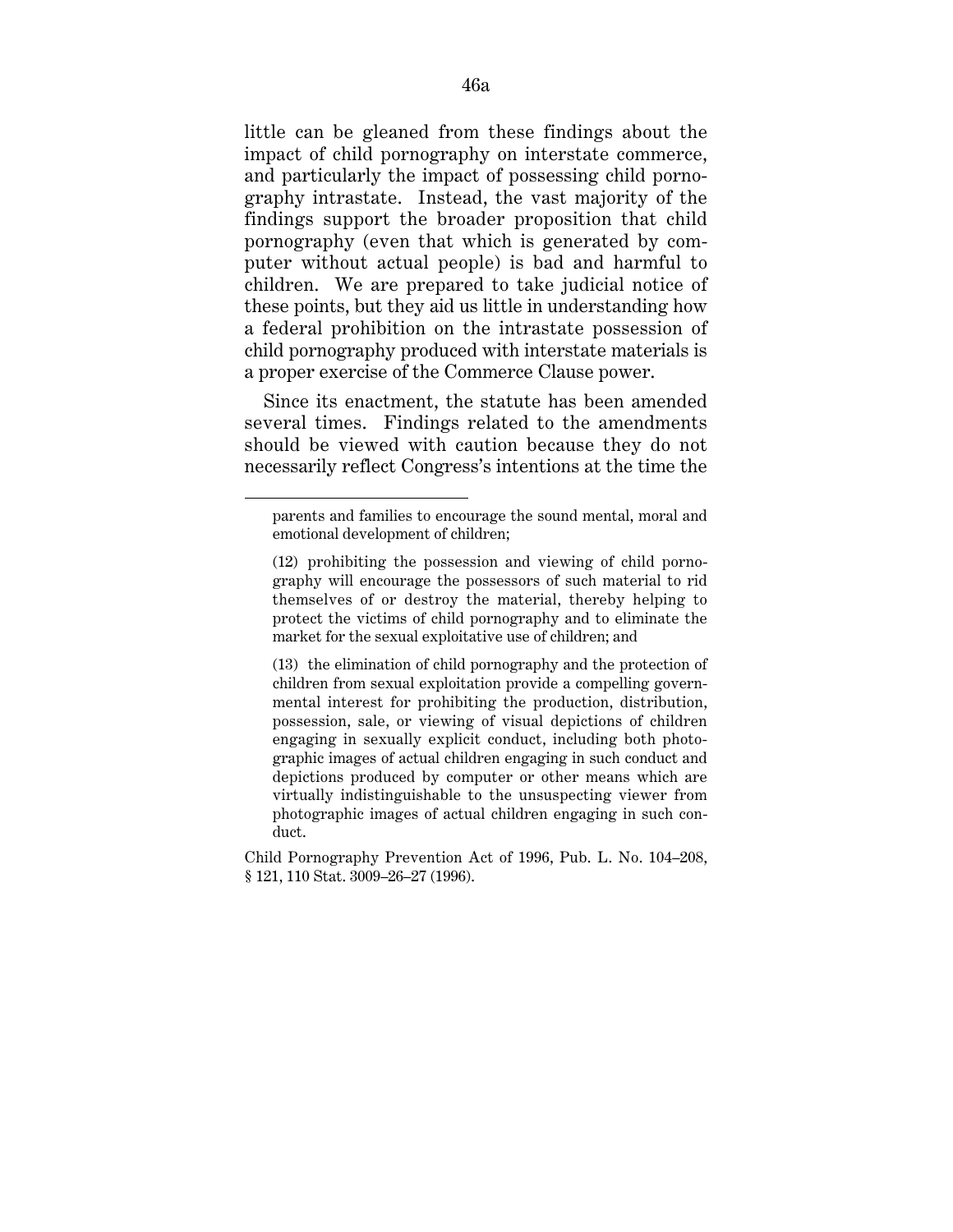original statute was enacted. *See, e.g., United States v. Price,* 361 U.S. 304, 313, 80 S. Ct. 326, 332, 4 L. Ed. 2d 334 (1960) (''[T]he views of a subsequent Congress form a hazardous basis for inferring the intent of an earlier one.''). At any rate, those findings shed little light on the present inquiry. The statute was amended, for example, pursuant to the Prosecutorial Remedies and Tools Against the Exploitation of Children Today Act (Protect Act) of 2003, Pub. L. No. 108–21, 117 Stat. 650 (2003). Congress supplied additional findings with those amendments, but they did not address Congress's authority or, more importantly, the effect on interstate commerce of possessing child pornography intrastate.<sup>23</sup>

Other circuits upholding § 2252 (which contains a jurisdictional hook similar to the one in § 2252A, *see supra* note 11) against as-applied challenges have seized on legislative findings related to that statute. *See, e.g., Kallestad,* 236 F.3d at 229. These findings are particularly unreliable for our purposes since they were reached not only at a different time than when § 2252A

 $^{23}$  Instead, the new findings were directed almost exclusively at concerns related to the Supreme Court's recent decision in *Ashcroft v. Free Speech Coalition,* 535 U.S. 234, 122 S. Ct. 1389, 152 L. Ed. 2d 403 (2002). That case held Congress violated the First Amendment in its efforts to proscribe all virtual child pornography (as contrasted to actual child pornography involving real children), including that which could not be defined as obscene according to Supreme Court precedent. *Id.* at 256, 122 S. Ct. at 1405 (''In sum, § 2256(8)(B) covers materials beyond the categories recognized in *Ferber* and *Miller,* and the reasons the Government offers in support of limiting the freedom of speech have no justification in our precedents or in the law of the First Amendment. The provision abridges the freedom to engage in a substantial amount of lawful speech. For this reason, it is overbroad and unconstitutional.'').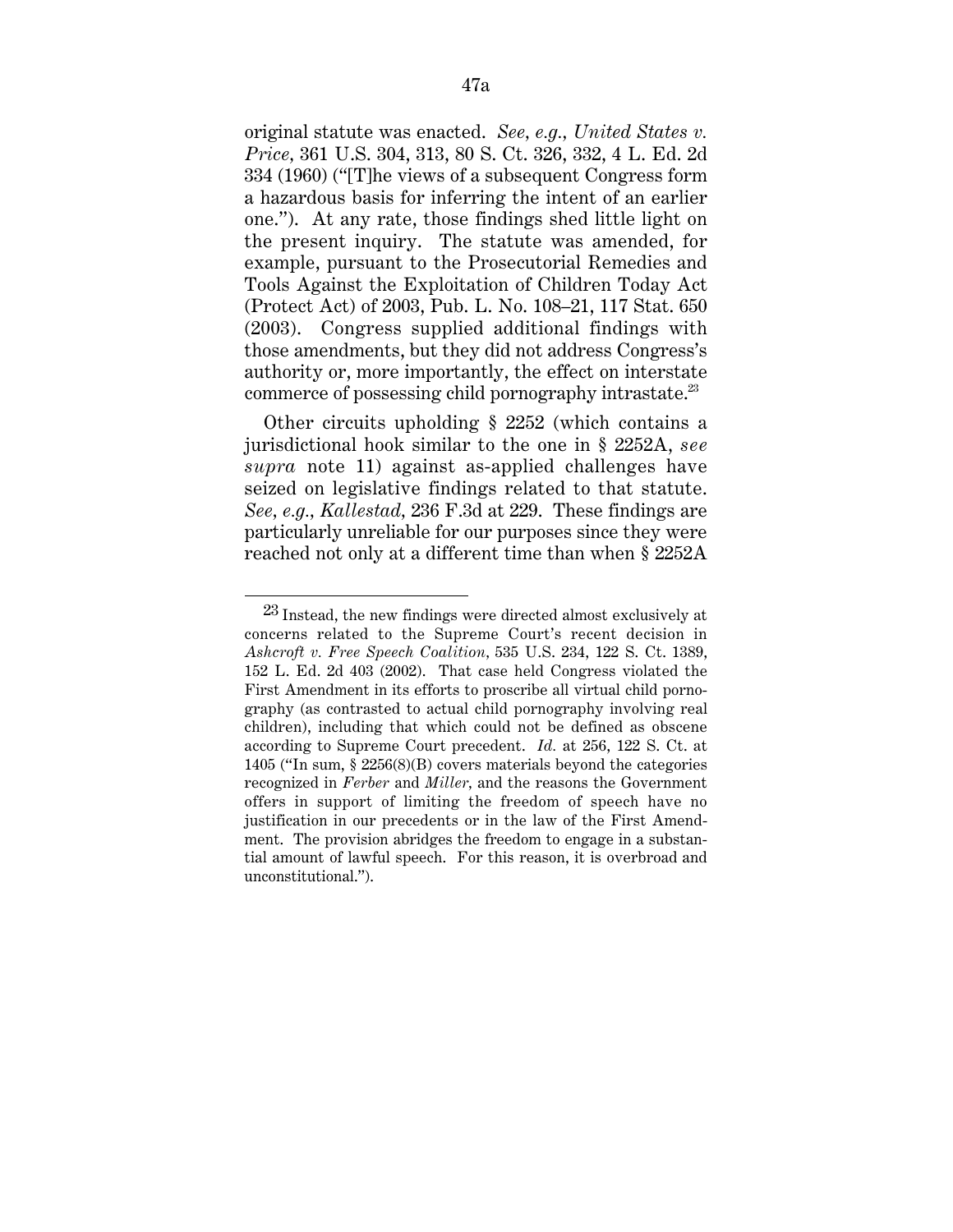was enacted, but also reflect Congress's view of a different, albeit related, statutory provision. *Cf. Lopez,* 514 U.S. at 563, 115 S. Ct. at 1632 (''[I]mportation of previous findings to justify  $\S 922(q)$  is especially inappropriate here because the prior federal enactments or Congressional findings [do not] speak to the subject matter of section  $922(q)$  or its relationship to interstate commerce. Indeed, section  $922(q)$  plows thoroughly new ground and represents a sharp break with the long-standing pattern of federal firearms legislation.'' (alteration in original) (quotation marks and citation omitted)). The following finding in particular has been cited by other circuits:

[C]hild pornography and child prostitution have become highly organized multimillion dollar industries that operate on a nationwide scale[, and] such prostitution and the sale and distribution of such pornographic materials are carried on to a substantial extent through the mails and other instrumentalities of interstate and foreign commerce . . . .

S. Rep. No. 95–438, at 5 (1977), *reprinted in* 1978 U.S.C.C.A.N. 40,  $42-43.^{24}$  Notably, this finding remarks only on interstate child pornography and teaches nothing about the effects of intrastate child pornography or noncommercial child pornography for that matter. *See McCoy,* 323 F.3d at 1127. For that reason, the Third Circuit, even in upholding the statute, indicated that it

<sup>24</sup> Comparable findings are referenced in the Historical and Statutory Notes to 18 U.S.C. § 2251 ("Congressional Findings") (quoting Pub. L. No. 99–500, § 702(1), 100 Stat. 1783–74 (1986); Pub. L. No. 99–591, § 702(1), 100 Stat. 3341–74 (1986); Pub. L. No. 98–292 § 2, 98 Stat. 204 (1984)).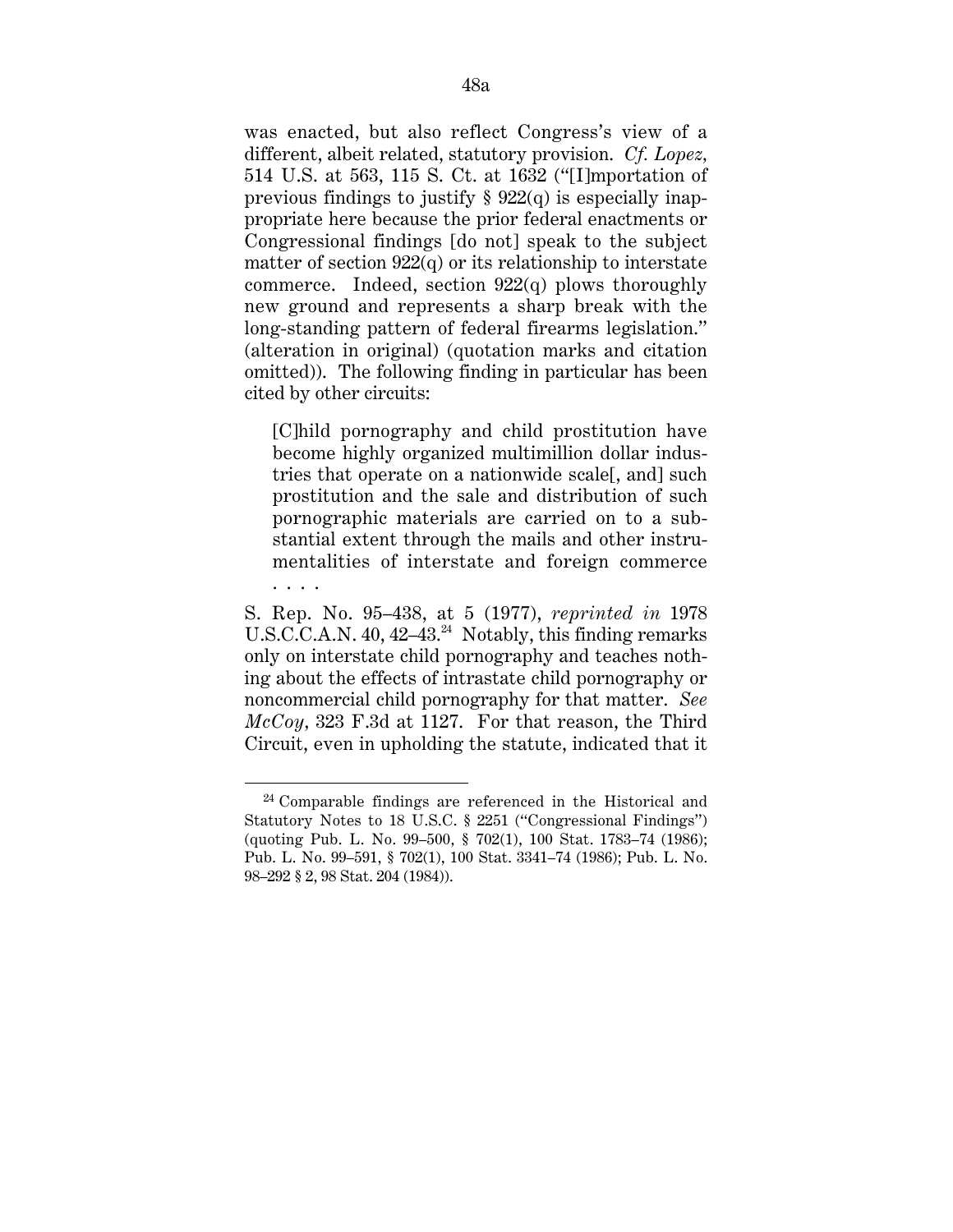was ''troubled by the lack of express Congressional findings about the effect of intrastate possession of child pornography on interstate commerce.'' *Rodia,* 194 F.3d at 482. The Ninth Circuit concluded that "[a]t most, the legislative history here tells us that Congress intended to eliminate the interstate commercial child pornography market, and nothing more.'' *McCoy,* 323 F.3d at 1127.

Other aspects of § 2252's legislative history reveal some uncertainty about Congress's power to regulate intrastate activity at the time it enacted the statute. The Senate Judiciary Committee, for example, remarked that it was ''well aware of the delicate balance that must be maintained between federal and state and local law enforcement efforts to curb criminal behavior. It is quite true that the general responsibility for dealing with criminal activity is normally not a matter of federal concern.'' S. Rep. No. 95–438, at 10. Nevertheless, the committee proceeded to express the view that state authorities could not adequately control child pornography on their own. While this comment reveals a congressional motive for regulation, it answers none of the concerns the committee voiced about the delicate balance between federal and state power.

Furthermore, as the Ninth Circuit observed, an appendix to the same Senate report also contained the United States Department of Justice's views about the legislation and suggested that the statute's enactment exceeded Congress's power. *McCoy,* 323 F.3d at 1128 (citing S. Rep. No. 95–438, at 25–26). Indeed, Assistant Attorney General Patricia Wald bluntly cautioned,

In the first place, the bill is, in our opinion, jurisdictionally deficient.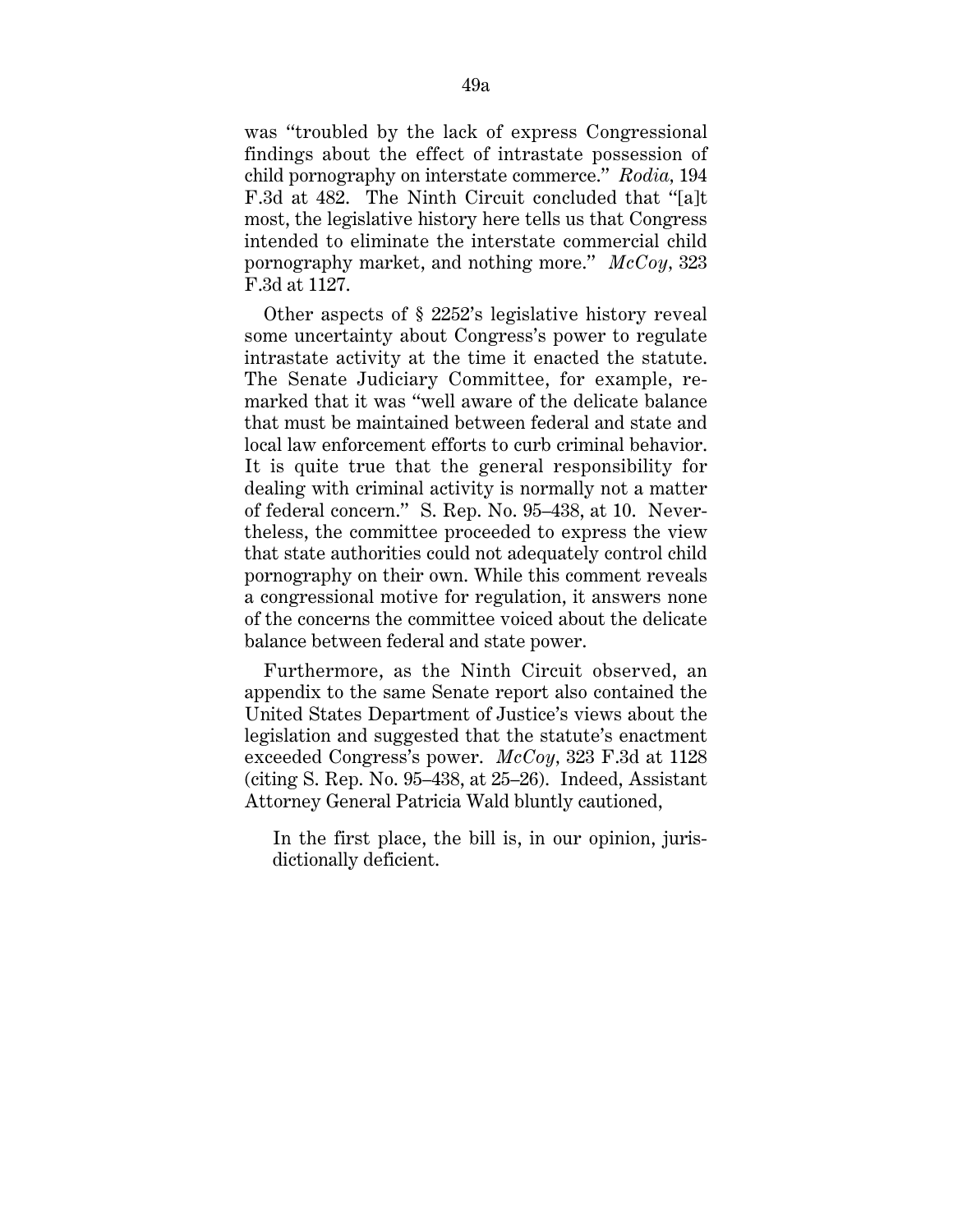. . . .

. . . [T]he bill could cover a purely local act of child abuse in which there is, in fact, no filming or photographing and no possible effect on interstate or foreign commerce. The bill, therefore, would reach situations not properly cognizable under the Commerce Clause.

S. Rep. No. 95–438, at 25–26. The Department thus recommended that

the investigation or prosecution of purely local acts of child abuse should be left to local authorities with federal involvement confined to those instances in which the mails or facilities of interstate commerce are actually used or intended to be used for distribution of the film or photographs in question.

*Id.* at 26.

It bears repetition that these serious doubts regarded the initial version of § 2252. That version did not even contain the expansive jurisdictional hook at issue in this case (i.e., the hook relating to pornography produced with materials that have been transported in interstate commerce). Furthermore, that statute was first enacted in 1978, roughly seventeen years before the Supreme Court's landmark decision in *Lopez.*

Recognizing that legislative history is an eclectic stew from which just about any vegetable can be extracted, we find nothing to persuade us that possessing child pornography produced with materials transported in interstate commerce is an activity that has a substantial effect on interstate commerce.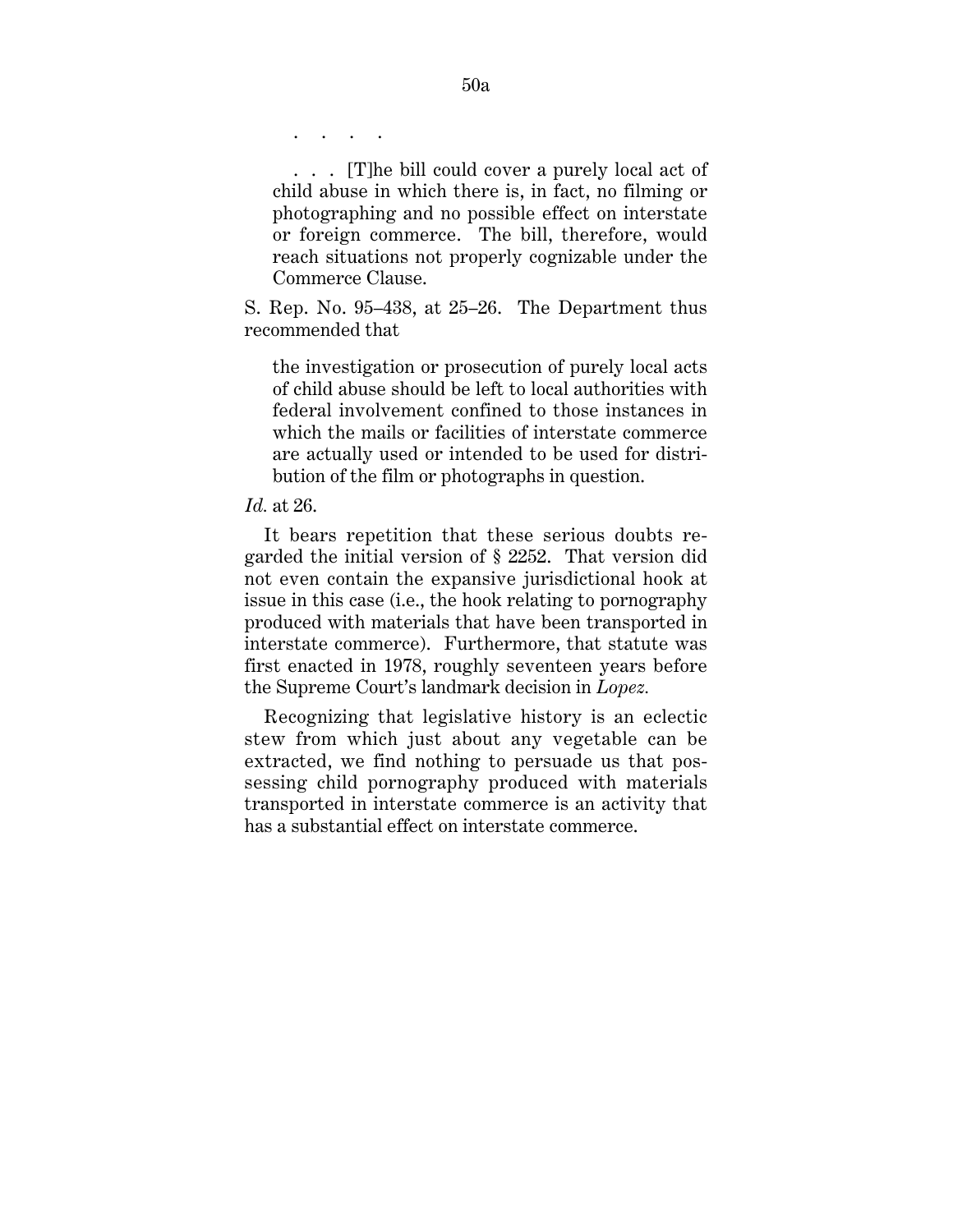In sum, our analysis of *Morrison*'s four considerations reveals no rational basis for concluding that the conduct for which Maxwell was convicted substantially affects or affected interstate commerce. Maxwell's activity was noneconomic and noncommercial in nature; its connection to interstate commerce was tenuous at best. Section 2252A's jurisdictional element requiring the government to establish that the illegal images were produced by materials that were transported in interstate commerce by no means ensures that the statute will be enforced only with regard to activity that has a substantial impact on interstate commerce. Lastly, the statute's legislative history provides no meaningful evidence that the intrastate possession of child pornography at issue in this case, although produced with two disks that traveled in interstate commerce, substantially affects interstate commerce. Consequently, § 2252A's application to Maxwell's conduct cannot be sustained as a valid exercise of Commerce Clause authority.

We believe *Morrison*'s framework produces the correct result in this case. It is difficult to imagine an activity more local in character than Maxwell's private possession of images within the confines of a single state (and perhaps, moreover, within a single home). The record shows that the Government did not allege or prove that Maxwell produced the pornography. It did not allege or prove that he purchased the pornography. It did not allege or prove that he traded or distributed the pornography or that he ever harbored any intention of doing so. It did not allege or prove that he consumed the pornography so as to affect its supply in the market. It did not allege or prove that his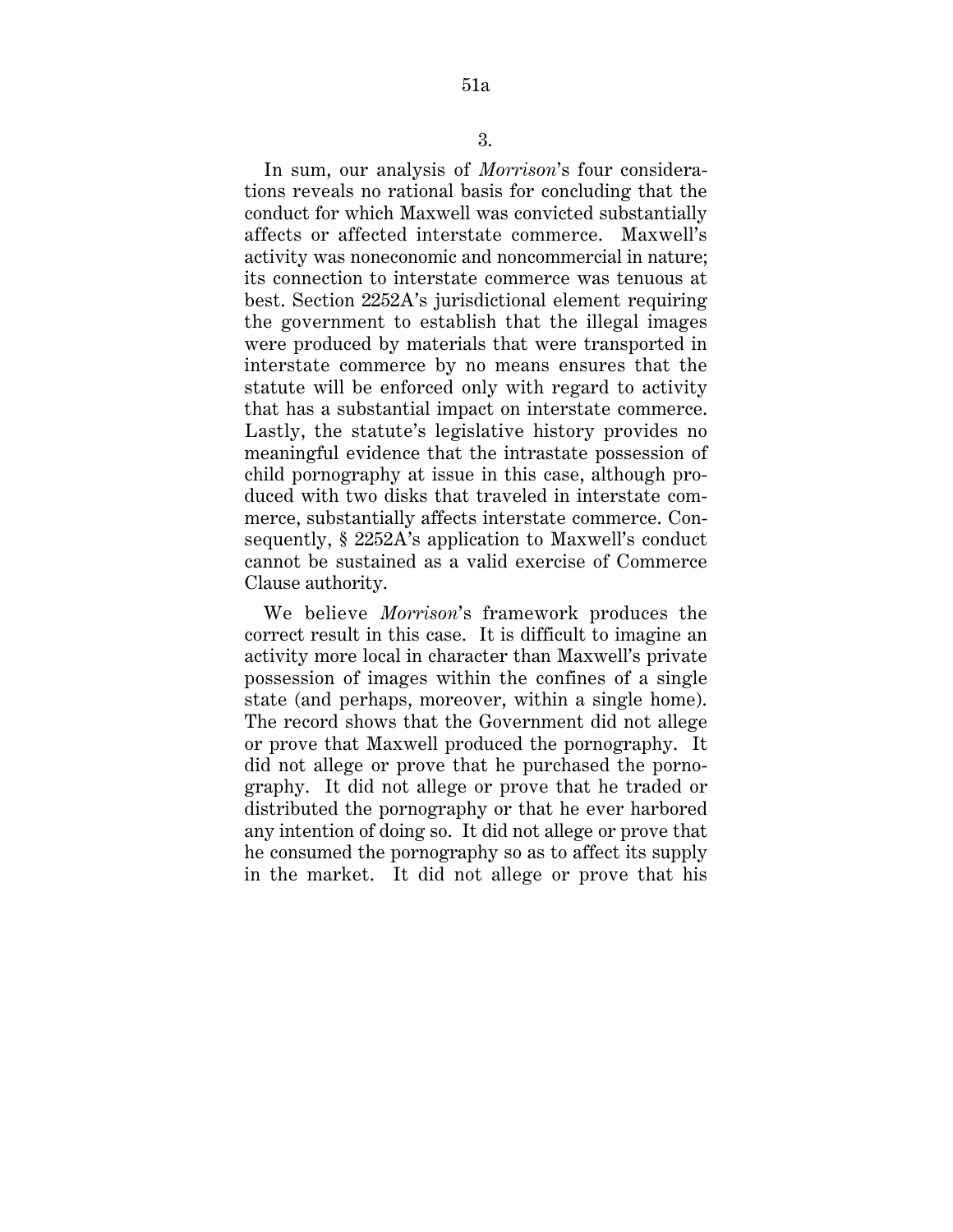possession encouraged him or others to seek more pornography so as to affect its demand in the market. It did not even allege or prove that he actually viewed the pornography. As such, it strains reason to conceive of how Maxwell's activity of possession was in any sense "commerce." Moreover, the Government did not allege or prove that Maxwell's pornography traveled from out-of-state. It did not allege or prove that the pictures were originally photographed out-of-state. In fact, the only testimony concerning the origin of any charged photograph suggests that it was taken in Florida. The Government did not allege or prove that Maxwell obtained the pornography through the use of the Internet, phone lines, or any other channel of interstate commerce or communication. It did not allege or prove that Maxwell took or intended to take the pornography out of the state, for commercial or personal use. As such, it strains reason to conceive of how Maxwell's activity of possession was in any sense ''interstate.'' At the end of the day, the Government rested its entire case on one fact relating to the jurisdictional element: the disks on which the pornography was ultimately copied traveled, when blank, to Florida from someplace outside of Florida. We reject the Government's contention that this fact converts Maxwell's conduct into an activity subject to Commerce Clause regulation.<sup>25</sup>

 <sup>25</sup> We note in passing that some of our sister circuits have reached a contrary result in comparable cases. Many of these cases were decided before the Supreme Court's decision in *Morrison. See, e.g., Rodia,* 194 F.3d at 479 (holding ''that Congress rationally could have believed that child pornography that did not itself travel in interstate commerce has a substantial effect on interstate commerce, and is thus a valid subject of regulation under the Commerce Clause''). Some entailed factual distinctions that might have had a serious impact on our analysis. *See, e.g.,*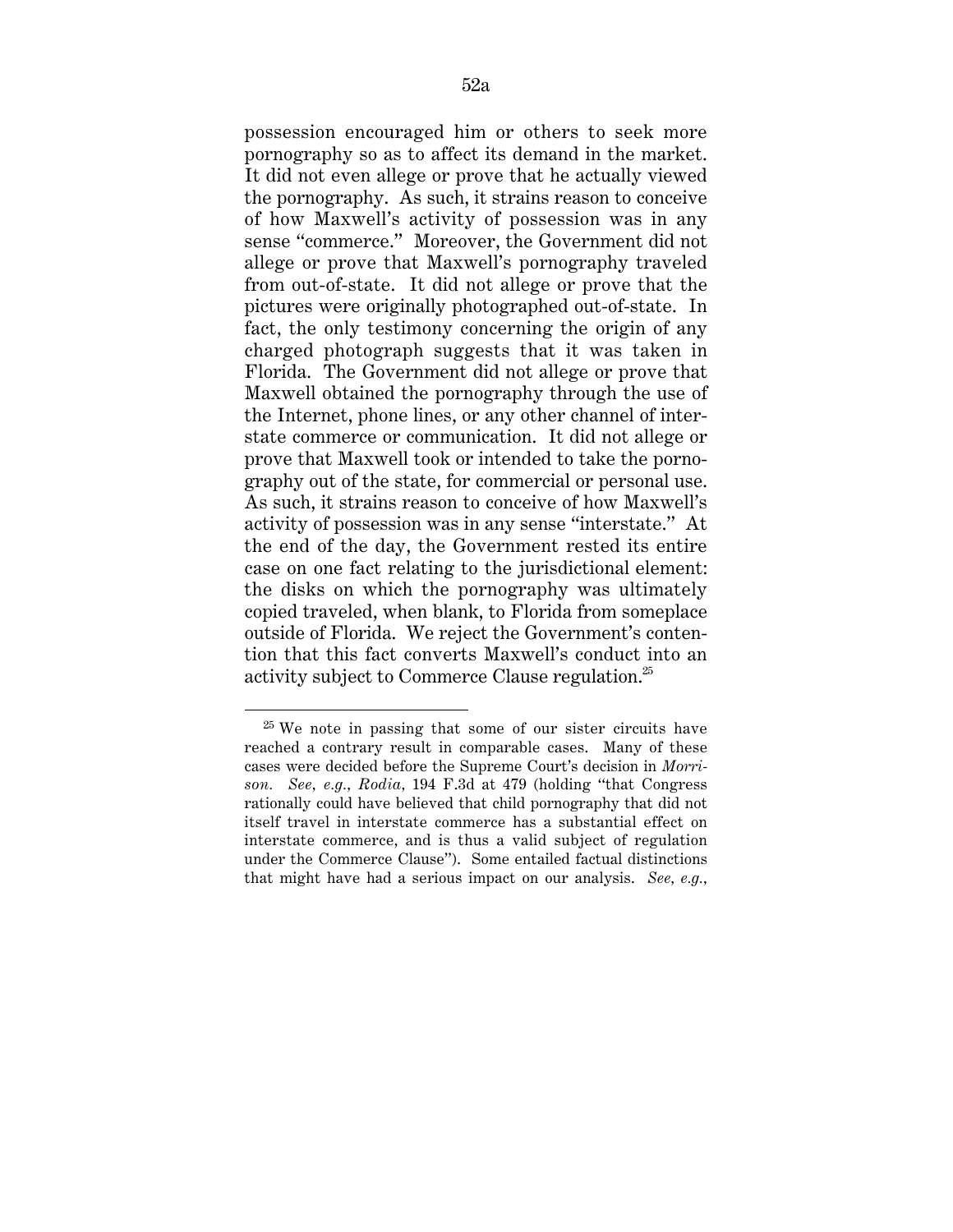We are most persuaded by the Ninth Circuit's opinion in *McCoy.* In that case, the Ninth Circuit determined that 18 U.S.C. § 2252(a)(4)(B), a statute very similar to § 2252A(a)(5)(B), was unconstitutional as applied to a defendant who was convicted for possessing one image of child pornography displaying her and her daughter, side by side, with their genital areas exposed. *McCoy,* 323 F.3d at 1115, 1133. Federal jurisdiction for the defendant's prosecution ''was premised upon the place of manufacture of the camera and film used to take the pictures.'' *Id.* at 1116. The court concluded

that  $\S 2252(a)(4)(B)$ 's application to the simple intrastate possession of a visual depiction (or depictions) that has not been mailed, shipped, or transported interstate and is not intended for interstate distribution or for economic or commercial use, including the exchange of the prohibited material for other prohibited material, cannot be justified under the Commerce Clause.

*Id.* at 1133; *see also Corp,* 236 F.3d at 326, 333 (holding that federal jurisdiction to prosecute a defendant for producing child pornography in violation of 18 U.S.C. § 2251(a) could not be based entirely on the fact that the photographic paper on which the pornography was printed was manufactured out-of-state). The district court in this case concluded that *McCoy* is inapposite because of its factual distinctions. We disagree. *McCoy* differed from this case in at least two respects. First, the defendant in

 $\overline{a}$ *Angle,* 234 F.3d at 330–31 (Government supported charges of attempted receipt and possession of child pornography, 18 U.S.C. §§ 2252(a)(2), 2252(a)(4)(B), with evidence that defendant ordered pornography from a former commercial distributor via e-mail; Government supported charge of soliciting a minor to engage in sexually prohibited activity, 18 U.S.C. § 2422(b), with evidence that defendant had used the telephone and Internet in furtherance of his efforts). Yet others attributed a misplaced reliance to the presence of a jurisdictional hook like the one contained in § 2252A. *See, e.g., United States v. Hoggard,* 254 F.3d 744, 746 (8th Cir. 2001) (holding that a ''jurisdictional nexus'' similar to that in § 2252A ''is sufficient to place [18 U.S.C. § 2251(b) ] beyond constitutional attack''). Ultimately, we find that these decisions are inapplicable or, otherwise, unconvincing.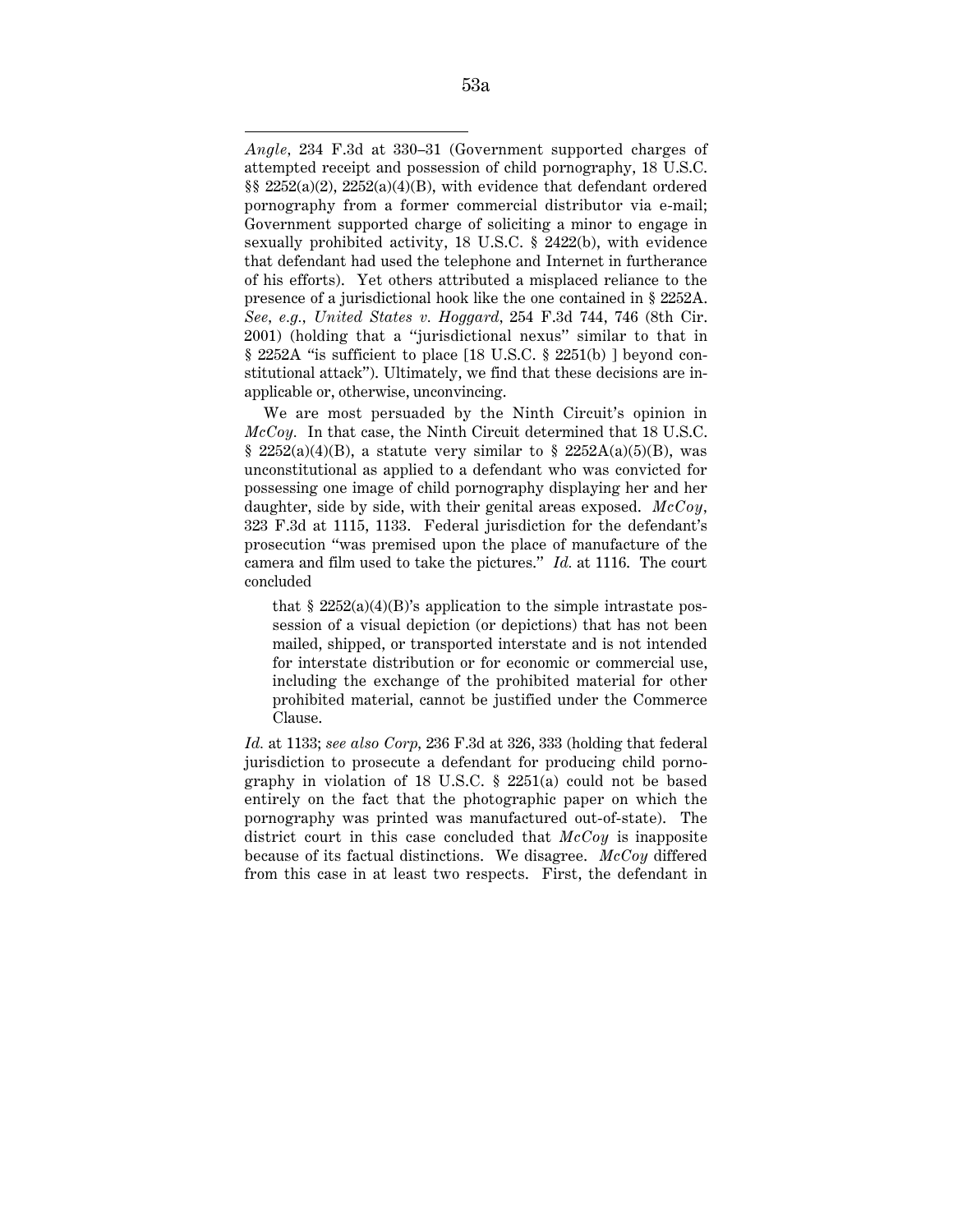It could be argued that the considerations articulated above, by and large, have nothing to do with the elements of the statute. After all, § 2252A prohibits possession, not production, not travel, not trade or sale. This criticism cannot be overlooked. But neither can the fact that the terms of the Commerce Clause itself and the constitutional limitations on federal power are articulated outside the statute. Obviously, the validity of the statute's application in this case rests not on the satisfaction of its own requirements; rather, it rests on conformity with the restrictions built into the Constitution and the federalist government the Constitution establishes. The fact that the Constitution might require showings that a statute does not is no anomaly, but is instead an indispensable ingredient in the recipe for any statute that is facially valid but invalid as applied in particular cases. If the elements of the crime

 $\overline{a}$ 

*McCoy* was charged with possessing only one illegal image. *McCoy,* 323 F.3d at 1115. Maxwell was charged with possessing many. Second, the defendant in *McCoy* clearly produced the image, which depicted her own daughter. The Ninth Circuit found no ''reason to believe that she had any interest in acquiring pornographic depictions of other children. There is thus no fungibility element present in cases such as hers." *Id.* at 1122. By contrast, there is no evidence that Maxwell's prurient interests were confined to particular children; he may well have regarded the images he possessed as fungible with other images. We believe that *McCoy* is instructive despite these distinctions. Its assessment of the tenuous ''connection between the simple intrastate possession of child pornography and interstate commerce'' seems applicable even where a defendant possesses numerous, fungible images. *Id.* at 1123–24 (reasoning that Congress's regulation of local crime on a theory of its aggregate effect on the national economy would invade the police powers reserved to the states). Its skepticism of the statute's jurisdictional hook and legislative history is likewise applicable, at least by analogy. *Id.* at 1124–29.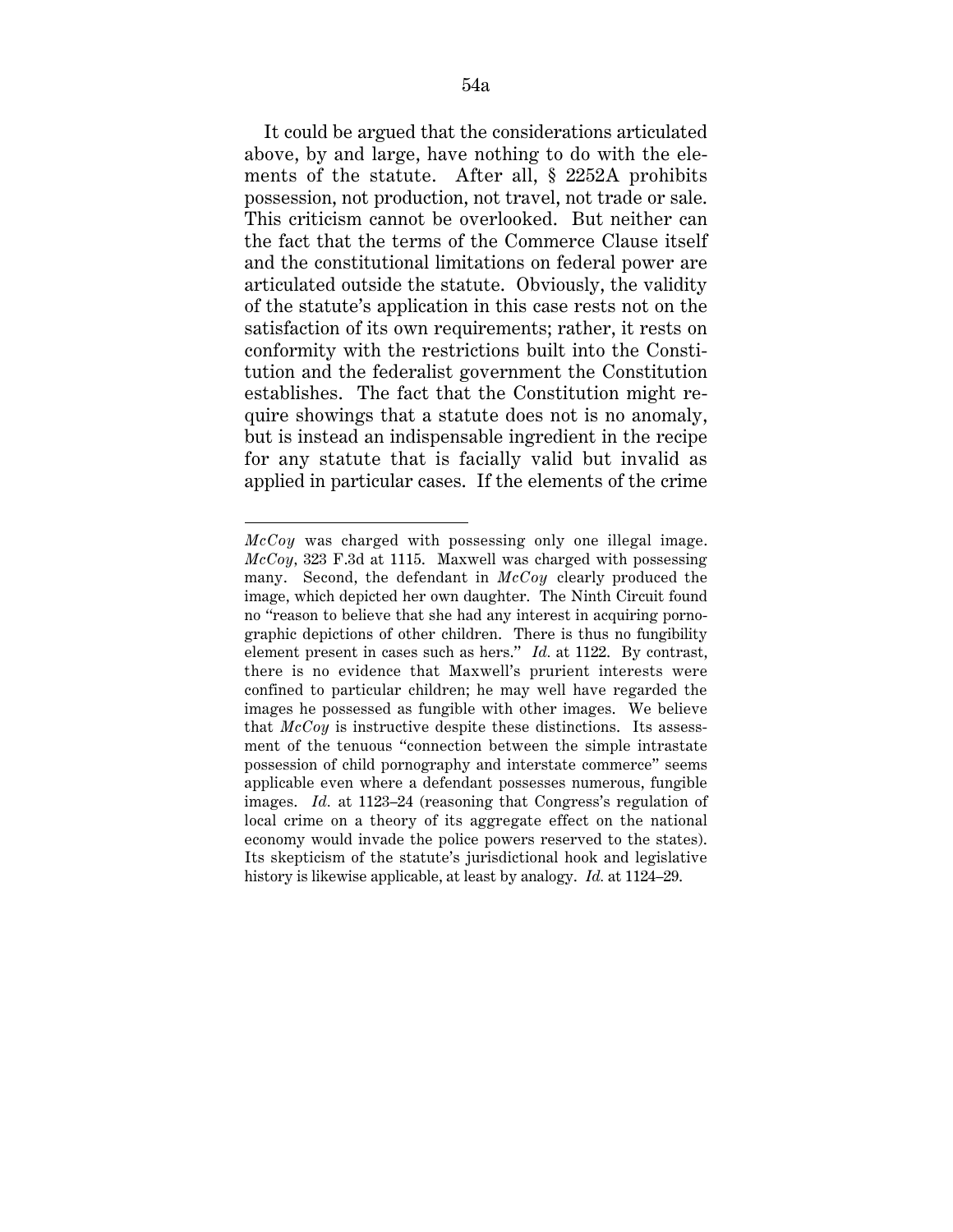set forth in § 2252A required showings that were always sufficient to establish Congress's authority for its enactment and application, then every conviction under the statute would be valid (assuming that the statute never invaded overriding rights, such as that of free speech).

Our Nation's Founders were not naive about the risk of an all-encompassing central power, nor, it seems, did they ignore the possibility that the legislature might be tempted to overstep its bounds to legislate ideals favored by its constituencies. Federalism is no academic shibboleth. It is neither an inane legalism, nor an anachronous vestige of a bygone colonial era. The federalist system places a vital check on the power of the central government to trespass on our freedom. *See Morrison,* 529 U.S. at 616 n.6, 120 S. Ct. at 1753 n.6 (''[T]he Framers crafted the federal system of Government so that the people's rights would be secured by the division of power.''); *Lopez,* 514 U.S. at 576, 115 S. Ct. at 1638 (Kennedy, J., concurring) (''Though on the surface the idea [of federalism] may seem counterintuitive, it was the insight of the Framers that freedom was enhanced by the creation of two governments, not one.''); *Atascadero State Hosp. v. Scanlon,* 473 U.S. 234, 242, 105 S. Ct. 3142, 3147, 87 L. Ed. 2d 171 (1985) (''The 'constitutionally mandated balance of power' between the States and the Federal Government was adopted by the Framers to ensure the protection of 'our fundamental liberties.'" (quoting *Garcia v. San Antonio Metro. Transit Auth.,* 469 U.S. 528, 572, 105 S. Ct. 1005, 1028, 83 L. Ed. 2d 1016 (1985) (Powell, J., dissenting))). Federalism ensures a role for the governments of the states and affords the voting public a more resonant voice in the debate over many legislative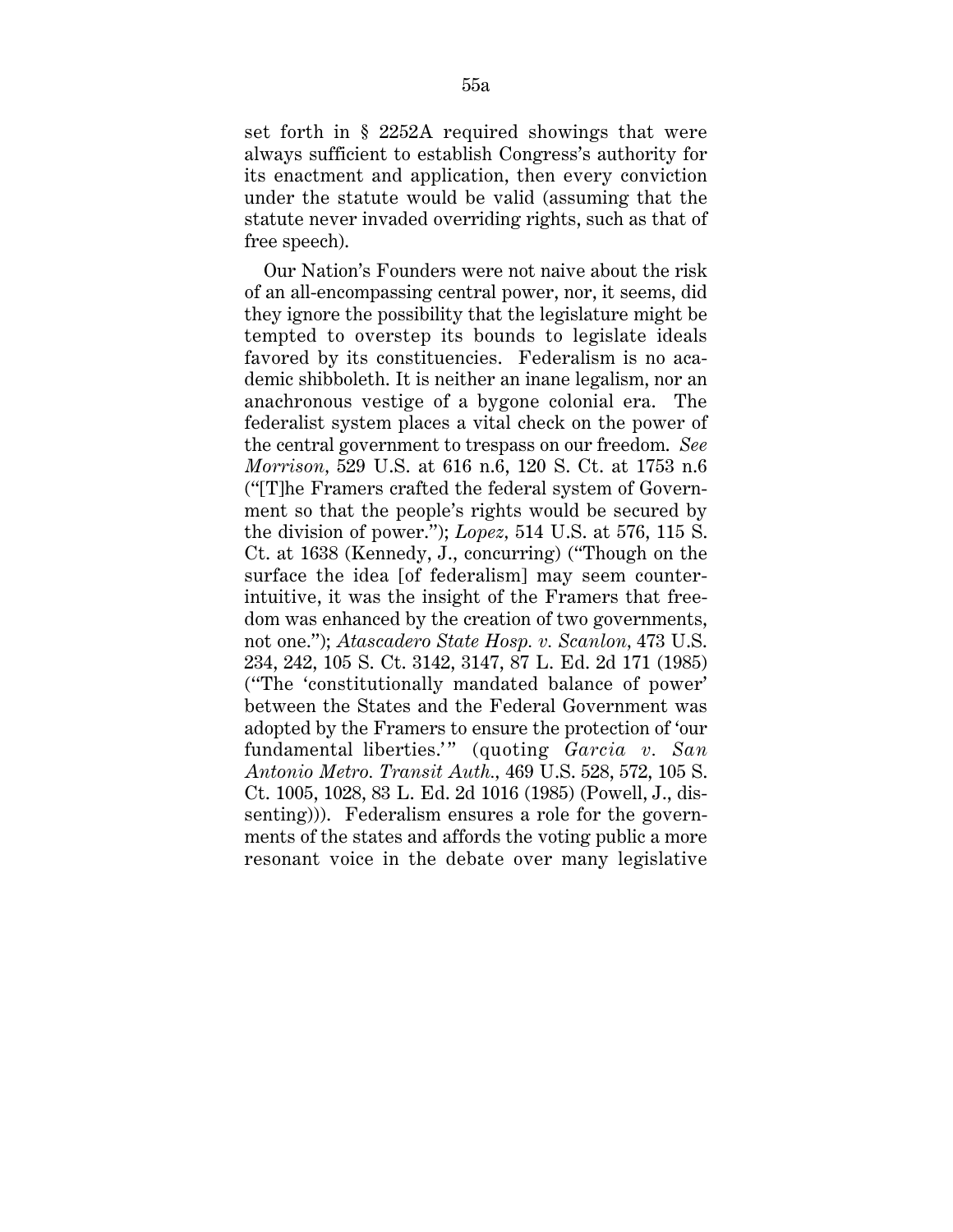issues of principally local concern. We decline today, with no small regret about the outcome in this case, to ignore that design, even in favor of strengthening the hand of federal law enforcement in the salutary aim of eradicating child pornography.

## III.

For the foregoing reasons, Maxwell's convictions are REVERSED.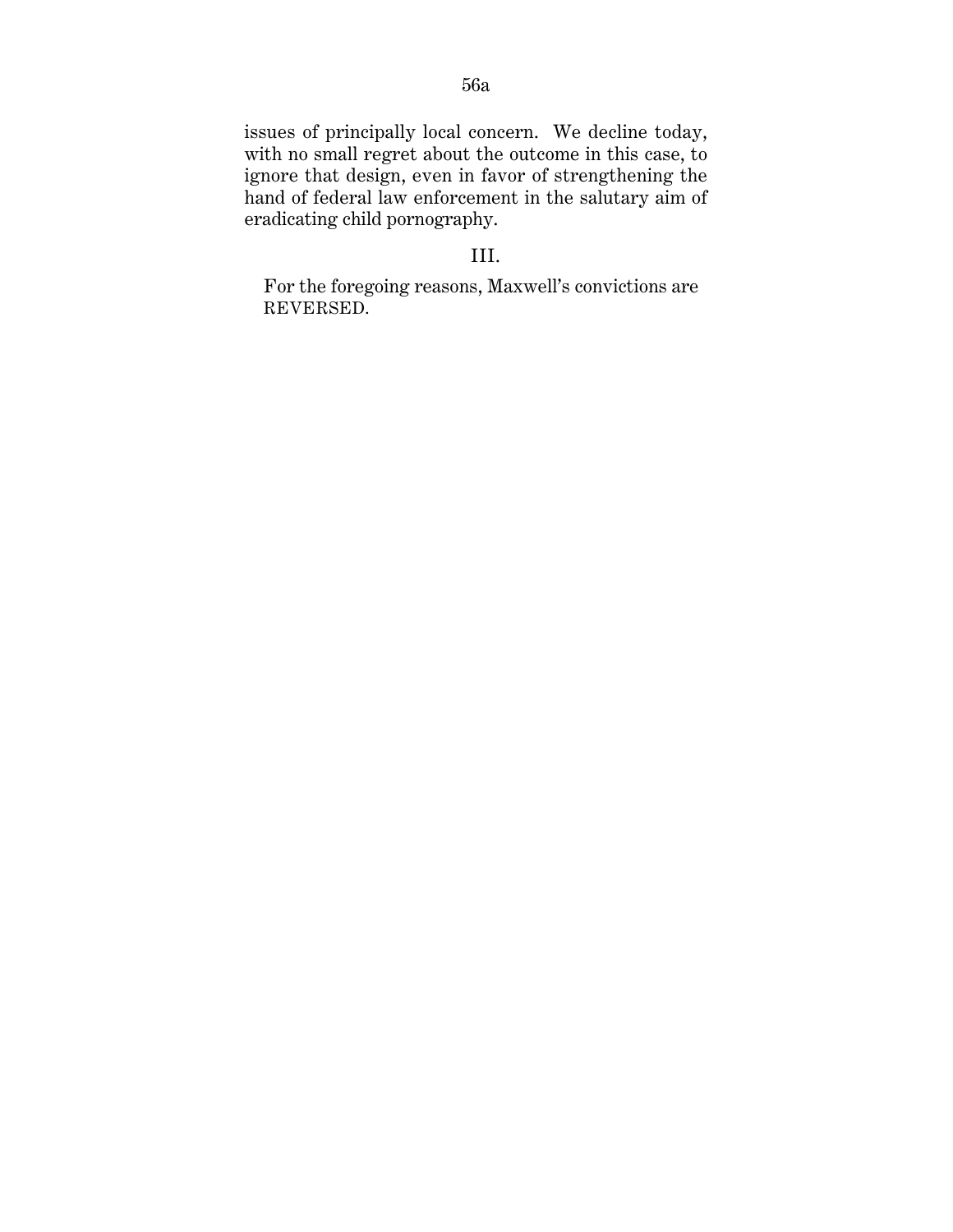## **APPENDIX B**

## UNITED STATES COURT OF APPEALS FOR THE ELEVENTH CIRCUIT

## No. 03-14326-AA

UNITED STATES OF AMERICA, PLAINTIFF-APPELLEE

versus

JAMES MAXWELL, DEFENDANT-APPELLANT

[Filed: Dec. 28, 2004] <u>and the state of the state</u>

On Appeal from the United States District Court for the District of

ON PETITION(S) FOR REHEARING AND PETI-TION(S) FOR REHEARING EN BANC

(Opinion \_\_\_\_\_\_\_\_\_\_\_\_\_\_, 11th Cir., 19\_\_,  $-F.2d$   $\qquad$ .

Before: EDMONDSON, Chief Judge, TJOFLAT and COX, Circuit Judges.

PER CURIAM:

The Petition(s) for Rehearing are DENIED and no member of this panel nor other Judge in regular active service on the Court having requested that the Court